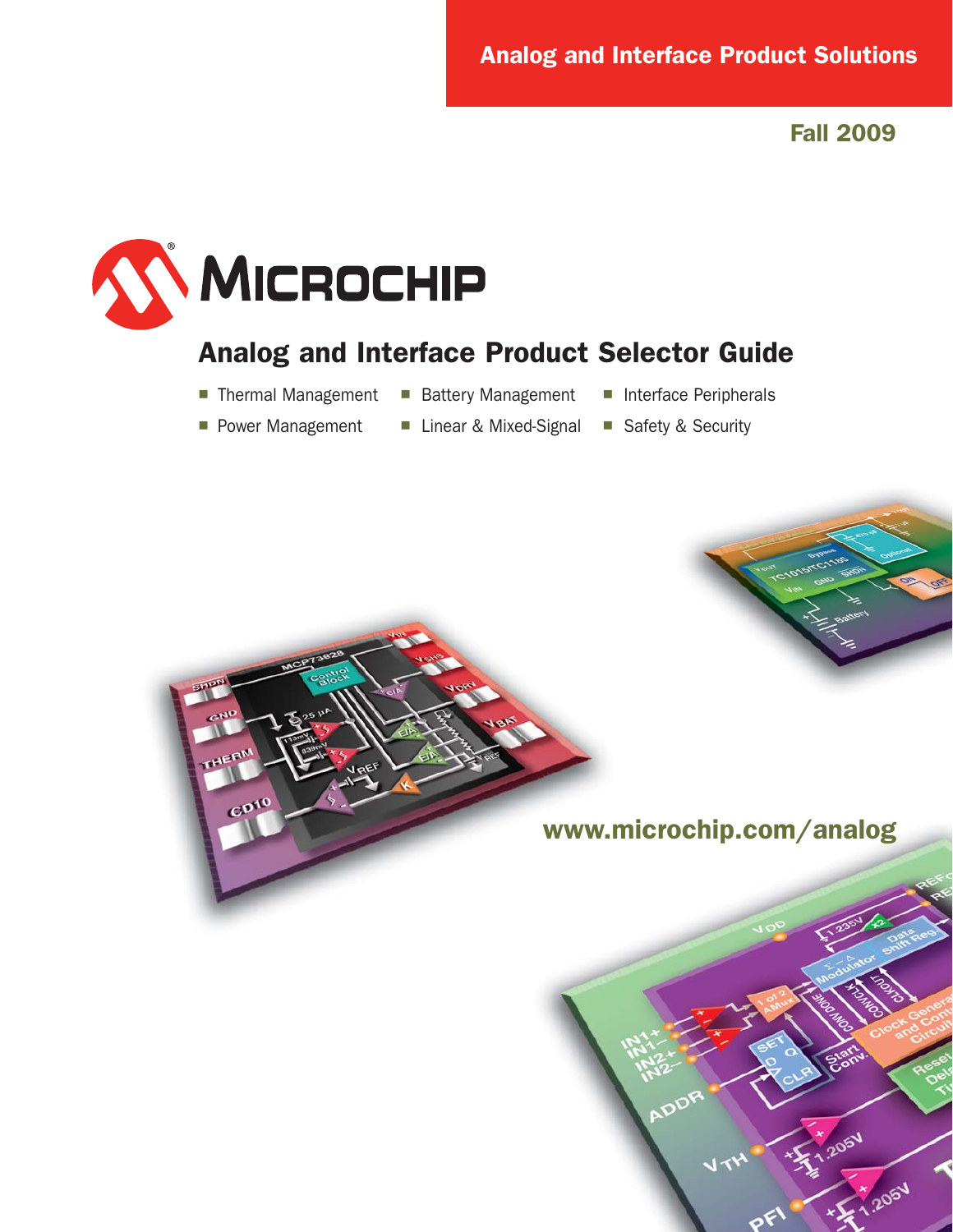# **Table of Contents**

#### **Thermal Management**

 $(11)$ 

| Logic Output Temperature Sensors 4 |  |
|------------------------------------|--|
|                                    |  |
|                                    |  |
| Brushless DC Fan Controllers and   |  |
|                                    |  |

## **Power Management**

| 50-250 mA LDO Linear Regulators  6            |
|-----------------------------------------------|
|                                               |
| 500-800 mA LDO Linear Regulators  7           |
| 1A and > LDO Linear Regulators  8             |
| Application Specific LDO Linear Regulators  8 |
|                                               |
|                                               |
|                                               |
| Charge Pump DC-to-DC Converters  10           |
| Inverting or Doubling Charge Pumps 10         |
| Inverting and Doubling Charge Pumps  10       |
| Regulated Charge Pumps 10                     |
|                                               |
|                                               |
|                                               |
|                                               |
|                                               |
| Low-Side Drivers, 1.5A Peak Output Current 12 |
|                                               |
|                                               |
| High-Side/Low-Side Drivers  13                |
| Synchronous Buck High-Side Drivers 13         |
|                                               |
|                                               |
|                                               |

### **Linear**

| High Precision Operational Amplifiers  18 |  |
|-------------------------------------------|--|
|                                           |  |
|                                           |  |
| Programmable Gain Amplifiers (PGA)  18    |  |
| Selectable Gain Amplifiers (SGA) 18       |  |
|                                           |  |
|                                           |  |

### **Mixed Signal**

| Successive Approximation Register (SAR)   |  |
|-------------------------------------------|--|
|                                           |  |
| Delta-Sigma A/D Converters  19            |  |
|                                           |  |
|                                           |  |
|                                           |  |
|                                           |  |
|                                           |  |
| Frequency-to-Voltage/Voltage-to-Frequency |  |
|                                           |  |
|                                           |  |

## **Interface**

| Controller Area Network (CAN) Products 23      |  |
|------------------------------------------------|--|
|                                                |  |
|                                                |  |
|                                                |  |
|                                                |  |
|                                                |  |
| IEEE 802.15.4 ZigBee RF Tranceiver Products 24 |  |
|                                                |  |

# **Safety & Security**

| Photoelectric Smoke Detector ICs  25     |  |
|------------------------------------------|--|
| Ionization Smoke Detector ICs  25        |  |
| lonization Smoke Detector Front Ends  25 |  |
|                                          |  |

#### **Analog Design and Development Tools**

| Thermal Management Demonstration             |  |
|----------------------------------------------|--|
| Mixed Signal Demonstration                   |  |
| Power Management Demonstration               |  |
| Interface Products Demonstration             |  |
| Linear Demonstration and Evaluation Tools 28 |  |
| Analog Blank Evaluation Boards 28            |  |
| Miscellaneous Analog Demonstration           |  |

## **Part Number Designations**

| Analog Products with "MCP" Prefix 30   |  |
|----------------------------------------|--|
| Analog Products with "RE46C" Prefix 31 |  |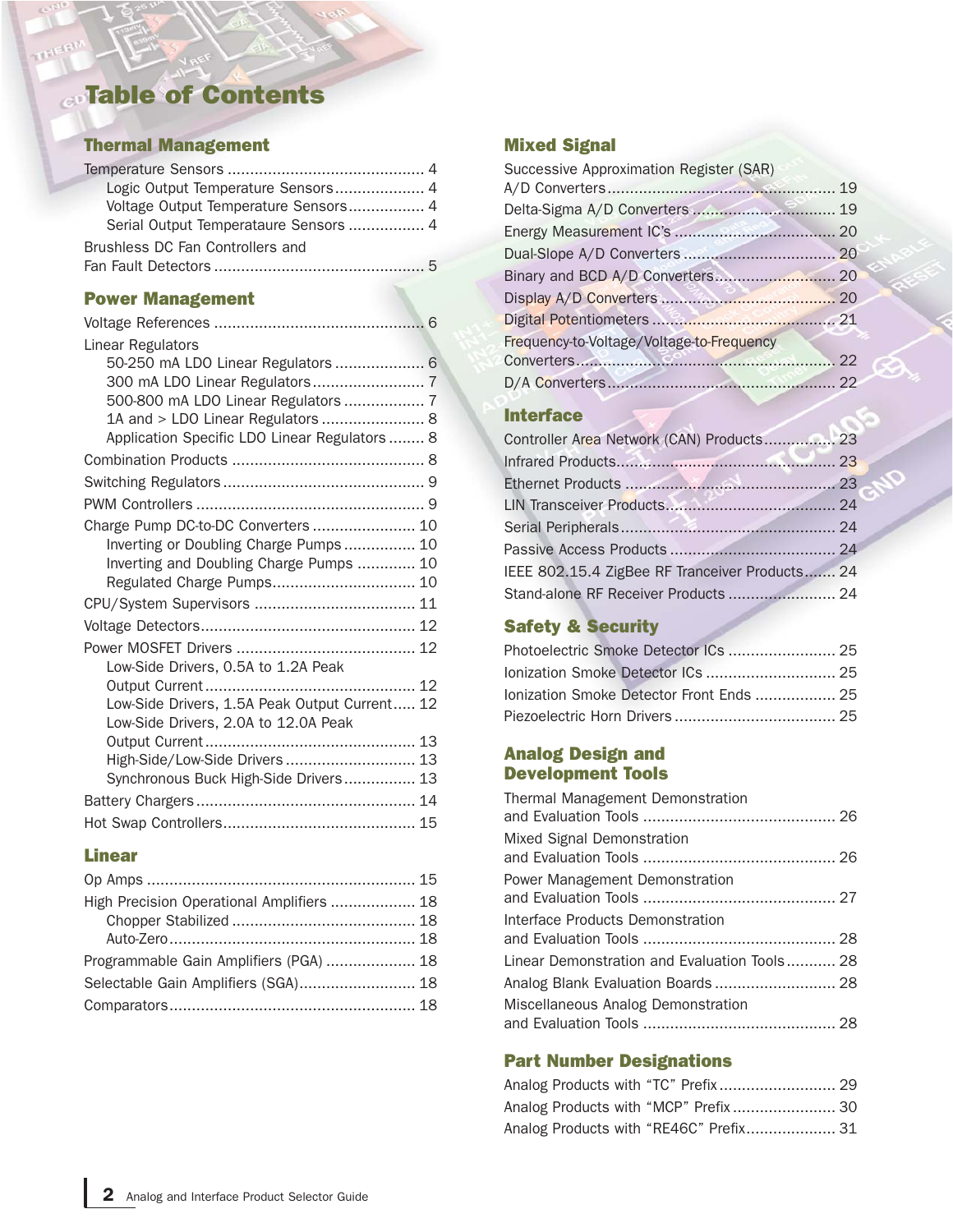# **Are you Looking for Complete Analog & Interface Design Solutions?**

Microchip's integrated analog technology, peripherals and features are engineered to meet today's demanding design requirements. Our broad spectrum of analog products addresses thermal management, power management, battery management, mixed-signal, linear, interface and safety & security solutions. Combined with "Intelligent Analog" microcontrollers, Microchip offers an extensive analog portfolio for thousands of high-performance design applications in the automotive, communications (wireless), consumer, computing and industrial control markets.

Our broad portfolio of stand-alone analog and interface devices offers highly integrated solutions that combine various analog functions in space-saving packages and support a variety of bus interfaces. Many of these devices support functionality that enhances the

analog features currently available on PIC<sup>®</sup> microcontrollers.

### **Want a Business Partner, Not Just a Vendor?**

Successful companies recognize the value of a strategic supplier relationship to help them deliver innovative products to their markets in a timely manner. They trust their suppliers to furnish quality components for current design opportunities as well as provide technology road maps and innovative solutions to stay ahead of tomorrow's design trends.

Microchip Technology provides low-risk product development, lower total system cost and faster time to market to more than 45,000 of these successful companies worldwide. Headquartered in Chandler, Arizona, Microchip offers outstanding technical support along with dependable delivery and quality.

Founded in 1989, Microchip's business model is based on a series of guiding values that aim to establish successful customer partnerships by exceeding expectations for products, services and attitude. Continuous improvement, technology innovation and the pursuit of the highest quality possible drive Microchip's company culture.

The result is a worldwide organization dedicated to delivering whole product solutions which include high performance silicon devices, easy-to-use development tools, outstanding technical support and sophisticated technical documentation.

## **Are Quality and Delivery a Concern?**

Microchip's quality systems are certified according to the International Organization for Standards/Technical Specification (ISO/TS)-16949:2002 requirements. This demonstrates that the Company's quality systems meet the most stringent industry quality-management system standards, resulting in high-quality semiconductor products.

Direct control over manufacturing resources allows shortened design and production cycles. By owning the wafer fabrication facilities and the majority of the test and assembly operations, and by employing proprietary statistical process control techniques, Microchip has been able to achieve and maintain high production yields.

#### **Microchip Technology's Stand-Alone Analog & Interface Portfolio**



## **Need Additional Support and Resources?**

Microchip is committed to supporting its customers by helping design engineers develop products faster and more efficiently. Customers can access three main service areas at www.microchip.com. The Support area provides a fast way to get questions answered. The Sample area offers evaluation samples of any Microchip device. microchipDIRECT provides 24-hour pricing, ordering, inventory and credit for convenient purchasing of all Microchip devices and development tools. This site also features online programming capabilities. Finally, the Training area offers opportunities to expand your knowledge with Microchip's online web seminars and handson courses at our worldwide Regional Training Centers (RTCs). Our seminars and training classes are designed to fit your schedule and offer an overview of many product, development tool and application topics. Visit www.microchip.com/training for class content and schedules.

Have you ever encountered a technical dilemma at a critical point in your design development and your supplier was not available to answer your questions? Microchip's first ever 24/7 global technical support line brings technical support resources any time help is needed. Because some technical problems require hands-on assistance in order to be resolved quickly, Microchip has also developed a global team of field applications engineers and field sales engineers for local assistance.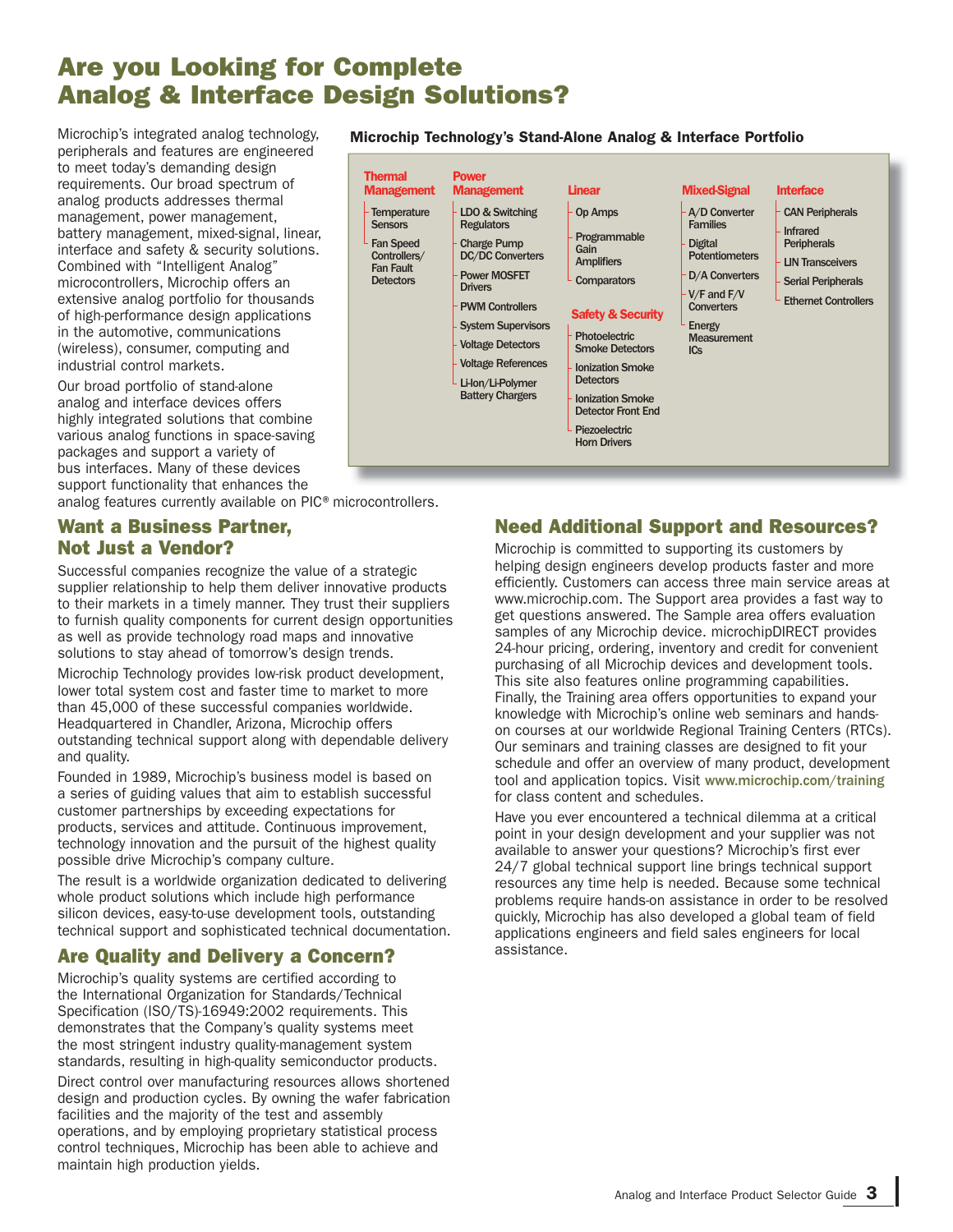## **THERMAL MANAGEMENT**

| <b>THERMAL MANAGEMENT PRODUCTS - Temperature Sensors</b> |                                             |                                           |                                                    |                  |                                       |                                                                                                                                                                           |                                            |  |  |
|----------------------------------------------------------|---------------------------------------------|-------------------------------------------|----------------------------------------------------|------------------|---------------------------------------|---------------------------------------------------------------------------------------------------------------------------------------------------------------------------|--------------------------------------------|--|--|
| Part#                                                    | <b>Typical</b><br>Accuracy<br>$(^{\circ}C)$ | <b>Maximum</b><br>Accuracy<br>@ 25°C (°C) | <b>Maximum</b><br><b>Temperature</b><br>Range (°C) | Vcc Range<br>(V) | <b>Maximum Supply</b><br>Current (µA) | <b>Features</b>                                                                                                                                                           | Packages                                   |  |  |
| <b>Logic Output Temperature Sensors</b>                  |                                             |                                           |                                                    |                  |                                       |                                                                                                                                                                           |                                            |  |  |
| TC6501                                                   | ±0.5                                        | ±3                                        | $-55$ to $+125$                                    | $+2.7$ to $+5.5$ | 40                                    | Cross to MAX6501, Open-drain                                                                                                                                              | 5-pin SOT-23A                              |  |  |
| <b>TC6502</b>                                            | ±0.5                                        | ±3                                        | $-55$ to $+125$                                    | $+2.7$ to $+5.5$ | 40                                    | Cross to MAX6502, Push-pull                                                                                                                                               | 5-pin SOT-23A                              |  |  |
| TC6503                                                   | ±0.5                                        | ±3                                        | $-55$ to $+125$                                    | $+2.7$ to $+5.5$ | 40                                    | Cross to MAX6503, Open-drain                                                                                                                                              | 5-pin SOT-23A                              |  |  |
| <b>TC6504</b>                                            | ±0.5                                        | ±3                                        | $-55$ to $+125$                                    | $+2.7$ to $+5.5$ | 40                                    | Cross to MAX6504, Push-pull                                                                                                                                               | 5-pin SOT-23A                              |  |  |
| <b>TC620</b>                                             | ±1                                          | ±3                                        | $-40$ to $+125$                                    | $+4.5$ to $+18$  | 400                                   | Two resistor-programmable trip points                                                                                                                                     | 8-pin PDIP, 8-pin SOIC                     |  |  |
| <b>TC621</b>                                             | Note 1                                      | Note 1                                    | $-40$ to $+85$                                     | $+4.5$ to $+18$  | 400                                   | Requires external thermistor, resistor-programmable trip points                                                                                                           | 8-pin PDIP, 8-pin SOIC                     |  |  |
| TC622                                                    | ±1                                          | ±5                                        | $-40$ to $+125$                                    | $+4.5$ to $+18$  | 600                                   | Dual output, TO-220 for heat sink mounting, resistor-programmable<br>trip points                                                                                          | 8-pin PDIP, 8-pin SOIC, 5-pin TO-220       |  |  |
| <b>TC623</b>                                             | ±1                                          | ±3                                        | $-40$ to $+125$                                    | $+2.7$ to $+4.5$ | 250                                   | Two resistor-programmable trip points                                                                                                                                     | 8-pin PDIP, 8-pin SOIC                     |  |  |
| <b>TC624</b>                                             | ±1                                          | ±5                                        | $-40$ to $+125$                                    | $+2.7$ to $+4.5$ | 300                                   | Dual output, resistor-programmable trip points                                                                                                                            | 8-pin PDIP, 8-pin SOIC                     |  |  |
| <b>MCP9509</b>                                           | ±0.5                                        | <b>NS</b>                                 | $-40$ to $+125$                                    | $+2.7$ to $+5.5$ | 50                                    | Resistor-programmable temperature switch                                                                                                                                  | 5-pin SOT-23                               |  |  |
| MCP9510                                                  | ±0.5                                        | <b>NS</b>                                 | $-40$ to $+125$                                    | $+2.7$ to $+5.5$ | 80                                    | Resistor-programmable temperature switch                                                                                                                                  | 6-pin SOT-23                               |  |  |
| <b>Voltage Output Temperature Sensors</b>                |                                             |                                           |                                                    |                  |                                       |                                                                                                                                                                           |                                            |  |  |
| <b>MCP9700</b>                                           | ±1                                          | ±4                                        | $-40$ to $+125$                                    | $+2.3$ to $+5.5$ | 12                                    | Linear Active Thermistor® IC, Temperature slope: 10 mV/°C                                                                                                                 | 3-pin TO-92, 5-pin SC-70, 3-pin SOT-23     |  |  |
| <b>MCP9701</b>                                           | ±1                                          | ±4                                        | $-10$ to $+125$                                    | $+3.1$ to $+5.5$ | 12                                    | Linear Active Thermistor® IC, Temperature slope: 19.53 mV/°C,<br>cross to MAX6612                                                                                         | 3-pin TO-92, 5-pin SC-70, 3-pin SOT-23     |  |  |
| <b>MCP9700A</b>                                          | ±1                                          | ±2                                        | $-40$ to $+125$                                    | $+2.3$ to $+5.5$ | 12                                    | Linear Active Thermistor® IC, Temperature slope: 10 mV/°C                                                                                                                 | 3-pin TO-92, 5-pin SC-70, 3-pin SOT-23     |  |  |
| <b>MCP9701A</b>                                          | ±1                                          | ±2                                        | $-40$ to $+125$                                    | $+3.1$ to $+5.5$ | 12                                    | Linear Active Thermistor® IC, Temperature slope: 19.53 mV/°C,<br>cross to MAX6612                                                                                         | 3-pin TO-92, 5-pin SC-70, 3-pin SOT-23     |  |  |
| <b>TC1046</b>                                            | ±0.5                                        | ±2                                        | $-40$ to $+125$                                    | $+2.7$ to $+4.4$ | 60                                    | High precision temperature-to-voltage converter, 6.25 mV/°C                                                                                                               | 3-pin SOT-23B                              |  |  |
| <b>TC1047</b>                                            | ±0.5                                        | ±2                                        | $-40$ to $+125$                                    | $+2.7$ to $+4.4$ | 60                                    | High precision temperature-to-voltage converter, 10 mV/°C                                                                                                                 | 3-pin SOT-23B                              |  |  |
| <b>TC1047A</b>                                           | ±0.5                                        | ±2                                        | $-40$ to $+125$                                    | $+2.5$ to $+5.5$ | 60                                    | High precision temperature-to-voltage converter, 10 mV/°C                                                                                                                 | 3-pin SOT-23B                              |  |  |
| <b>Serial Output Temperature Sensors</b>                 |                                             |                                           |                                                    |                  |                                       |                                                                                                                                                                           |                                            |  |  |
| <b>MCP9800</b>                                           | ±0.5                                        | ±1                                        | $-55$ to $+125$                                    | $+2.7$ to $+5.5$ | 400                                   | SMbus/l <sup>2</sup> C™ compatible interface, 0.0625°C to 0.5°C adj. resolution,<br>power-saving one-shot temperature measurement                                         | 5-pin SOT-23                               |  |  |
| <b>MCP9801</b>                                           | ±0.5                                        | ±1                                        | $-55$ to $+125$                                    | $+2.7$ to $+5.5$ | 400                                   | SMbus/l <sup>2</sup> C™ compatible interface, 0.0625°C to 0.5°C adj. resolution,<br>power-saving one-shot temperature measurement, multi-drop<br>capability               | 8-pin MSOP, 8-pin SOIC                     |  |  |
| MCP9802                                                  | ±0.5                                        | ±1                                        | $-55$ to $+125$                                    | $+2.7$ to $+5.5$ | 400                                   | SMbus/l <sup>2</sup> C™ compatible interface with time out, 0.0625°C to 0.5°C<br>adj. resolution, power-saving one-shot temperature measurement                           | 5-pin SOT-23                               |  |  |
| <b>MCP9803</b>                                           | ±0.5                                        | ±1                                        | $-55$ to $+125$                                    | $+2.7$ to $+5.5$ | 400                                   | SMbus/l <sup>2</sup> C™ compatible interface with time out, 0.0625°C to 0.5°C<br>adj. resolution, power-saving one-shot temperature measurement,<br>multi-drop capability | 8-pin MSOP, 8-pin SOIC                     |  |  |
| MCP9804                                                  | ±0.25                                       | ±1                                        | $-40$ to $+125$                                    | $+2.7$ to $+5.5$ | 400                                   | User programmable temperature limits with alert output, 1°C temp.<br>accuracy from -40°C to +125°C                                                                        | 8-pin MSOP, 8-pin 2x3 DFN                  |  |  |
| <b>MCP9805</b>                                           | ±0.5                                        | ±1 <sup>(2)</sup>                         | $-20$ to $+125$                                    | $+3.0$ to $+3.6$ | 400                                   | JEDEC compatible register set, SMbus/l <sup>2</sup> C™ compatible interface,<br>8-pin TSSOP, 8-pin 2x3 DFN<br>programmable, shut-down modes and EVENT output              |                                            |  |  |
| MCP98242                                                 | ±0.5                                        | $±1^{(2)}$                                | $-20$ to $+125$                                    | $+3.0$ to $+3.6$ | 400                                   | Same temperature sensor as MCP9805 plus integrated DDR2 Serial<br>Presence Detect EEPROM                                                                                  | 8-pin TSSOP, 8-pin 2x3 DFN                 |  |  |
| MCP98243                                                 | ±1                                          | ±3                                        | $-40$ to $+125$                                    | $+3.0$ to $+3.6$ | 500                                   | Serial output temperature sensor with integrated EEPROM                                                                                                                   | 8-pin TSSOP, 8-pin 2x3 DFN, 8-pin 2x3 TDFN |  |  |
| TC77                                                     | ±0.5                                        | ±1                                        | $-55$ to $+125$                                    | $+2.7$ to $+5.5$ | 400                                   | SPI compatible interface, 0.0625°C temperature resolution                                                                                                                 | 5-pin SOT-23A, 8-pin SOIC                  |  |  |

**Note 1:** These devices use an external temperature sensor. Accuracy of the total solution is a function of the accuracy of the external sensor.

**2:** Maximum accuracy measured at 85°C.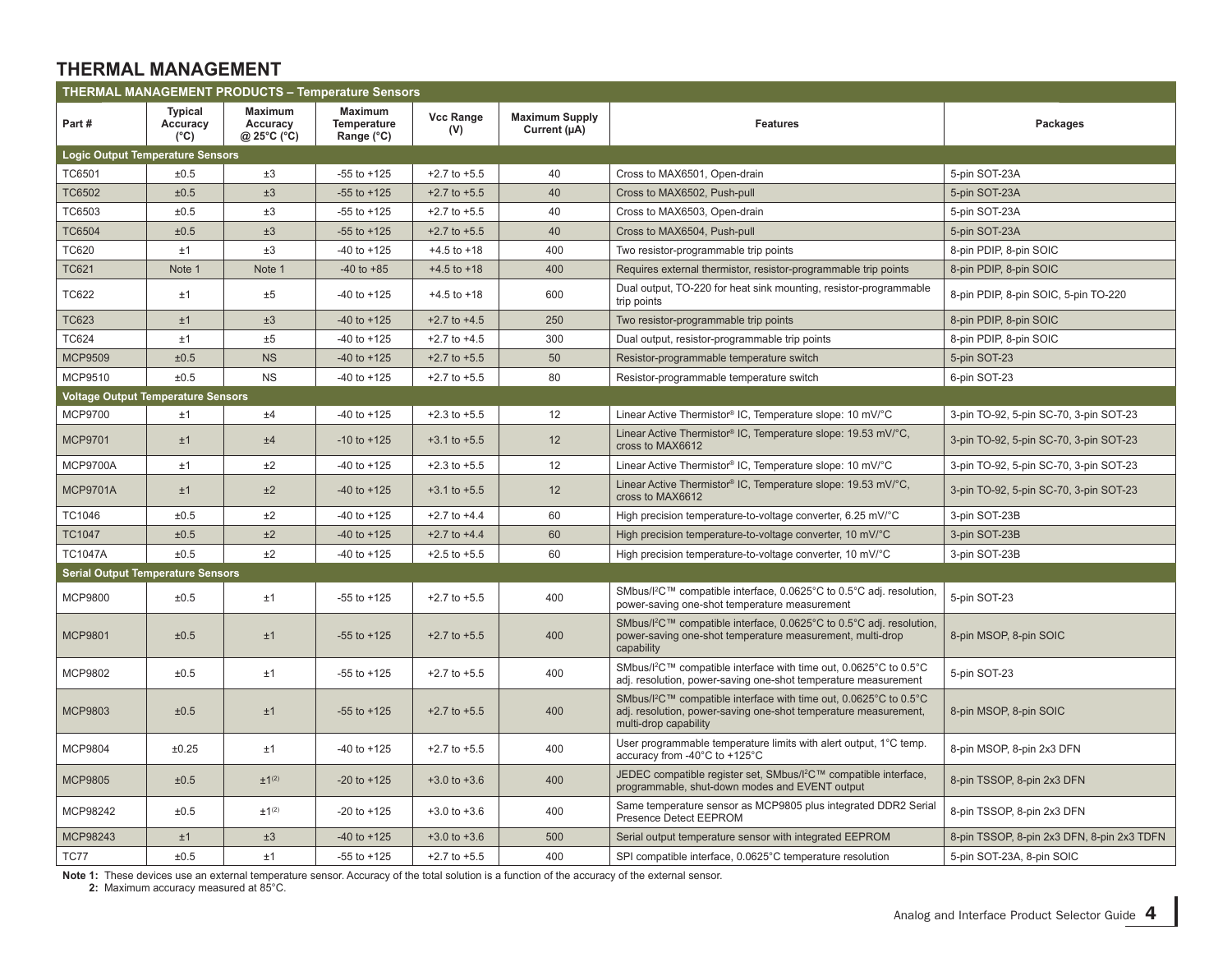| <b>THERMAL MANAGEMENT PRODUCTS - Temperature Sensors (Continued)</b> |                                    |                                                               |                                             |                         |                                       |                                                                                                                                                                                                         |                        |  |  |  |
|----------------------------------------------------------------------|------------------------------------|---------------------------------------------------------------|---------------------------------------------|-------------------------|---------------------------------------|---------------------------------------------------------------------------------------------------------------------------------------------------------------------------------------------------------|------------------------|--|--|--|
| Part#                                                                | <b>Typical</b><br>Accuracy<br>(°C) | <b>Maximum</b><br>Accuracy<br>@ 25 $\degree$ C ( $\degree$ C) | <b>Maximum</b><br>Temperature<br>Range (°C) | <b>Vcc Range</b><br>(V) | <b>Maximum Supply</b><br>Current (µA) | <b>Features</b>                                                                                                                                                                                         | Packages               |  |  |  |
| Serial Output Temperature Sensors (Continued)                        |                                    |                                                               |                                             |                         |                                       |                                                                                                                                                                                                         |                        |  |  |  |
| <b>TC72</b>                                                          | ±0.5                               | ±1                                                            | $-55$ to $+125$                             | $+2.65$ to $+5.5$       | 400                                   | SPI compatible interface, power-saving one-shot temperature<br>8-pin MSOP, 8-pin 3x3 DFN<br>measurement, 0.25°C temperature resolution                                                                  |                        |  |  |  |
| <b>TC74</b>                                                          | ±0.5                               | ±2                                                            | $-40$ to $+125$                             | $+2.7$ to $+5.5$        | 350                                   | SMbus/l <sup>2</sup> C™ compatible interface, 1°C temperature resolution<br>5-pin SOT-23A, 5-pin TO-220                                                                                                 |                        |  |  |  |
| TCN75A                                                               | ±0.5                               | ±2                                                            | $-40$ to $+125$                             | $+2.7$ to $+5.5$        | 500                                   | SMbus/l <sup>2</sup> C™ compatible interface, power-saving one-shot<br>temperature measurement, multi-drop capability, 0.0625°C to 0.5°C<br>8-pin MSOP, 8-pin SOIC<br>adjustable temperature resolution |                        |  |  |  |
| TCN75                                                                | ±0.5                               | ±2                                                            | $-55$ to $+125$                             | $+2.7$ to $+5.5$        | $1,000^{(1)}$                         | SMbus/l <sup>2</sup> C™ compatible interface, multi-drop capability, interrupt<br>output, 0.5°C temperature resolution                                                                                  | 8-pin MSOP, 8-pin SOIC |  |  |  |

Note 1: TCN75 idle current is 250 mA. This device also has a Software Shutdown mode that reduces supply current to <1 µA.

| <b>THERMAL MANAGEMENT PRODUCTS - Brushless DC Fan Controllers and Fan Fault Detectors</b> |                                         |                                             |                                           |                                                    |                         |                                       |                                                                       |                                    |  |
|-------------------------------------------------------------------------------------------|-----------------------------------------|---------------------------------------------|-------------------------------------------|----------------------------------------------------|-------------------------|---------------------------------------|-----------------------------------------------------------------------|------------------------------------|--|
| Part#                                                                                     | <b>Description</b>                      | <b>Typical</b><br>Accuracy<br>$(^{\circ}C)$ | <b>Maximum</b><br>Accuracy<br>@ 25°C (°C) | <b>Maximum</b><br><b>Temperature</b><br>Range (°C) | <b>Vcc Range</b><br>(V) | <b>Maximum Supply</b><br>Current (µA) | <b>Features</b>                                                       | Packages                           |  |
| <b>TC642</b>                                                                              | Fan Manager                             | Note 1                                      | Note 1                                    | $-40$ to $+85$                                     | $+3.0$ to $+5.5$        | 1.000                                 | FanSense™ Fan Monitor, minimum fan speed control                      | 8-pin PDIP, 8-pin SOIC, 8-pin MSOP |  |
| <b>TC642B</b>                                                                             | Fan Manager                             | Note 1                                      | Note 1                                    | $-40$ to $+85$                                     | $+3.0$ to $+5.5$        | 400                                   | FanSense™ Fan Monitor, minimum fan speed control,<br>fan auto-restart | 8-pin PDIP, 8-pin SOIC, 8-pin MSOP |  |
| <b>TC646</b>                                                                              | Fan Manager                             | Note 1                                      | Note 1                                    | $-40$ to $+85$                                     | $+3.0$ to $+5.5$        | 1,000                                 | FanSense™ Fan Monitor, auto-shutdown                                  | 8-pin PDIP, 8-pin SOIC, 8-pin MSOP |  |
| <b>TC646B</b>                                                                             | Fan Manager                             | Note 1                                      | Note 1                                    | $-40$ to $+85$                                     | $+3.0$ to $+5.5$        | 400                                   | FanSense™ Fan Monitor, auto-shutdown,<br>fan auto-restart             | 8-pin PDIP, 8-pin SOIC, 8-pin MSOP |  |
| <b>TC647</b>                                                                              | Fan Manager                             | Note 1                                      | Note 1                                    | $-40$ to $+85$                                     | $+3.0$ to $+5.5$        | 1,000                                 | FanSense™ Fan Monitor, minimum fan speed control                      | 8-pin PDIP, 8-pin SOIC, 8-pin MSOP |  |
| <b>TC647B</b>                                                                             | Fan Manager                             | Note 1                                      | Note 1                                    | $-40$ to $+85$                                     | $+3.0$ to $+5.5$        | 400                                   | FanSense™ Fan Monitor, minimum fan speed control,<br>fan auto-restart | 8-pin PDIP, 8-pin SOIC, 8-pin MSOP |  |
| <b>TC648</b>                                                                              | Fan Manager                             | Note 1                                      | Note 1                                    | $-40$ to $+85$                                     | $+3.0$ to $+5.5$        | 1,000                                 | Over-temperature alert, auto-shutdown                                 | 8-pin PDIP, 8-pin SOIC, 8-pin MSOP |  |
| <b>TC648B</b>                                                                             | Fan Manager                             | Note 1                                      | Note 1                                    | $-40$ to $+85$                                     | $+3.0$ to $+5.5$        | 400                                   | Over-temperature alert, auto-shutdown, fan auto-restart               | 8-pin PDIP, 8-pin SOIC, 8-pin MSOP |  |
| <b>TC649</b>                                                                              | Fan Manager                             | Note 1                                      | Note 1                                    | $-40$ to $+85$                                     | $+3.0$ to $+5.5$        | 1,000                                 | FanSense™ Fan Monitor, auto-shutdown                                  | 8-pin PDIP, 8-pin SOIC, 8-pin MSOP |  |
| <b>TC649B</b>                                                                             | Fan Manager                             | Note 1                                      | Note 1                                    | $-40$ to $+85$                                     | $+3.0$ to $+5.5$        | 400                                   | FanSense <sup>™</sup> Fan Monitor, auto-shutdown,<br>fan auto-restart | 8-pin PDIP, 8-pin SOIC, 8-pin MSOP |  |
| <b>TC650</b>                                                                              | Fan Manager                             | ±1                                          | ±3                                        | $-40$ to $+125$                                    | $+2.8$ to $+5.5$        | 90                                    | Over-temperature alert                                                | 8-pin MSOP                         |  |
| <b>TC651</b>                                                                              | Fan Manager                             | ±1                                          | ±3                                        | $-40$ to $+125$                                    | $+2.8$ to $+5.5$        | 90                                    | Over-temperature alert, auto-shutdown                                 | 8-pin MSOP                         |  |
| <b>TC652</b>                                                                              | Fan Manager                             | ±1                                          | ±3                                        | $-40$ to $+125$                                    | $+2.8$ to $+5.5$        | 90                                    | FanSense™ Fan Monitor, over-temperature alert                         | 8-pin MSOP                         |  |
| <b>TC653</b>                                                                              | Fan Manager                             | ±1                                          | ±3                                        | $-40$ to $+125$                                    | $+2.8$ to $+5.5$        | 90                                    | FanSense™ Fan Monitor, over-temperature alert,<br>auto-shutdown       | 8-pin MSOP                         |  |
| <b>TC654</b>                                                                              | Dual SMbus<br>Fan Manager               | Note 1                                      | Note 1                                    | $-40$ to $+85$                                     | $+3.0$ to $+5.5$        | 320                                   | FanSense™ Fan Monitor, RPM data                                       | 10-pin MSOP                        |  |
| <b>TC655</b>                                                                              | <b>Dual SMbus</b><br>Fan Manager        | Note 1                                      | Note 1                                    | $-40$ to $+85$                                     | $+3.0$ to $+5.5$        | 320                                   | FanSense™ Fan Monitor, RPM data,<br>over-temperature alert            | 10-pin MSOP                        |  |
| <b>TC664</b>                                                                              | Single SMbus<br>Fan Manager             | Note 1                                      | Note 1                                    | $-40$ to $+85$                                     | $+3.0$ to $+5.5$        | 320                                   | FanSense™ Fan Monitor. RPM data<br>10-pin MSOP                        |                                    |  |
| <b>TC665</b>                                                                              | <b>Single SMbus</b><br>Fan Manager      | Note 1                                      | Note 1                                    | $-40$ to $+85$                                     | $+3.0$ to $+5.5$        | 320                                   | FanSense™ Fan Monitor, RPM data,<br>over-temperature alert            | 10-pin MSOP                        |  |
| <b>TC670</b>                                                                              | Predictive Fan<br><b>Fault Detector</b> | N/A                                         | N/A                                       | $-40$ to $+85$                                     | $+3.0$ to $+5.5$        | 150                                   | FanSense™ Fan Monitor, programmable threshold                         | 6-pin SOT-23                       |  |

**Note 1:** These devices use an external temperature sensor. Accuracy of the total solution is a function of the accuracy of the external sensor.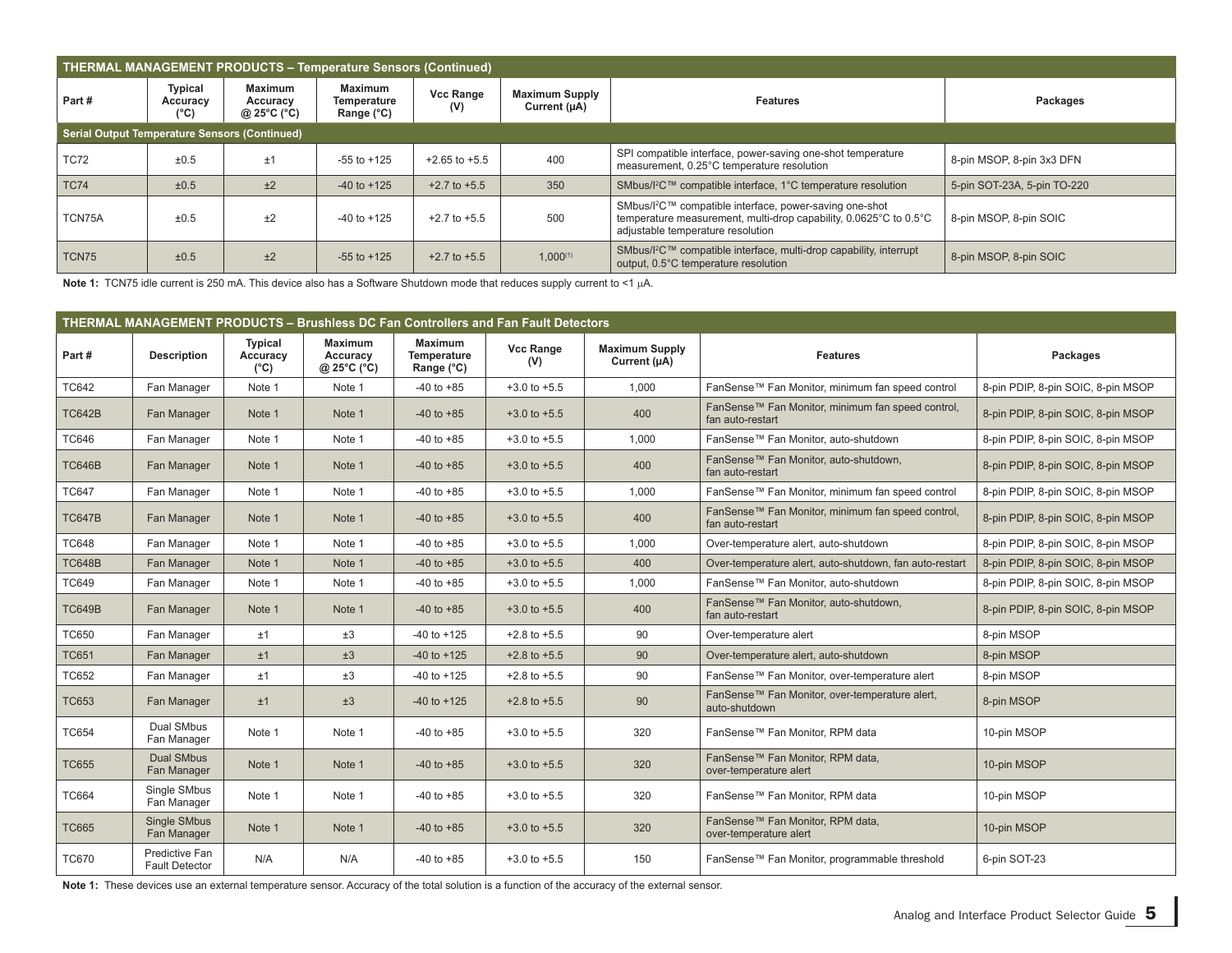## **POWER MANAGEMENT**

| POWER MANAGEMENT - Voltage References |                  |                    |                           |                                       |                                     |                                                    |                            |  |  |  |
|---------------------------------------|------------------|--------------------|---------------------------|---------------------------------------|-------------------------------------|----------------------------------------------------|----------------------------|--|--|--|
| Part#                                 | Vcc Range<br>(V) | Output Voltage (V) | Max. Load<br>Current (mA) | <b>Initial Accuracy</b><br>$(max,\%)$ | Temperature<br>Coefficient (ppm/°C) | <b>Maximum Supply</b><br>Current ( $\mu$ A @ 25°C) | Packages                   |  |  |  |
| MCP1525                               | 2.7 to 5.5       | 2.5                | ±2                        |                                       |                                     | 100                                                | 3-pin TO-92, 3-pin SOT-23B |  |  |  |
| <b>MCP1541</b>                        | 4.3 to 5.5       | 4.096              | ±2                        | ±1                                    | 50                                  | 100                                                | 3-pin TO-92, 3-pin SOT-23B |  |  |  |

## **POWER MANAGEMENT – Linear Regulators Part # Max. Input Voltage (V) Output Voltage (V) Output Current (mA) Junction Temperature Range (°C) Typical Active Current (μA) Typical Dropout Voltage @ Max. Iout (mV) Typical Output Voltage Accuracy (%) Features Packages 50 mA to 250 mA Low-Dropout Linear Regulators** TC2014 6.0 1.8, 2.7, 2.8, 3.0, 3.3 60 50 50 50 50 50 50 55 45 ±0.4 Ceramic output capacitor stable, 5-pin SOT-23A TC1014 6.0 1.8, 2.5, 2.7, 2.8, 2.85, 3.0, 3.3, 3.6, 4.0, 5.0 50 40 to +125 50 50 40 50 50 50 50 50 50 500 500 40.5 TC2054 6.0 1.8, 2.7, 2.8, 3.0, 3.3 60 50 50 50 50 50 50 55 45 ±0.4 Ceramic output capacitor stable, 5-pin SOT-23A TC1054 6.0 1.8, 2.5, 2.7, 2.8, 2.85, 3.0, 3.3, 3.6, 4.0, 5.0 50 -40 to +125 50 85 ±0.5 Shutdown, Error output 5-pin SOT-23A TC1070 6.0 $1.23 \rightarrow V_{IN}$  50 -40 to +125 50 85 – Shutdown, Adjustable 5-pin SOT-23A TC1072 6.0 2.5, 2.7, 2.8, 2.85, 3.0, 3.3, 3.6, 4.0, 5.0 50 -40 to +125 50 50 -50 50 50 50 50 50 50 50 50 50 50<br>Error output 6-pin SOT-23A TC1223 6.0 2.5, 2.7, 2.8, 3.0, 3.3, 3.6, 4.0, 5.0 50 40 to +125 50 50 85 ±0.5 Shutdown 5-pin SOT-23A MCP1790 30 3.0, 3.3, 5.0 70 40 to +125 70 500 500 ±0.2 Ceramic output capacitor stable 3-pin SOT-223, 3-pin DDPAK MCP1791 30 3.0, 3.3, 5.0 70 -40 to +125 70 500 ±0.2 Ceramic output capacitor stable, 5-pin SOT-223, 5-pin DDPAK<br>Shutdown, Power good 5-pin SOT-223, 5-pin DDPAK TC1016 6.0 1.8, 2.7, 2.8, 3.0 80 -40 to +125 50 150 150 ±0.5 Ceramic output capacitor stable, Ceramic output capacitor stable,<br>Shutdown TC2015 6.0 1.8, 2.5, 2.6, 2.7, 2.8, 2.85, 3.0, 3.3, 5.0 100 -40 to +125 55 90 ±0.4 Ceramic output capacitor stable, 5-pin SOT-23A TC1015 6.0 1.8, 2.5, 2.7, 2.8, 2.85, 3.0, 3.3, 3.6, 4.0, 5.0 100 40 to +125 50 180 180 ±0.5 Shutdown, Reference bypass input 5-pin SOT-23A TC2055 6.0 1.8, 2.7, 2.8, 3.0, 3.3 100 -40 to +125 55 90 ±0.4 Ceramic output capacitor stable, 5-pin SOT-23A TC1055 6.0 1.8, 2.5, 2.7, 2.8, 2.85, 3.0, 3.3, 3.6, 4.0, 5.0 1 100 40 to +125 50 50 180 50 180 50 180 50 180 to 180 5-pin SOT-23A  $TC1071$  6.0  $1.23 \rightarrow V_{IN}$ 100  $-40$  to +125  $\vert$  50 180  $\vert$  50 180  $\vert$  5-pin SOT-23A TC1073 6.0 2.5, 2.7, 2.8, 2.85, 3.0, 3.3, 3.6, 4.0, 5.0 100 -40 to +125 50 180 ±0.5 Shutdown, Reference bypass input, Reference by ass input, Reference by ass input, Reference by ass input, Reference 5.23A TC1224 6.0 2.5, 2.7, 2.8, 3.0, 3.3, 3.6, 4.0, 5.0 100 40to +125 50 180 ±0.5 Shutdown 5-pin SOT-23A TC1188 | 6.0 |1.8, 2.8, 2.84, 3.15 | 120 | -40 to +125 | 50 | 130 | ±0.5 |Shutdown | 5-pin SOT-23A TC1189 | 6.0 |1.8, 2.8, 2.84, 3.15 | 120 | -40 to +125 | 50 | 130 | ±0.5 |Shutdown | 5-pin SOT-23A TC2185 6.0 1.8, 2.7, 2.8, 3.0, 3.3 150 -40 to +125 55 140 ±0.4 Ceramic output capacitor stable, 5-pin SOT-23A TC1185 6.0 1.8, 2.5, 2.7, 2.8, 2.85, 3.0, 3.3, 3.6, 4.0, 5.0 150 40 to +125 50 270 ±0.5 Shutdown, Reference bypass input 5-pin SOT-23A TC2186 6.0 1.8, 2.7, 2.8, 3.0, 3.3 150 150 -40 to +125 55 140 ±0.4 Ceramic output capacitor stable, 5-pin SOT-23A TC1186 6.0 1.8, 2.5, 2.7, 2.8, 2.85, 3.0, 3.3, 3.6, 4.0, 5.0 150 40 to +125 50 50 270 ±0.5 Shutdown, Error output 5-pin SOT-23A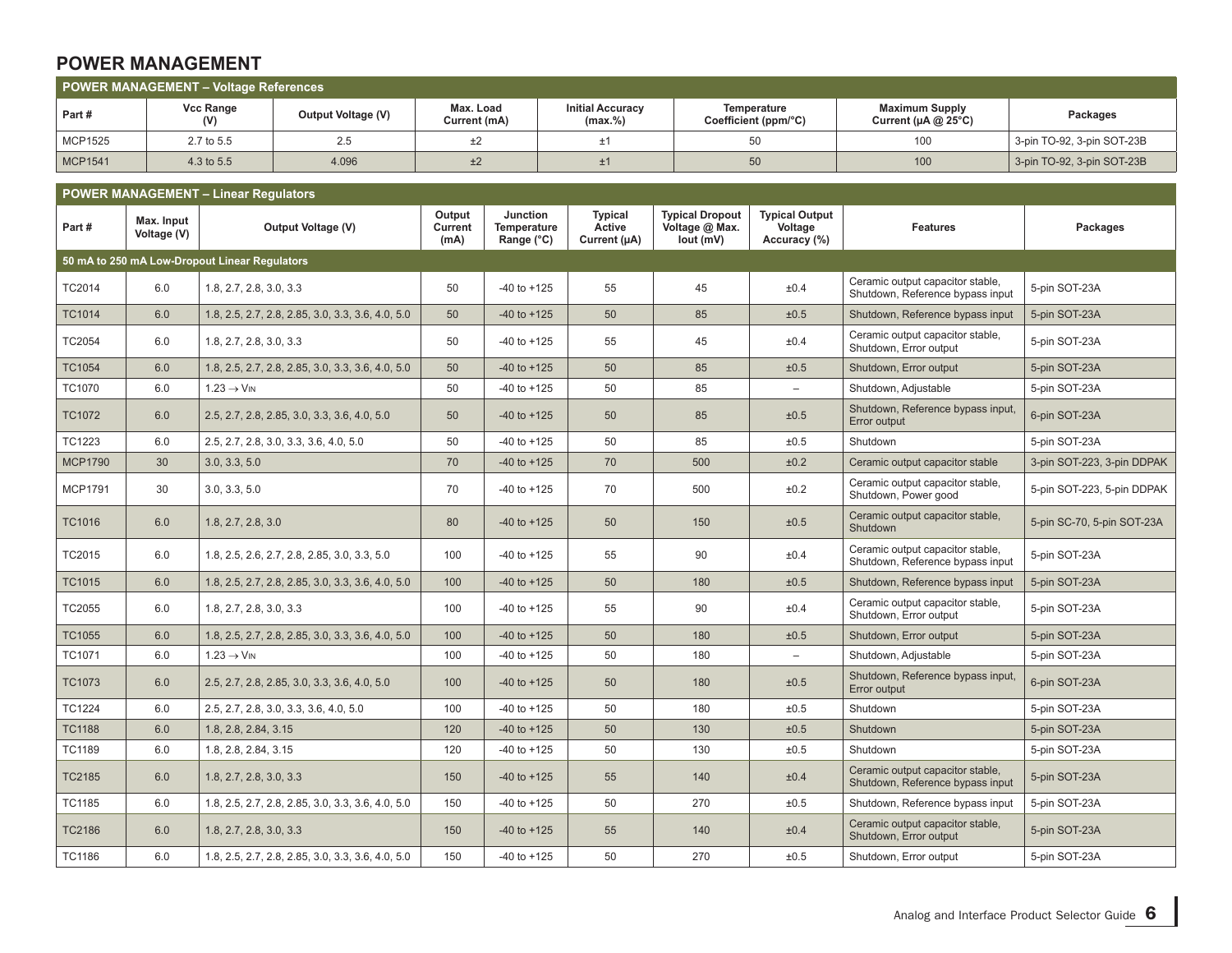|                 | <b>POWER MANAGEMENT - Linear Regulators (Continued)</b> |                                                                    |                           |                                              |                                          |                                                       |                                                  |                                                                              |                                               |  |  |  |  |
|-----------------|---------------------------------------------------------|--------------------------------------------------------------------|---------------------------|----------------------------------------------|------------------------------------------|-------------------------------------------------------|--------------------------------------------------|------------------------------------------------------------------------------|-----------------------------------------------|--|--|--|--|
| Part#           | Max. Input<br>Voltage (V)                               | Output Voltage (V)                                                 | Output<br>Current<br>(mA) | Junction<br><b>Temperature</b><br>Range (°C) | <b>Typical</b><br>Active<br>Current (µA) | <b>Typical Dropout</b><br>Voltage @ Max.<br>lout (mV) | <b>Typical Output</b><br>Voltage<br>Accuracy (%) | <b>Features</b>                                                              | Packages                                      |  |  |  |  |
|                 |                                                         | 50 mA to 250 mA Low-Dropout Linear Regulators (Continued)          |                           |                                              |                                          |                                                       |                                                  |                                                                              |                                               |  |  |  |  |
| <b>TC1187</b>   | 6.0                                                     | $1.23 \rightarrow$ V <sub>IN</sub>                                 | 150                       | $-40$ to $+125$                              | 50                                       | 270                                                   | $\overline{\phantom{0}}$                         | Shutdown, Adiustable                                                         | 5-pin SOT-23A                                 |  |  |  |  |
| <b>TC1017</b>   | 6.0                                                     | 1.8, 2.6, 2.7, 2.8, 2.85, 2.9, 3.3, 3.4                            | 150                       | $-40$ to $+125$                              | 53                                       | 285                                                   | ±0.5                                             | Ceramic output capacitor stable,<br>Shutdown                                 | 5-pin SOT-23A, 5-pin SC-70                    |  |  |  |  |
| <b>MCP1801</b>  | 10 <sup>°</sup>                                         | $0.9, 1.2, 1.8, 2.5, 3.0, 3.3, 5.0, 6.0$                           | 150                       | $-40$ to $+85$                               | 25                                       | 250                                                   | ±0.4                                             | Ceramic output capacitor stable,<br>Shutdown, High PSRR                      | 5-pin SOT-23A                                 |  |  |  |  |
| <b>MCP1700</b>  | 6.0                                                     | 1.2, 1.8, 2.5, 3.0, 3.3, 5.0                                       | 250                       | $-40$ to $+125$                              | 1.6                                      | 300                                                   | ±0.4                                             | 1.0 µF ceramic cap stable,<br>Short-circuit protection                       | 3-pin TO-92, 3-pin SOT-23A,<br>3-pin SOT-89   |  |  |  |  |
| <b>MCP1701A</b> | 10 <sup>°</sup>                                         | 1.8, 2.5, 3.0, 3.3, 5.0                                            | 250                       | $-40$ to $+85$                               | 1.6                                      | 380                                                   | ±0.5                                             | 10V max. input voltage                                                       | 3-pin TO-92, 3-pin SOT-23A.<br>3-pin SOT-89   |  |  |  |  |
| <b>MCP1702</b>  | 13.2                                                    | 1.2, 1.5, 1.8, 2.5, 2.8, 3.0, 3.3, 4.0, 5.0                        | 250                       | $-40$ to $+125$                              | $\overline{2}$                           | 650                                                   | ±0.4                                             | Ceramic output capacitor stable,<br>Ultra-low ground current, 13.2V VIN max. | 3-pin TO-92, 3-pin SOT-23A,<br>3-pin SOT-89   |  |  |  |  |
| <b>MCP1703</b>  | 16                                                      | 1.2, 1.5, 1.8, 2.5, 2.8, 3.0, 3.3, 4.0, 5.0                        | 250                       | -40 to +125                                  | 2                                        | 650                                                   | ±0.4                                             | Ceramic output capacitor stable,<br>Ultra-low ground current, 16V VIN max.   | 3-pin SOT-23A, 3-pin SOT-89,<br>3-pin SOT-223 |  |  |  |  |
|                 | 300 mA Low-Dropout Linear Regulators                    |                                                                    |                           |                                              |                                          |                                                       |                                                  |                                                                              |                                               |  |  |  |  |
| <b>TC1107</b>   | 6.0                                                     | 2.5, 2.7, 2.8, 3.0, 3.3, 5.0                                       | 300                       | $-40$ to $+125$                              | 50                                       | 240                                                   | ±0.5                                             | Shutdown, Reference bypass input                                             | 8-pin MSOP, 8-pin SOIC                        |  |  |  |  |
| <b>TC1108</b>   | 6.0                                                     | 2.5, 2.7, 2.8, 3.0, 3.3, 5.0                                       | 300                       | $-40$ to $+125$                              | 50                                       | 240                                                   | ±0.5                                             |                                                                              | 3-pin SOT-223                                 |  |  |  |  |
| TC1173          | 6.0                                                     | 2.5, 2.7, 2.8, 3.0, 3.3, 5.0                                       | 300                       | $-40$ to $+125$                              | 50                                       | 240                                                   | ±0.5                                             | Shutdown, Reference bypass input,<br>Error output                            | 8-pin MSOP, 8-pin SOIC                        |  |  |  |  |
| <b>TC1174</b>   | 6.0                                                     | $1.23 \rightarrow V_{IN}$                                          | 300                       | $-40$ to $+125$                              | 50                                       | 240                                                   |                                                  | Shutdown, Reference bypass input,<br>Adjustable                              | 8-pin MSOP, 8-pin SOIC                        |  |  |  |  |
| TC1269          | 6.0                                                     | 2.5, 2.8, 3.0, 3.3, 5.0                                            | 300                       | $-40$ to $+125$                              | 50                                       | 240                                                   | ±0.5                                             | Shutdown, Reference bypass input                                             | 8-pin MSOP                                    |  |  |  |  |
| <b>MCP1802</b>  | 10 <sup>°</sup>                                         | 0.9, 1.2, 1.8, 2.5, 3.0, 3.3, 5.0, 6.0                             | 300                       | $-40$ to $+85$                               | 25                                       | 250                                                   | ±0.4                                             | Ceramic output capacitor stable,<br>Shutdown, High PSRR                      | 5-pin SOT-23A                                 |  |  |  |  |
| <b>MCP1824</b>  | 6.0                                                     | Fixed: 0.8, 1.2, 1.8, 2.5, 3.0, 3.3, 5.0<br>Adjustable: 0.8 to 5.0 | 300                       | $-40$ to $+125$                              | 120                                      | 200                                                   | ±0.5                                             | Ceramic output capacitor stable,<br>Shutdown, Power Good                     | 5-pin SOT-223, 5-pin SOT-23                   |  |  |  |  |
| <b>MCP1824S</b> | 6.0                                                     | 0.8, 1.2, 1.8, 2.5, 3.0, 3.3, 5.0                                  | 300                       | $-40$ to $+125$                              | 120                                      | 200                                                   | ±0.5                                             | Ceramic output capacitor stable                                              | 3-pin SOT-223                                 |  |  |  |  |
|                 |                                                         | 500 mA to 800 mA Low-Dropout Linear Regulators                     |                           |                                              |                                          |                                                       |                                                  |                                                                              |                                               |  |  |  |  |
| <b>TC1262</b>   | 6.0                                                     | 2.5, 2.8, 3.0, 3.3, 5.0                                            | 500                       | $-40$ to $+125$                              | 80                                       | 350                                                   | ±0.5                                             | Over-temperature protection,<br>Over-current protection                      | 3-pin TO-220, 3-pin DDPAK,<br>3-pin SOT-223   |  |  |  |  |
| TC1263          | 6.0                                                     | 2.5, 2.8, 3.0, 3.3, 5.0                                            | 500                       | $-40$ to $+125$                              | 80                                       | 350                                                   | ±0.5                                             | Shutdown, Reference bypass input,<br>Error output                            | 8-pin SOIC, 5-pin TO-220,<br>5-pin DDPAK      |  |  |  |  |
| TC1268          | 6.0                                                     | 2.5                                                                | 500                       | -40 to +125                                  | 80                                       | 350                                                   | ±0.5                                             | Shutdown, Reference bypass input,<br>Error output                            | 8-pin SOIC                                    |  |  |  |  |
| <b>MCP1725</b>  | 6.0                                                     | 0.8, 1.2, 1.8, 2.5, 3.0, 3.3, 5.0                                  | 500                       | $-40$ to $+125$                              | 120                                      | 210                                                   | ±0.5                                             | Ceramic output capacitor stable,<br>Shutdown, Cdelay, Power Good             | 8-pin 2x3 DFN, 8-pin SOIC                     |  |  |  |  |
| <b>MCP1825</b>  | 6.0                                                     | Fixed: 0.8, 1.2, 1.8, 2.5, 3.0, 3.3, 5<br>Adjustable: 0.8 to 5.0   | 500                       | $-40$ to $+125$                              | 120                                      | 210                                                   | ±0.5                                             | Ceramic output capacitor stable,<br>Shutdown, Power Good                     | 5-pin TO-220, 5-pin DDPAK,<br>5-pin SOT-223   |  |  |  |  |
| <b>MCP1825S</b> | 6.0                                                     | 0.8, 1.2, 1.8, 2.5, 3.0, 3.3, 5                                    | 500                       | $-40$ to $+125$                              | 120                                      | 210                                                   | ±0.5                                             | Ceramic output capacitor stable                                              | 3-pin TO-220, 3-pin DDPAK,<br>3-pin SOT-223   |  |  |  |  |
| TC1264          | 6.0                                                     | 1.8, 2.5, 3.0, 3.3                                                 | 800                       | $-40$ to $+125$                              | 80                                       | 450                                                   | ±0.5                                             | Over-temperature protection.<br>Over-current protection                      | 3-pin TO-220, 3-pin DDPAK,<br>3-pin SOT-223   |  |  |  |  |
| <b>TC1265</b>   | 6.0                                                     | 1.8, 2.5, 3.0, 3.3                                                 | 800                       | $-40$ to $+125$                              | 80                                       | 450                                                   | ±0.5                                             | Shutdown, Reference bypass input,<br>Error output                            | 8-pin SOIC, 5-pin TO-220,<br>5-pin DDPAK      |  |  |  |  |
| TC2117          | 6.0                                                     | 1.8, 2.5, 3.0, 3.3                                                 | 800                       | $-40$ to $+125$                              | 80                                       | 600                                                   | ±0.5                                             | Over-temperature protection,<br>Over-current protection                      | 3-pin SOT-223, 3-pin DDPAK                    |  |  |  |  |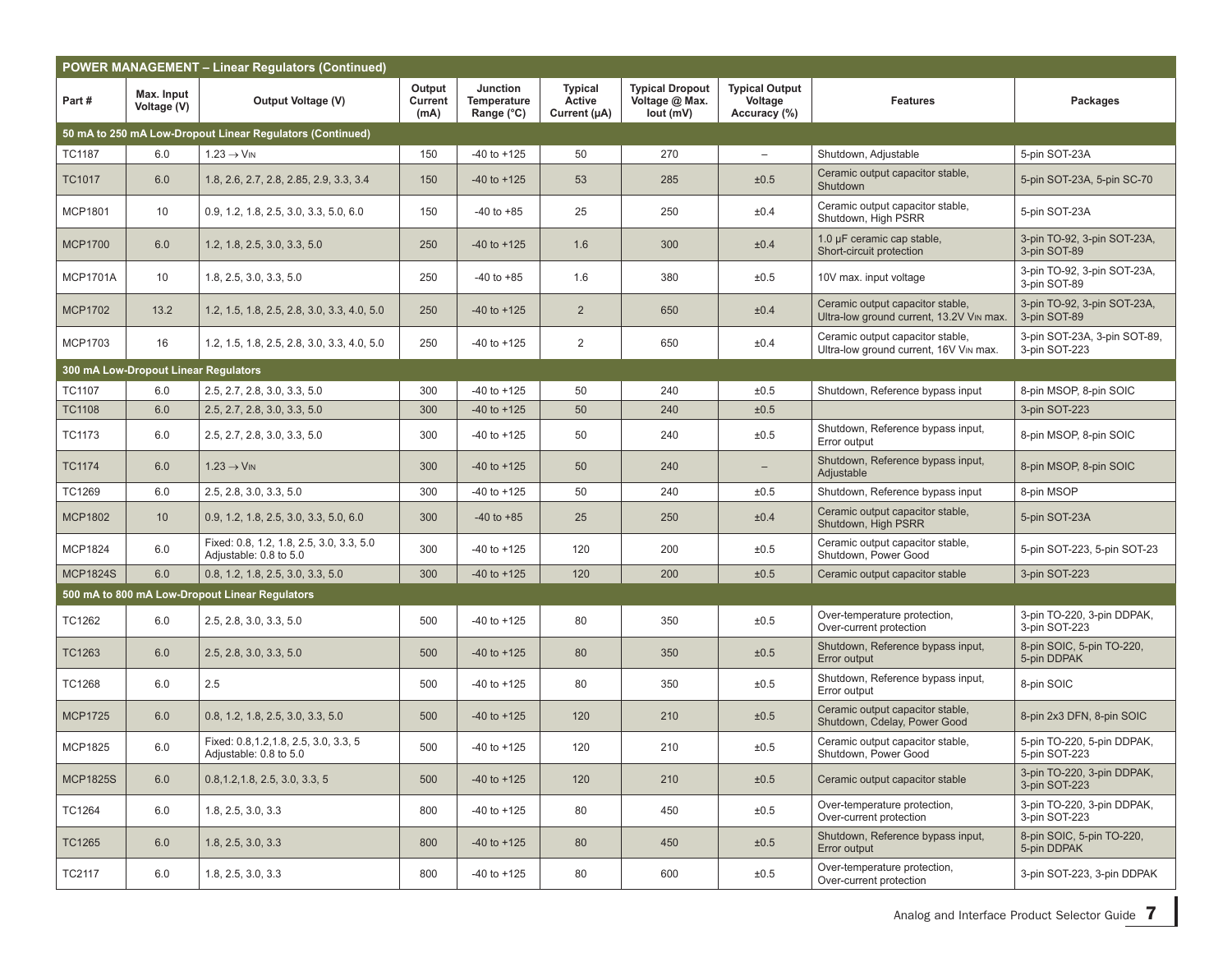|                 |                           | <b>POWER MANAGEMENT - Linear Regulators (Continued)</b>          |                           |                                              |                                   |                                                       |                                                  |                                                                  |                                             |
|-----------------|---------------------------|------------------------------------------------------------------|---------------------------|----------------------------------------------|-----------------------------------|-------------------------------------------------------|--------------------------------------------------|------------------------------------------------------------------|---------------------------------------------|
| Part#           | Max. Input<br>Voltage (V) | <b>Output Voltage (V)</b>                                        | Output<br>Current<br>(mA) | Junction<br><b>Temperature</b><br>Range (°C) | Typical<br>Active<br>Current (µA) | <b>Typical Dropout</b><br>Voltage @ Max.<br>lout (mV) | <b>Typical Output</b><br>Voltage<br>Accuracy (%) | <b>Features</b>                                                  | Packages                                    |
|                 |                           | 1A and Above Low-Dropout Linear Regulators                       |                           |                                              |                                   |                                                       |                                                  |                                                                  |                                             |
| <b>MCP1726</b>  | 6.0                       | Fixed: 0.8, 1.2, 1.8, 2.5, 3.0, 3.3, 5<br>Adjustable: 0.8 to 5.0 | 1000                      | $-40$ to $+125$                              | 140                               | 300                                                   | ±0.4                                             | Ceramic output capacitor stable,<br>Shutdown, Cdelay, Power Good | 8-pin 3x3 DFN, 8-pin SOIC                   |
| <b>MCP1826</b>  | 6.0                       | Fixed: 0.8, 1.2, 1.8, 2.5, 3.0, 3.3, 5<br>Adjustable: 0.8 to 5.0 | 1000                      | $-40$ to $+125$                              | 140                               | 300                                                   | ±0.5                                             | Ceramic output capacitor stable,<br>Shutdown, Power Good         | 5-pin TO-220, 5-pin DDPAK,<br>5-pin SOT-223 |
| <b>MCP1826S</b> | 6.0                       | 0.8, 1.2, 1.8, 2.5, 3.0, 3.3, 5                                  | 1000                      | $-40$ to $+125$                              | 140                               | 300                                                   | ±0.5                                             | Ceramic output capacitor stable                                  | 3-pin TO-220, 3-pin DDPAK,<br>3-pin SOT-223 |
| <b>MCP1727</b>  | 6.0                       | Fixed: 0.8, 1.2, 1.8, 2.5, 3.0, 3.3, 5<br>Adjustable: 0.8 to 5.0 | 1500                      | $-40$ to $+125$                              | 140                               | 330                                                   | ±0.5                                             | Ceramic output capacitor stable,<br>Shutdown, Cdelay, Power Good | 8-pin 3x3 DFN, 8-pin SOIC                   |
| <b>MCP1827</b>  | 6.0                       | Fixed: 0.8, 1.2, 1.8, 2.5, 3.0, 3.3, 5<br>Adjustable: 0.8 to 5.0 | 1500                      | $-40$ to $+125$                              | 140                               | 330                                                   | ±0.5                                             | Ceramic output capacitor stable,<br>Shutdown, Power Good         | 5-pin DDPAK, 5-pin TO-220                   |
| <b>MCP1827S</b> | 6.0                       | 0.8, 1.2, 1.8, 2.5, 3.0, 3.3, 5                                  | 1500                      | $-40$ to $+125$                              | 140                               | 330                                                   | ±0.5                                             | Ceramic output capacitor stable                                  | 3-pin DDPAK, 3-pin TO-220                   |
|                 |                           | <b>Application Specific Low-Dropout Linear Regulators</b>        |                           |                                              |                                   |                                                       |                                                  |                                                                  |                                             |
| TC1266          | 6.0                       | 3.3                                                              | 200                       | $-5$ to $+70$                                | 230                               | 200                                                   | ±1.0                                             | PCI compliant                                                    | 8-pin SOIC, 8-pin MSOP                      |
| <b>TC1267</b>   | 6.0                       | 3.3                                                              | 400                       | $-5$ to $+70$                                | 230                               | 300                                                   | ±1.0                                             | PCI compliant                                                    | 5-pin DDPAK                                 |
| <b>TC57</b>     | 8                         | 2.5, 3.0, 3.3                                                    | $4,000^{(1)}$             | $-40$ to $+85$                               | 50                                | $100^{(1)}$                                           | ±2.0                                             | Shutdown, External transistor                                    | 5-pin SOT-23A                               |
| <b>TC59</b>     | $-10$                     | $-3.0, -5.0$                                                     | 100                       | $-40$ to $+85$                               | 3                                 | 380                                                   | ±0.5                                             | Negative LDO                                                     | 3-pin SOT-23A                               |

Note 1: Depending on external transistor configuration.

|                        | <b>POWER MANAGEMENT - Combination Products</b> |                                |                        |                 |     |                        |      |                                                                                                                |                           |  |  |  |  |
|------------------------|------------------------------------------------|--------------------------------|------------------------|-----------------|-----|------------------------|------|----------------------------------------------------------------------------------------------------------------|---------------------------|--|--|--|--|
| TC1300 <sup>(1)</sup>  | 6.0                                            | 2.5, 2.7, 2.8, 2.85, 3.0, 3.3  | 300                    | $-40$ to $+125$ | 80  | 210                    | ±0.5 | Shutdown, Reference bypass input,<br>LDO plus Reset output                                                     | 8-pin MSOP                |  |  |  |  |
| TC1301A(1)             | 6.0                                            | LDO1: 1.5-3.3<br>LDO2: 1.5-3.3 | LDO1: 300<br>LDO2: 150 | $-40$ to $+125$ | 103 | LDO1: 104<br>LDO2: 150 | ±0.5 | Dual LDO plus Reset output,<br>Shutdown, Reference bypass,<br>Voltage detect                                   | 8-pin MSOP, 8-pin 3x3 DFN |  |  |  |  |
| TC1301B(1)             | 6.0                                            | LDO1: 1.5-3.3<br>LDO2: 1.5-3.3 | LDO1: 300<br>LDO2: 150 | $-40$ to $+125$ | 114 | LDO1: 104<br>LDO2: 150 | ±0.5 | Dual LDO plus Reset, per channel<br>output shutdown, Reference bypass                                          | 8-pin MSOP, 8-pin 3x3 DFN |  |  |  |  |
| TC1302A <sup>(1)</sup> | 6.0                                            | LDO1: 1.5-3.3<br>LDO2: 1.5-3.3 | LDO1: 300<br>LDO2: 150 | $-40$ to $+125$ | 103 | LDO1: 104<br>LDO2: 150 | ±0.5 | Dual LDO, Output shutdown<br>reference bypass, Voltage detect                                                  | 8-pin MSOP, 8-pin 3x3 DFN |  |  |  |  |
| TC1302B(1)             | 6.0                                            | LDO1: 1.5-3.3<br>LDO2: 1.5-3.3 | LDO1: 300<br>LDO2: 150 | $-40$ to $+125$ | 114 | LDO1: 104<br>LDO2: 150 | ±0.5 | Dual LDO, per channel output<br>shutdown, Reference bypass                                                     | 8-pin MSOP, 8-pin 3x3 DFN |  |  |  |  |
| <b>TC1305</b>          | 6.0                                            | 2.5, 2.8, 3.0                  | $150^{(1)}$            | $-40$ to $+125$ | 120 | 240                    | ±0.5 | Dual LDO plus Reset output,<br>Reference bypass input, Shutdown,<br>Select Mode™ selectable output<br>voltages | 10-pin MSOP               |  |  |  |  |
| TC1306                 | 6.0                                            | 1.8, 2.8, 3.0                  | $150^{(1)}$            | $-40$ to $+125$ | 120 | 240                    | ±0.5 | Dual LDO plus Reset output,<br>Shutdown, Select Mode™<br>selectable output voltages                            | 8-pin MSOP                |  |  |  |  |
| TC1307(1)              | 6.0                                            | 1.8, 2.5, 2.8, 3.0             | $150^{(1)}$            | $-40$ to $+125$ | 220 | 200                    | ±0.5 | Quad LDO plus Reset output.<br>Shutdown, Select Mode™<br>selectable output voltage                             | 16-pin QSOP               |  |  |  |  |

**Note 1:** LDOs with shutdown (except Power Management Combination Products as indicated) have typical shutdown currents of 0.05 mA.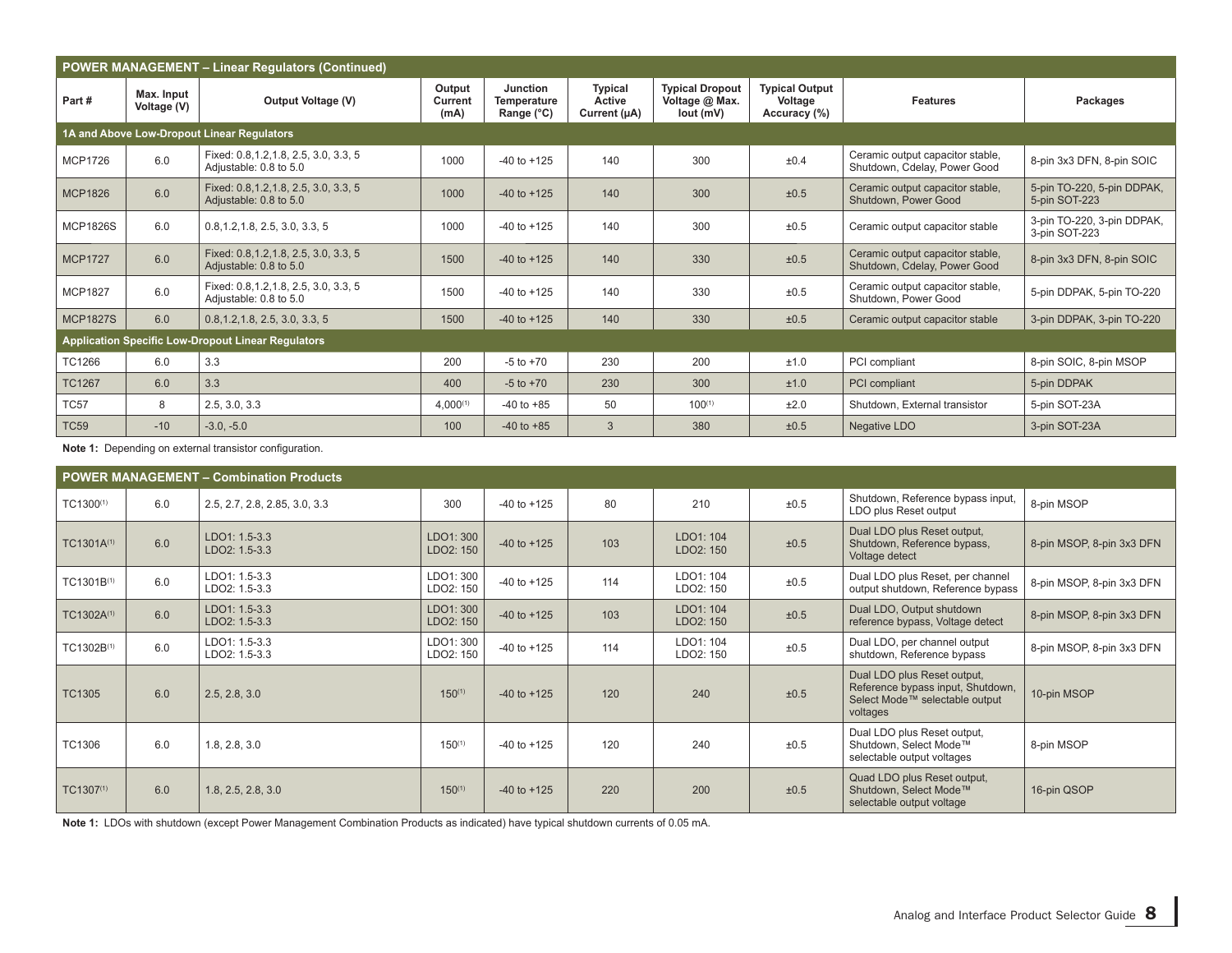| POWER MANAGEMENT - Combination Products (Continued) |                                                  |                               |                                      |                                        |                       |                                 |                                          |                               |                                           |                                |  |  |
|-----------------------------------------------------|--------------------------------------------------|-------------------------------|--------------------------------------|----------------------------------------|-----------------------|---------------------------------|------------------------------------------|-------------------------------|-------------------------------------------|--------------------------------|--|--|
| Part #                                              | Description                                      | Input<br>Voltage<br>Range (V) | <b>Output Voltage</b><br>(V)         | Operating<br>Temperature<br>Range (°C) | <b>Control Scheme</b> | Switching<br>Frequency<br>(kHz) | <b>Typical</b><br>Active<br>Current (µA) | <b>Output Current</b><br>(mA) | <b>Features</b>                           | Packages                       |  |  |
| TC1303                                              | Synchronous Buck Regulator,<br>LDO w/Power Good  | 2.7 to 5.5                    | DC/DC: 0.8 to 4.5<br>LDO: 1.5 to 3.3 | $-40$ to $+85$                         | PFM/PWM               | 2000                            | 65/600                                   | DC/DC: 500 mA<br>LDO: 300 mA  | PFM/PWM auto-switching, Power Good output | 10-pin MSOP,<br>10-pin 3x3 DFN |  |  |
| <b>TC1304</b>                                       | <b>Synchronous Buck Regulator,</b><br><b>LDO</b> | 2.7 to 5.5                    | DC/DC: 0.8 to 4.5<br>LDO: 1.5 to 3.3 | $-40$ to $+85$                         | PFM/PWM               | 2000                            | 65/600                                   | DC/DC: 500 mA<br>LDO: 300 mA  | PFM/PWM auto-switching, Power sequencing  | 10-pin MSOP,<br>10-pin 3x3 DFN |  |  |
| TC1313                                              | Synchronous Buck Regulator,<br>LDO               | 2.7 to 5.5                    | DC/DC: 0.8 to 4.5<br>LDO: 1.5 to 3.3 | $-40$ to $+85$                         | PFM/PWM               | 2000                            | 65/600                                   | DC/DC: 500 mA<br>LDO: 300 mA  | PFM/PWM auto-switching                    | 10-pin MSOP,<br>10-pin 3x3 DFN |  |  |

|                | <b>POWER MANAGEMENT - Switching Regulators</b>        |                               |                              |                                        |                                         |                                 |                                          |                               |                                                                                                                           |                                 |  |  |  |  |
|----------------|-------------------------------------------------------|-------------------------------|------------------------------|----------------------------------------|-----------------------------------------|---------------------------------|------------------------------------------|-------------------------------|---------------------------------------------------------------------------------------------------------------------------|---------------------------------|--|--|--|--|
| Part#          | <b>Description</b>                                    | Input<br>Voltage<br>Range (V) | <b>Output Voltage</b><br>(V) | Operating<br>Temperature<br>Range (°C) | <b>Control Scheme</b>                   | Switching<br>Frequency<br>(kHz) | <b>Typical</b><br>Active<br>Current (µA) | <b>Output Current</b><br>(mA) | <b>Features</b>                                                                                                           | Packages                        |  |  |  |  |
| MCP1601        | Synchronous Buck Regulator                            | 2.7 to 5.5                    | 0.9V to VIN                  | $-40$ to $+85$                         | PFM/PWM/LDO                             | 750                             | 825 (PWM)<br>125 (PFM)                   | 500                           | UVLO, Auto-switching, LDO                                                                                                 | 8-pin MSOP                      |  |  |  |  |
| <b>MCP1602</b> | <b>Synchronous Buck Regulator</b>                     | 2.7 to 5.5                    | 0.8 to 4.5                   | $-40$ to $+85$                         | PFM/PWM                                 | 2000                            | 35                                       | 500                           | PFM, PWM auto-switching, UVLO, soft start,<br>Power Good indicator                                                        | 10-pin MSOP,<br>10-pin 3x3 DFN  |  |  |  |  |
| MCP1603        | Synchronous Buck Regulator                            | 2.7 to 5.5                    | 0.8 to 4.0                   | $-40$ to $+85$                         | PFM/PWM                                 | 2000                            | 45                                       | 500                           | Over-temperature and Over-current protection                                                                              | 5-pin TSOT-23.<br>8-pin 2x3 DFN |  |  |  |  |
| <b>MCP1612</b> | <b>Synchronous Buck Regulator</b>                     | 2.7 to Vin                    | 0.8 to 5.5                   | $-40$ to $+85$                         | <b>Constant frequency</b><br><b>PWM</b> | 1400                            | 10.000                                   | 1000                          | Overall efficiency >94% soft start, over-<br>temperature and over-current protection                                      | 8-pin MSOP,<br>8-pin 3x3 DFN    |  |  |  |  |
| MCP1650        | Step-up DC/DC Controller                              | 2.7 to 5.5                    | $2.5$ to ext. tx<br>limited  | $-40$ to $+125$                        | Constant frequency,                     | 750                             | 120                                      | 560/440                       | 2 duty cycles for min. and max. loads, shutdown<br>control. UVLO, soft start                                              | 8-pin MSOP                      |  |  |  |  |
| <b>MCP1651</b> | Step-up DC/DC Controller                              | 2.7 to 5.5                    | $2.5$ to ext. tx<br>limited  | $-40$ to $+125$                        | Constant frequency,<br>2 fixed DC       | 750                             | 120                                      | 560/440                       | 2 duty cycles for min. and max. loads, shutdown<br>control, low battery detect, UVLO, soft start                          | 8-pin MSOP                      |  |  |  |  |
| MCP1652        | Step-up DC/DC Controller                              | 2.7 to 5.5                    | $2.5$ to ext. tx<br>limited  | $-40$ to $+125$                        | Constant frequency,<br>2 fixed DC       | 750                             | 120                                      | 560/440                       | 2 duty cycles for min. and max. loads, shutdown<br>control. Power Good indicator, UVLO, soft start                        | 8-pin MSOP                      |  |  |  |  |
| MCP1653        | Step-up DC/DC Controller                              | 2.7 to 5.5                    | $2.5$ to ext. tx<br>limited  | $-40$ to $+125$                        | Constant frequency,<br>2 fixed DC       | 750                             | 120                                      | 560/440                       | 2 duty cycles for min. and max. loads, shutdown<br>control, low battery detect, Power Good<br>indicator, UVLO, soft start | 10-pin MSOP                     |  |  |  |  |
| <b>TC105</b>   | Step-down DC/DC Controller                            | 2.2 to 10                     | 3.0, 3.3, 5.0                | $-40$ to $+85$                         | PFM/PWM                                 | 300                             | 57                                       | 1,000                         | Low-Power Shutdown mode                                                                                                   | 5-pin SOT-23A                   |  |  |  |  |
| <b>TC120</b>   | Step-down Regulator/<br><b>Controller Combination</b> | 1.8 to 10                     | 3.0, 3.3, 5.0                | $-40$ to $+85$                         | PFM/PWM                                 | 300                             | 52                                       | 2,000                         | Soft-start. Low-Power Shutdown mode                                                                                       | 8-pin SOP                       |  |  |  |  |
| <b>TC115</b>   | Step-up DC/DC Regulator                               | 0.9 to 10                     | 3.0, 3.3, 5.0                | $-40$ to $+85$                         | PFM/PWM                                 | 100                             | 80                                       | 140                           | Feedback voltage sensing, Low-Power<br>Shutdown mode                                                                      | 5-pin SOT-89                    |  |  |  |  |
| <b>TC110</b>   | Step-up DC/DC Controller                              | 2.0 to 10                     | 3.0, 3.3, 5.0                | $-40$ to $+85$                         | PFM/PWM                                 | 100/300                         | 50/120                                   | 300                           | Soft-start. Low-Power Shutdown mode                                                                                       | 5-pin SOT-23A                   |  |  |  |  |

#### **POWER MANAGEMENT – PWM Controllers**

| Part#           | Description                                                           | Input<br>Voltage<br>Range (V) | Operating<br>Temperature<br>Range (°C) | Switching<br>Frequency<br>(kHz) | <b>Typical</b><br>Active<br>Current (mA) | <b>Features</b>                                                                                           | Packages                                     |
|-----------------|-----------------------------------------------------------------------|-------------------------------|----------------------------------------|---------------------------------|------------------------------------------|-----------------------------------------------------------------------------------------------------------|----------------------------------------------|
| MCP1630         | Current mode, high-speed PWM to<br>use with PIC® MCUs                 | 3.0 to 5.5                    | $-40$ to $+125$                        | 1000                            | 2.8                                      | UVLO, Short Circuit and Overtemperature Protection,<br>Integrated MOSFET driver                           | 8-pin MSOP, 8-pin 2x3 DFN                    |
| <b>MCP1630V</b> | Voltage mode, high-speed PWM to<br>use with PIC <sup>®</sup> MCUs     | 3.0 to 5.5                    | $-40$ to $+125$                        | 1000                            | 2.8                                      | UVLO, Short Circuit and Overtemperature Protection,<br>Integrated MOSFET driver                           | 8-pin MSOP, 8-pin 2x3 DFN                    |
| MCP1631         | Current mode, high-speed PWM to<br>use with $\mathsf{PIC}^\circ$ MCUs | 3.0 to 5.5                    | $-40$ to $+125$                        | 2000                            | 3.7                                      | UVLO, Integrated error, current and voltage sense amplifiers,<br>overvoltage comparator and MOSFET driver | 20-pin SSOP, 20-pin TSSOP,<br>20-pin 4x4 QFN |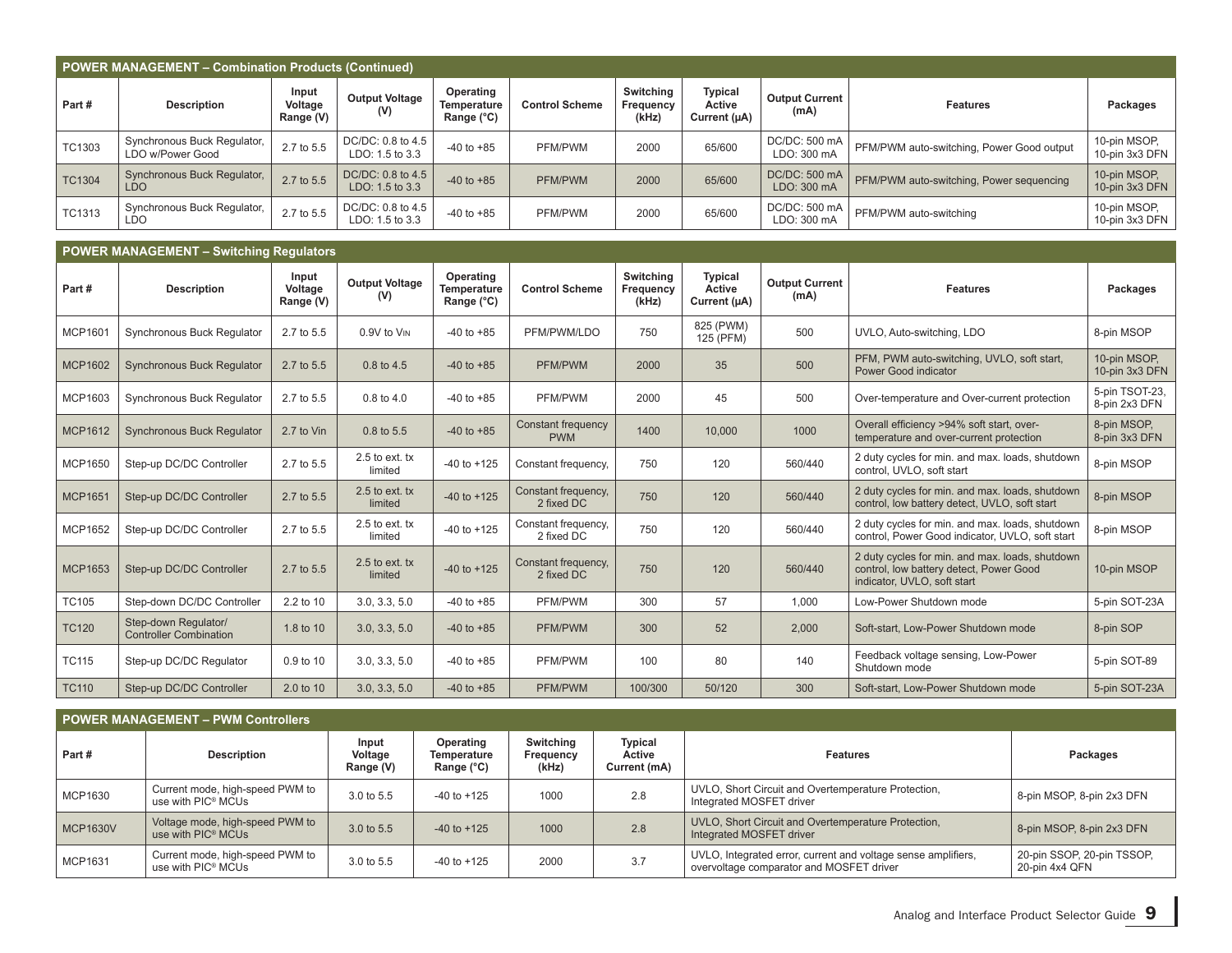| POWER MANAGEMENT - PWM Controllers (Continued) |                                                                   |                               |                                        |                                 |                                          |                                                                                                                               |                                              |  |  |  |  |
|------------------------------------------------|-------------------------------------------------------------------|-------------------------------|----------------------------------------|---------------------------------|------------------------------------------|-------------------------------------------------------------------------------------------------------------------------------|----------------------------------------------|--|--|--|--|
| Part#                                          | <b>Description</b>                                                | Input<br>Voltage<br>Range (V) | Operating<br>Temperature<br>Range (°C) | Switching<br>Frequency<br>(kHz) | <b>Typical</b><br>Active<br>Current (µA) | <b>Features</b>                                                                                                               | Packages                                     |  |  |  |  |
| <b>MCP1631HV</b>                               | Current mode, high-speed PWM to<br>use with PIC <sup>®</sup> MCUs | 3.5 to 16                     | $-40$ to $+125$                        | 2000                            | 3.7                                      | Integrated 16V LDO, UVLO, Integrated error, current and voltage<br>sense amplifiers, overvoltage comparator and MOSFET driver | 20-pin SSOP, 20-pin TSSOP                    |  |  |  |  |
| <b>MCP1631V</b>                                | Voltage mode, high-speed PWM to<br>use with PIC <sup>®</sup> MCUs | 3.0 to 5.5                    | $-40$ to $+125$                        | 2000                            | 3.7                                      | UVLO, Integrated error, current and voltage sense amplifiers,<br>overvoltage comparator and MOSFET driver                     | 20-pin SSOP, 20-pin TSSOP,<br>20-pin 4x4 QFN |  |  |  |  |
| MCP1631VHV                                     | Voltage mode, high-speed PWM to<br>use with PIC <sup>®</sup> MCUs | 3.5 to 16                     | $-40$ to $+125$                        | 2000                            | 3.7                                      | Integrated 16V LDO, UVLO, Integrated error, current and voltage<br>sense amplifiers, overvoltage comparator and MOSFET driver | 20-pin SSOP, 20-pin TSSOP                    |  |  |  |  |

| <b>POWER MANAGEMENT - Charge Pump DC-to-DC Converters</b> |                                            |                                                                           |                                        |                                                           |                                                        |                                             |                                       |  |  |  |  |  |
|-----------------------------------------------------------|--------------------------------------------|---------------------------------------------------------------------------|----------------------------------------|-----------------------------------------------------------|--------------------------------------------------------|---------------------------------------------|---------------------------------------|--|--|--|--|--|
| Part#                                                     | Input<br>Voltage<br>Range (V)              | Output Voltage (V)                                                        | Operating<br>Temperature<br>Range (°C) | <b>Maximum Input</b><br>Current <sup>(1)</sup> ( $\mu$ A) | <b>Typical Active</b><br><b>Output Current</b><br>(mA) | <b>Features</b>                             | Packages                              |  |  |  |  |  |
|                                                           | <b>Inverting or Doubling Charge Pumps</b>  |                                                                           |                                        |                                                           |                                                        |                                             |                                       |  |  |  |  |  |
| <b>TC1044S</b>                                            | 1.5 to 12                                  | $V_{\text{OUT}} = -V_{\text{IN}}$ or $V_{\text{OUT}} = 2 V_{\text{IN}}$   | $-40$ to $+85$                         | 160                                                       | 20                                                     | 85 kHz oscillator, Boost mode               | 8-pin PDIP, 8-pin SOIC                |  |  |  |  |  |
| <b>TC7660</b>                                             | 1.5 to 10                                  | $V_{\text{OUT}} = -V_{\text{IN}}$ or $V_{\text{OUT}} = 2 V_{\text{IN}}$   | $-40$ to $+85$                         | 180                                                       | 20                                                     | 10 kHz oscillator                           | 8-pin PDIP, 8-pin SOIC                |  |  |  |  |  |
| <b>TC7660H</b>                                            | 1.5 to 10                                  | $V_{\text{OUT}} = -V_{\text{IN}}$ or $V_{\text{OUT}} = 2 V_{\text{IN}}$   | $-40$ to $+85$                         | 1,000                                                     | 20                                                     | 120 kHz oscillator                          | 8-pin PDIP, 8-pin SOIC                |  |  |  |  |  |
| <b>TC7660S</b>                                            | 1.5 to 12                                  | $V_{\text{OUT}} = -V_{\text{IN}}$ or $V_{\text{OUT}} = 2 V_{\text{IN}}$   | $-40$ to $+85$                         | 160                                                       | 20                                                     | 45 kHz oscillator, Boost mode               | 8-pin PDIP, 8-pin SOIC                |  |  |  |  |  |
| <b>TC7662B</b>                                            | 1.5 to 15                                  | $V_{\text{OUT}} = -V_{\text{IN}}$ or $V_{\text{OUT}} = 2 V_{\text{IN}}$   | $-40$ to $+85$                         | 180                                                       | 20                                                     | 35 kHz oscillator. Boost mode               | 8-pin PDIP, 8-pin SOIC                |  |  |  |  |  |
| <b>TC1219</b>                                             | 1.5 to 5.5                                 | $V_{\text{OUT}} = -V_{\text{IN}}$ or $V_{\text{OUT}} = 2 V_{\text{IN}}$   | $-40$ to $+85$                         | 115                                                       | 25                                                     | 12 kHz oscillator, Low-Power Shutdown mode  | 6-pin SOT-23A                         |  |  |  |  |  |
| TC1220                                                    | 1.5 to 5.5                                 | $V_{\text{OUT}} = -V_{\text{IN}}$ or $V_{\text{OUT}} = 2 V_{\text{IN}}$   | $-40$ to $+85$                         | 325                                                       | 25                                                     | 35 kHz oscillator, Low-Power Shutdown mode  | 6-pin SOT-23A                         |  |  |  |  |  |
| <b>TC1221</b>                                             | 1.8 to 5.5                                 | $V_{\text{OUT}} = -V_{\text{IN}}$ or $V_{\text{OUT}} = 2 V_{\text{IN}}$   | $-40$ to $+85$                         | 600                                                       | 25                                                     | Shutdown, 125 kHz oscillator                | 6-pin SOT-23A                         |  |  |  |  |  |
| <b>TC1222</b>                                             | 1.8 to 5.5                                 | $V_{\text{OUT}} = -V_{\text{IN}}$ or $V_{\text{OUT}} = 2 V_{\text{IN}}$   | $-40$ to $+85$                         | 2,800                                                     | 25                                                     | Shutdown, 750 kHz oscillator                | 6-pin SOT-23A                         |  |  |  |  |  |
| <b>TCM828</b>                                             | 1.5 to 5.5                                 | $V_{\text{OUT}} = -V_{\text{IN}}$ or $V_{\text{OUT}} = 2 V_{\text{IN}}$   | $-40$ to $+85$                         | 90                                                        | 25                                                     | 12 kHz oscillator                           | 5-pin SOT-23A                         |  |  |  |  |  |
| <b>TCM829</b>                                             | 1.5 to 5.5                                 | $V_{\text{OUT}} = -V_{\text{IN}}$ or $V_{\text{OUT}} = 2 V_{\text{IN}}$   | $-40$ to $+85$                         | 260                                                       | 25                                                     | 35 kHz oscillator                           | 5-pin SOT-23A                         |  |  |  |  |  |
| <b>TC1240</b>                                             | $2.5$ to $4.0$                             | $V_{\text{OUT}} = 2 V_{\text{IN}}$                                        | $-40$ to $+85$                         | 900                                                       | 40                                                     | Shutdown, 160 kHz oscillator                | 6-pin SOT-23A                         |  |  |  |  |  |
| <b>TC1240A</b>                                            | 2.5 to 5.5                                 | $V_{\text{OUT}} = 2 V_{\text{IN}}$                                        | $-40$ to $+85$                         | 900                                                       | 40                                                     | Shutdown, 160 kHz oscillator                | 6-pin SOT-23A                         |  |  |  |  |  |
| <b>TC7662A</b>                                            | 3.0 to 18                                  | $V_{\text{OUT}} = -V_{\text{IN}}$ or $V_{\text{OUT}} = 2 V_{\text{IN}}$   | $-40$ to $+85$                         | 200                                                       | 40                                                     | 12 kHz oscillator                           | 8-pin PDIP, 8-pin SOIC                |  |  |  |  |  |
| <b>TC962</b>                                              | 3.0 to 18                                  | $V_{\text{OUT}} = -V_{\text{IN}}$ or $V_{\text{OUT}} = 2$ $V_{\text{IN}}$ | $-40$ to $+85$                         | 200                                                       | 80                                                     | Selectable 12 kHz or 24 kHz oscillator      | 8-pin PDIP, 16-pin SOIC               |  |  |  |  |  |
| <b>TC1121</b>                                             | 2.4 to 5.5                                 | $V_{\text{OUT}} = -V_{\text{IN}}$ or $V_{\text{OUT}} = 2 V_{\text{IN}}$   | $-40$ to $+85$                         | 100                                                       | 100                                                    | Low-Power Shutdown mode                     | 8-pin PDIP, 8-pin SOIC,<br>8-pin MSOP |  |  |  |  |  |
|                                                           | <b>Inverting and Doubling Charge Pumps</b> |                                                                           |                                        |                                                           |                                                        |                                             |                                       |  |  |  |  |  |
| <b>TC682</b>                                              | 2.4 to 5.5                                 | $V$ OUT = $-2$ $V$ IN                                                     | $-40$ to $+85$                         | 400                                                       | 10                                                     | 12 kHz oscillator                           | 8-pin PDIP, 8-pin SOIC                |  |  |  |  |  |
| <b>Regulated Charge Pumps</b>                             |                                            |                                                                           |                                        |                                                           |                                                        |                                             |                                       |  |  |  |  |  |
| <b>MCP1252</b>                                            | 2.1/2.7 to 5.5<br>2.0 to 5.5               | Selectable 3.3V or 5.0V or<br>Adjustable 1.5V to 5.5V                     | $-40$ to $+85$                         | 120                                                       | 120 mA for VIN>3.0V                                    | Power Good output, 650 kHz oscillator       | 8-pin MSOP                            |  |  |  |  |  |
| <b>MCP1253</b>                                            | 2.1/2.7 to 5.5<br>2.0 to 5.5               | Selectable 3.3V or 5.0V or<br>Adjustable 1.5V to 5.5V                     | $-40$ to $+85$                         | 120                                                       | 120 mA for VIN>3.0V                                    | Power Good output, 1 MHz oscillator         | 8-pin MSOP                            |  |  |  |  |  |
| <b>MCP1256</b>                                            | 1.8 to 3.6                                 | 3.3                                                                       | $-40$ to $+85$                         | 100                                                       | 100                                                    | Power Good, Sleep mode                      | 10-pin MSOP, 10-pin 3x3 DFN           |  |  |  |  |  |
| <b>MCP1257</b>                                            | 1.8 to 3.6                                 | 3.3                                                                       | $-40$ to $+85$                         | 100                                                       | 100                                                    | Sleep mode, low battery indication          | 10-pin MSOP, 10-pin 3x3 DFN           |  |  |  |  |  |
| <b>MCP1258</b>                                            | 1.8 to 3.6                                 | 3.3                                                                       | $-40$ to $+85$                         | 100                                                       | 100                                                    | Power Good output, input/output bypass      | 10-pin MSOP, 10-pin 3x3 DFN           |  |  |  |  |  |
| <b>MCP1259</b>                                            | 1.8 to $3.6$                               | 3.3                                                                       | $-40$ to $+85$                         | 100                                                       | 100                                                    | Low battery indication, input/output bypass | 10-pin MSOP, 10-pin 3x3 DFN           |  |  |  |  |  |

**Note 1:** Measured at VDD = 5.0V at 25°C and no load.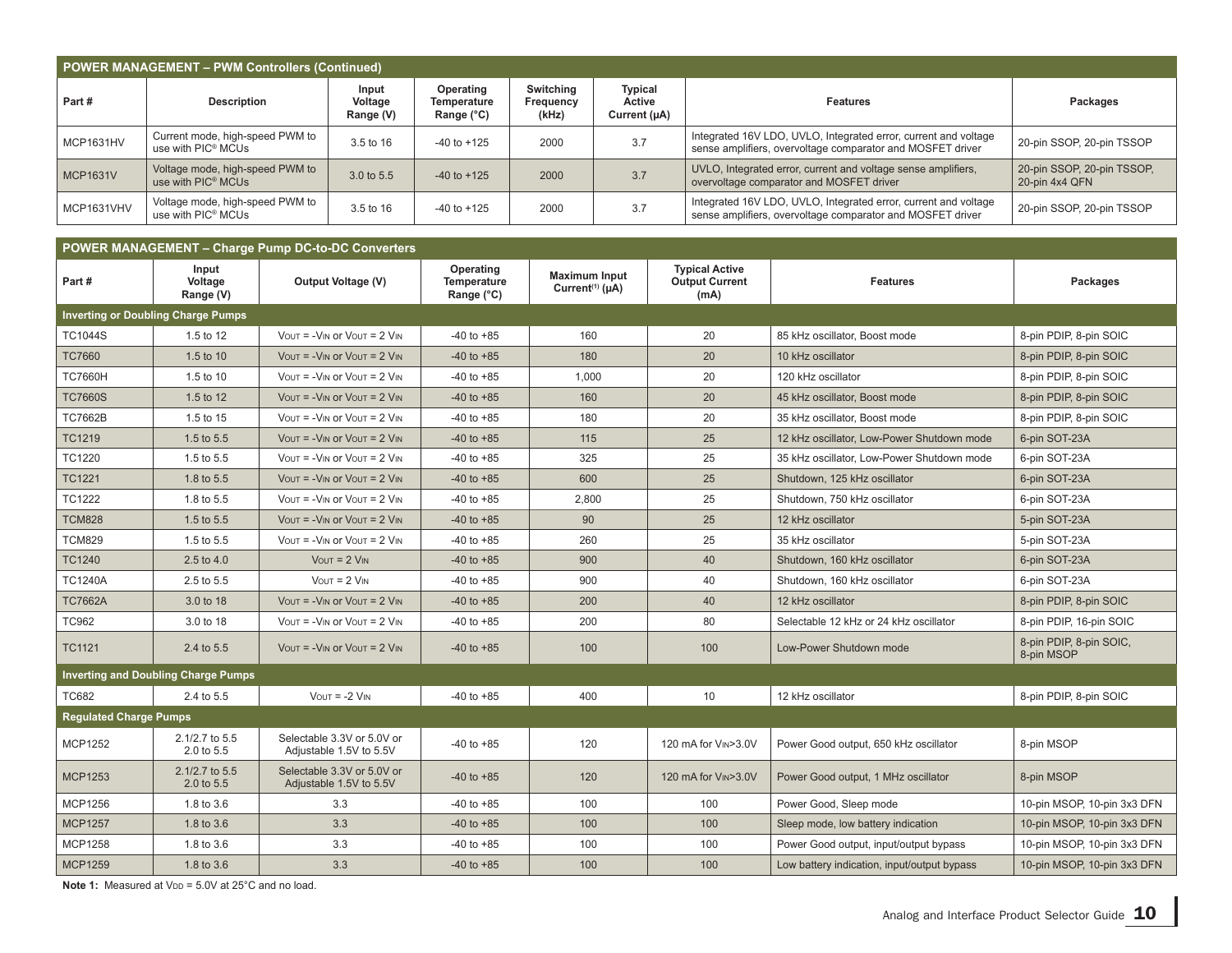|                 | <b>POWER MANAGEMENT - CPU/System Supervisors</b> |                                        |                                           |                   |                                      |                                                    |                                          |                                                                                                                             |                                            |                               |  |  |  |
|-----------------|--------------------------------------------------|----------------------------------------|-------------------------------------------|-------------------|--------------------------------------|----------------------------------------------------|------------------------------------------|-----------------------------------------------------------------------------------------------------------------------------|--------------------------------------------|-------------------------------|--|--|--|
| Part#           | <b>Vcc</b><br>Range<br>(V)                       | Operating<br>Temperature<br>Range (°C) | Nominal Reset Voltage (V)                 | <b>Reset Type</b> | Output                               | <b>Typical Reset</b><br><b>Pulse Width</b><br>(ms) | <b>Typical</b><br>Supply<br>Current (µA) | <b>Additional Features</b>                                                                                                  | Packages                                   | <b>Bond</b><br><b>Options</b> |  |  |  |
| <b>MCP102</b>   | 1.0 to 5.5                                       | $-40$ to $+125$                        | 4.63, 4.38, 3.08, 2.93, 2.63, 2.32, 1.9   | Active-Low        | <b>CMOS Push-Pull</b>                | 120                                                | $\mathbf{1}$                             |                                                                                                                             | 3-pin SOT-23B, 3-pin SC-70,<br>3-pin TO-92 | N/A                           |  |  |  |
| <b>MCP103</b>   | 1.0 to 5.5                                       | $-40$ to $+125$                        | 4.63, 4.38, 3.08, 2.93, 2.63, 2.32, 1.9   | Active-Low        | <b>CMOS Push-Pull</b>                | 120                                                | $\mathbf 1$                              | Max. 809 Pinout                                                                                                             | 3-pin SOT-23B, 3-pin SC-70,<br>3-pin TO-92 | N/A                           |  |  |  |
| <b>MCP121</b>   | 1.0 to 5.5                                       | $-40$ to $+125$                        | 4.63, 4.38, 3.08, 2.93, 2.63, 2.32, 1.9   | Active-Low        | Open-Drain                           | 120                                                | $\mathbf{1}$                             |                                                                                                                             | 3-pin SOT-23B, 3-pin SC-70,<br>3-pin TO-92 | N/A                           |  |  |  |
| <b>MCP131</b>   | 1.0 to 5.5                                       | $-40$ to $+125$                        | 4.63, 4.38, 3.08, 2.93, 2.63, 2.32, 1.9   | Active-Low        | Open-Drain                           | 120                                                | $\mathbf{1}$                             | 100 k $\Omega$ Internal Pull-up<br><b>Resistor</b>                                                                          | 3-pin SOT-23B, 3-pin SC-70,<br>3-pin TO-92 | N/A                           |  |  |  |
| MCP1319         | 1.0 to 5.5                                       | $-40$ to $+125$                        | 4.6, 2.9 <sup>(1)</sup>                   | Active-Low/High   | CMOS Push-Pull                       | 200                                                | $\mathbf{1}$                             | <b>Manual Reset</b>                                                                                                         | 5-pin SOT-23                               | N/A                           |  |  |  |
| <b>MCP1322</b>  | 1.0 to 5.5                                       | $-40$ to $+125$                        | 4.6, 2.9 <sup>(1)</sup>                   | Active-High       | Open-Drain/<br><b>CMOS Push-Pull</b> | 200                                                | -1                                       | Manual Reset, two<br><b>Reset outputs</b><br>(Active-Low Open-Drain,<br>Active-High Push-Pull)                              | 5-pin SOT-23                               | N/A                           |  |  |  |
| MCP1316         | 1.0 to 5.5                                       | $-40$ to $+125$                        | 4.6, $2.9(1)$                             | Active-Low        | <b>CMOS Push-Pull</b>                | 200                                                | 5                                        | Watchdog Input (WDI),<br>Time-out = $1.6$ sec.,<br><b>Manual Reset</b>                                                      | 5-pin SOT-23                               | N/A                           |  |  |  |
| <b>MCP1317</b>  | 1.0 to 5.5                                       | $-40$ to $+125$                        | 4.6, 2.9 <sup>(1)</sup>                   | Active-High       | <b>CMOS Push-Pull</b>                | 200                                                | 5                                        | Watchdog Input (WDI),<br>Time-out = $1.6$ sec.,<br><b>Manual Reset</b>                                                      | 5-pin SOT-23                               | N/A                           |  |  |  |
| <b>MCP1318</b>  | 1.0 to 5.5                                       | $-40$ to $+125$                        | 4.6, 2.9 <sup>(1)</sup>                   | Active-Low/High   | <b>CMOS Push-Pull</b>                | 200                                                | 5                                        | Watchdog Input (WDI),<br>Time-out = $1.6$ sec.                                                                              | 5-pin SOT-23                               | N/A                           |  |  |  |
| <b>MCP1320</b>  | 1.0 to 5.5                                       | $-40$ to $+125$                        | 4.6, 2.9 <sup>(1)</sup>                   | Active-Low        | Open-Drain                           | 200                                                | $5\phantom{.0}$                          | Watchdog Input (WDI),<br>Time-out = $1.6$ sec<br><b>Manual Reset</b>                                                        | 5-pin SOT-23                               | N/A                           |  |  |  |
| <b>MCP1321</b>  | 1.0 to 5.5                                       | $-40$ to $+125$                        | 4.6, 2.9 <sup>(1)</sup>                   | Active-Low        | Open-Drain/<br>CMOS Push-Pull        | 200                                                | 5                                        | Watchdog Input (WDI),<br>Time-out = $1.6$ sec.,<br><b>Manual Reset</b><br>(Active-Low Open-Drain,<br>Active-High Push-Pull) | 5-pin SOT-23                               | N/A                           |  |  |  |
| <b>TC1270A</b>  | 1.0 to 5.5                                       | $-40$ to $+125$                        | 4.63, 4.38, 3.08, 2.93, 2.63              | Active-Low        | <b>CMOS Push-Pull</b>                | 280                                                | $\overline{7}$                           | <b>Manual Reset</b>                                                                                                         | 4-pin SOT-143, 5-pin SOT-23                | N/A                           |  |  |  |
| <b>TC1271A</b>  | 1.0 to 5.5                                       | $-40$ to $+125$                        | 4.63, 4.38, 3.08, 2.93, 2.63              | Active-High       | CMOS Push-Pull                       | 280                                                | $\overline{7}$                           | <b>Manual Reset</b>                                                                                                         | 4-pin SOT-143, 5-pin SOT-23                | N/A                           |  |  |  |
| <b>TC1270AN</b> | 1.0 to 5.5                                       | $-40$ to $+125$                        | 4.63, 4.38, 3.08, 2.93, 2.63              | Active-Low        | Open-Drain                           | $\mathbf{0}$                                       | $\overline{7}$                           | <b>Manual Reset</b>                                                                                                         | 4-pin SOT-143, 5-pin SOT-23                | N/A                           |  |  |  |
| <b>TCM809</b>   | 1.2 to 5.5                                       | $-40$ to $+85$                         | 4.63, 4.38, 4.00, 3.08, 2.93, 2.63, 2.32  | Active-Low        | CMOS Push-Pull                       | 240                                                | 12                                       |                                                                                                                             | 3-pin SOT-23B, 3-pin SC-70                 | N/A                           |  |  |  |
| <b>TCM810</b>   | 1.2 to 5.5                                       | $-40$ to $+85$                         | 4.63, 4.38, 4.00, 3.08, 2.93, 2.63, 2.32  | Active-High       | <b>CMOS Push-Pull</b>                | 240                                                | 12                                       |                                                                                                                             | 3-pin SOT-23B, 3-pin SC-70                 | N/A                           |  |  |  |
| <b>MCP100</b>   | 1.0 to 5.5                                       | $-40$ to $+85$                         | 4.72, 4.62, 4.47, 4.37, 3.075, 2.92, 2.62 | Active-Low        | <b>CMOS Push-Pull</b>                | 350                                                | 45                                       |                                                                                                                             | 3-pin TO-92, 3-pin SOT-23B                 | D, H                          |  |  |  |
| <b>MCP809</b>   | 1.0 to 5.5                                       | $-40$ to $+85$                         | 4.72, 4.62, 4.47, 4.37, 3.075, 2.92, 2.62 | Active-Low        | <b>CMOS Push-Pull</b>                | 350                                                | 45                                       |                                                                                                                             | 3-pin SOT-23B                              | N/A                           |  |  |  |
| <b>MCP101</b>   | 1.0 to 5.5                                       | $-40$ to $+85$                         | 4.72, 4.62, 4.47, 4.37, 3.075, 2.92, 2.62 | Active-High       | <b>CMOS Push-Pull</b>                | 350                                                | 45                                       |                                                                                                                             | 3-pin TO-92, 3-pin SOT-23B                 | D, H                          |  |  |  |
| <b>MCP810</b>   | 1.0 to $5.5$                                     | $-40$ to $+85$                         | 4.72, 4.62, 4.47, 4.37, 3.075, 2.92, 2.62 | Active-High       | <b>CMOS Push-Pull</b>                | 350                                                | 45                                       |                                                                                                                             | 3-pin SOT-23B                              | N/A                           |  |  |  |
| <b>MCP120</b>   | 1.0 to 5.5                                       | $-40$ to $+85$                         | 4.72, 4.62, 4.47, 4.37, 3.075, 2.92, 2.62 | Active-Low        | Open-Drain                           | 350                                                | 45                                       |                                                                                                                             | 3-pin TO-92, 3-pin SOT-23,<br>8-pin SOIC   | D, G, H                       |  |  |  |
| <b>MCP130</b>   | 1.0 to 5.5                                       | $-40$ to $+85$                         | 4.72, 4.62, 4.47, 4.37, 3.075, 2.92, 2.62 | Active-Low        | Open-Drain<br>w/5 kOhm Pull-up       | 350                                                | 45                                       |                                                                                                                             | 3-pin TO-92, 3-pin SOT-23,<br>8-pin SOIC   | D, F, H                       |  |  |  |
| TC1232          | 4.5 to 5.5                                       | $-40$ to $+85$                         | 4.62, 4.37                                | Active-Low/High   | Open-Drain                           | 610                                                | 50                                       | Watchdog Timer                                                                                                              | 8-pin PDIP, 8-pin SOIC,<br>16-pin SOIC     | N/A                           |  |  |  |
| TC32M           | 4.5 to 5.5                                       | $-40$ to $+85$                         | 4.5                                       | Active-Low        | Open-Drain                           | 700                                                | 50                                       | <b>Watchdog Timer</b>                                                                                                       | 3-pin TO-92, 3-pin SOT-223                 | N/A                           |  |  |  |

Note 1: Other reset voltage options available: 2.0V to 4.7V in 100 mV increments. Contact local Microchip sales office.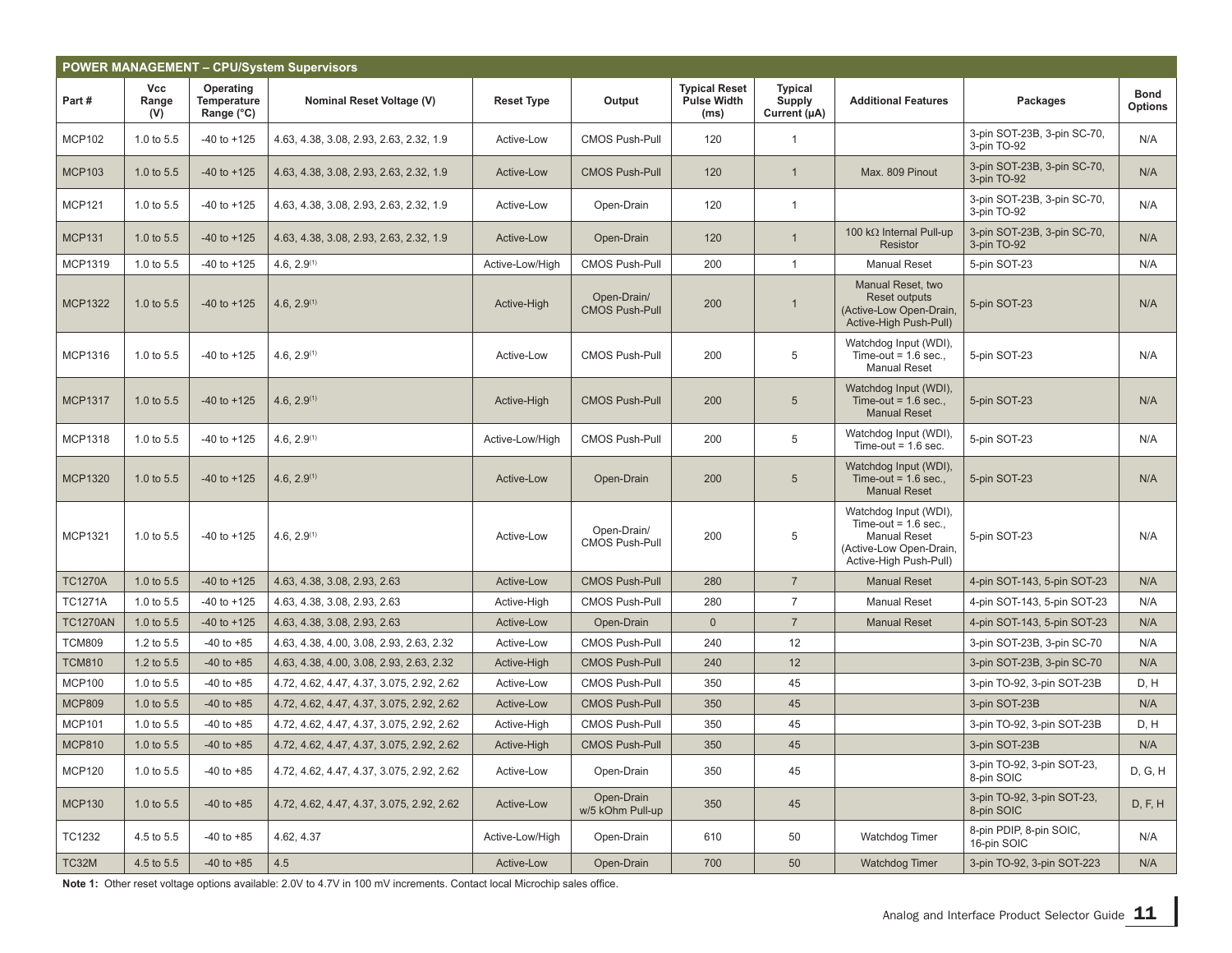|               | <b>POWER MANAGEMENT - Voltage Detectors</b> |                                        |                                          |                   |                                        |                                                    |                                               |                 |                                                       |  |  |  |  |
|---------------|---------------------------------------------|----------------------------------------|------------------------------------------|-------------------|----------------------------------------|----------------------------------------------------|-----------------------------------------------|-----------------|-------------------------------------------------------|--|--|--|--|
| Part#         | <b>Vcc Range</b><br>(V)                     | Operating<br>Temperature<br>Range (°C) | Nominal Reset Voltage (V)                | <b>Reset Type</b> | Output                                 | <b>Minimum</b><br><b>Reset Pulse</b><br>Width (ms) | <b>Typical</b><br>Supply<br>Current $(\mu A)$ | <b>Features</b> | Packages                                              |  |  |  |  |
| <b>MCP111</b> | 1.0 to 5.5                                  | $-40$ to $+125$                        | 4.63, 4.38, 3.08, 2.93, 2.63, 2.32, 1.90 | Active-Low        | Open-Drain                             | -                                                  |                                               |                 | 3-pin SOT-23B, 3-pin TO-92, 3-pin SC-70, 3-pin SOT-89 |  |  |  |  |
| <b>MCP112</b> | 1.0 to $5.5$                                | $-40$ to $+125$                        | 4.63, 4.38, 3.08, 2.93, 2.63, 2.32, 1.90 | Active-Low        | <b>CMOS Push-Pull</b>                  | -                                                  |                                               |                 | 3-pin SOT-23B, 3-pin TO-92, 3-pin SC-70, 3-pin SOT-89 |  |  |  |  |
| <b>TC51</b>   | 0.7 to 10                                   | $-40$ to $+85$                         | 3.0, 2.7, 2.2                            | Active-Low        | Open-Drain                             | 50                                                 |                                               | Reset delay     | 3-pin SOT-23A                                         |  |  |  |  |
| <b>TC52</b>   | $1.5$ to $10$                               | $-40$ to $+85$                         | 4.5/2.7.3.0/2.7                          | Active-Low        | Open-Drain                             | -                                                  | $\overline{2}$                                | Dual channel    | 5-pin SOT-23A                                         |  |  |  |  |
| <b>TC53</b>   | 1.5 to 10                                   | $-40$ to $+85$                         | 2.9.2.7.2.2                              | Active-Low        | CMOS Push-Pull or<br>Open-Drain        |                                                    |                                               |                 | 5-pin SOT-23A                                         |  |  |  |  |
| <b>TC54</b>   | 0.7 to 10                                   | $-40$ to $+85$                         | 4.3, 4.2, 3.0, 2.9, 2.7, 2.1, 1.4        | Active-Low        | <b>CMOS Push-Pull or</b><br>Open-Drain |                                                    |                                               |                 | 3-pin SOT-23A, 3-pin SOT-89, 3-pin TO-92              |  |  |  |  |

#### **POWER MANAGEMENT – Power MOSFET Drivers**

| Part#          | Configuration                                        | Operating<br>Temperature<br>Range (°C) | <b>Peak Output</b><br>Current (A) | <b>Output Resistance</b><br>(RH/RL)<br>(Max. $\Omega$ @ 25°C) | <b>Maximum Supply</b><br>Voltage (V) | <b>Input/Output Delay</b><br>$(tD1, tD2)^{(1)}$ (ns) | Packages                                      |
|----------------|------------------------------------------------------|----------------------------------------|-----------------------------------|---------------------------------------------------------------|--------------------------------------|------------------------------------------------------|-----------------------------------------------|
|                | Low-Side Drivers, 0.5A to 1.2A Peak Output Current   |                                        |                                   |                                                               |                                      |                                                      |                                               |
| <b>MCP1401</b> | Single, Inverting                                    | $-40$ to $+125$                        | 0.5                               | 18/16                                                         | 18                                   | 40/40                                                | 5-pin SOT-23                                  |
| <b>MCP1402</b> | Single, Non-inverting                                | $-40$ to $+125$                        | 0.5                               | 18/16                                                         | 18                                   | 40/40                                                | 5-pin SOT-23                                  |
| <b>TC1410</b>  | Single, Inverting                                    | $-40$ to $+85$                         | 0.5                               | 22/22                                                         | 16                                   | 30/30                                                | 8-pin PDIP, 8-pin SOIC, 8-pin MSOP            |
| <b>TC1410N</b> | Single, Non-inverting                                | $-40$ to $+85$                         | 0.5                               | 22/22                                                         | 16                                   | 30/30                                                | 8-pin PDIP, 8-pin SOIC, 8-pin MSOP            |
| TC1411         | Single, Inverting                                    | $-40$ to $+85$                         | 1.0                               | 11/11                                                         | 16                                   | 30/30                                                | 8-pin PDIP, 8-pin SOIC, 8-pin MSOP            |
| <b>TC1411N</b> | Single, Non-inverting                                | $-40$ to $+85$                         | 1.0                               | 11/11                                                         | 16                                   | 30/30                                                | 8-pin PDIP, 8-pin SOIC, 8-pin MSOP            |
| <b>TC1426</b>  | Dual, Inverting                                      | $0$ to $+70$                           | 1.2                               | 18/18                                                         | 16                                   | 75/75                                                | 8-pin PDIP, 8-pin SOIC                        |
| <b>TC1427</b>  | Dual, Non-inverting                                  | 0 to $+70$                             | 1.2                               | 18/18                                                         | 16                                   | 75/75                                                | 8-pin PDIP, 8-pin SOIC                        |
| <b>TC1428</b>  | Dual, Inverting and Non-inverting                    | 0 to $+70$                             | 1.2                               | 18/18                                                         | 16                                   | 75/75                                                | 8-pin PDIP, 8-pin SOIC                        |
| <b>TC4467</b>  | Quad, Inverting                                      | $-40$ to $+85$                         | 1.2                               | 15/15                                                         | 18                                   | 40/40                                                | 14-pin PDIP, 16-pin SOIC (W)                  |
| TC4468         | Quad, Non-inverting                                  | $-40$ to $+85$                         | 1.2                               | 15/15                                                         | 18                                   | 40/40                                                | 14-pin PDIP, 16-pin SOIC (W)                  |
| <b>TC4469</b>  | Quad, Non-inverting                                  | $-40$ to $+85$                         | 1.2                               | 15/15                                                         | 18                                   | 40/40                                                | 14-pin PDIP, 16-pin SOIC (W)                  |
|                | Low-Side Drivers, 1.5A Peak Output Current           |                                        |                                   |                                                               |                                      |                                                      |                                               |
| <b>MCP1415</b> | Single, Inverting                                    | $-40$ to $+125$                        | 1.5                               | 7.5/5.5                                                       | 18                                   | 50/55                                                | 5-pin SOT-23                                  |
| <b>MCP1416</b> | Single, Non-inverting                                | $-40$ to $+125$                        | 1.5                               | 7.5/5.5                                                       | 18                                   | 50/55                                                | 5-pin SOT-23                                  |
| TC4403         | Single, Non-inverting Floating Load<br><b>Driver</b> | $-40$ to $+85$                         | 1.5                               | 5/5                                                           | 18                                   | 33/38                                                | 8-pin PDIP                                    |
| TC4404         | Dual, Inverting                                      | $-40$ to $+85$                         | 1.5                               | 10/10                                                         | 18                                   | 15/32                                                | 8-pin PDIP, 8-pin SOIC                        |
| TC4405         | Dual, Non-inverting                                  | $-40$ to $+85$                         | 1.5                               | 10/10                                                         | 18                                   | 15/32                                                | 8-pin PDIP, 8-pin SOIC                        |
| <b>TC4426A</b> | Dual, Inverting                                      | $-40$ to $+125$                        | 1.5                               | 9/9                                                           | 18                                   | 30/30                                                | 8-pin PDIP, 8-pin SOIC, 8-pin DFN             |
| <b>TC4427A</b> | Dual, Non-inverting                                  | $-40$ to $+125$                        | 1.5                               | 9/9                                                           | 18                                   | 30/30                                                | 8-pin PDIP, 8-pin SOIC, 8-pin DFN             |
| <b>TC4428A</b> | Dual, Inverting and Non-inverting                    | $-40$ to $+125$                        | 1.5                               | 9/9                                                           | 18                                   | 30/30                                                | 8-pin PDIP, 8-pin SOIC, 8-pin DFN             |
| TC4426         | Dual, Inverting                                      | $-40$ to $+125$                        | 1.5                               | 10/10                                                         | 18                                   | 20/40                                                | 8-pin PDIP, 8-pin SOIC, 8-pin DFN, 8-pin MSOP |
| <b>TC4427</b>  | Dual, Non-inverting                                  | $-40$ to $+125$                        | 1.5                               | 10/10                                                         | 18                                   | 20/40                                                | 8-pin PDIP, 8-pin SOIC, 8-pin DFN, 8-pin MSOP |
| TC4428         | Dual, Inverting and Non-inverting                    | $-40$ to $+125$                        | 1.5                               | 10/10                                                         | 18                                   | 20/40                                                | 8-pin PDIP, 8-pin SOIC, 8-pin DFN, 8-pin MSOP |
| <b>TC426</b>   | Dual, Inverting                                      | $-40$ to $+85$                         | 1.5                               | 15/10                                                         | 18                                   | 50/75                                                | 8-pin PDIP, 8-pin SOIC                        |
| <b>TC427</b>   | Dual, Non-inverting                                  | $-40$ to $+85$                         | 1.5                               | 15/10                                                         | 18                                   | 50/75                                                | 8-pin PDIP, 8-pin SOIC                        |
| <b>TC428</b>   | Dual, Inverting and Non-inverting                    | $-40$ to $+85$                         | 1.5                               | 15/10                                                         | 18                                   | 50/75                                                | 8-pin PDIP, 8-pin SOIC                        |

Note 1:  $\text{to1}$  = delay time from input low-to-high transition to output transition.  $\text{to2}$  = delay time from input high-to-low transition to output transition.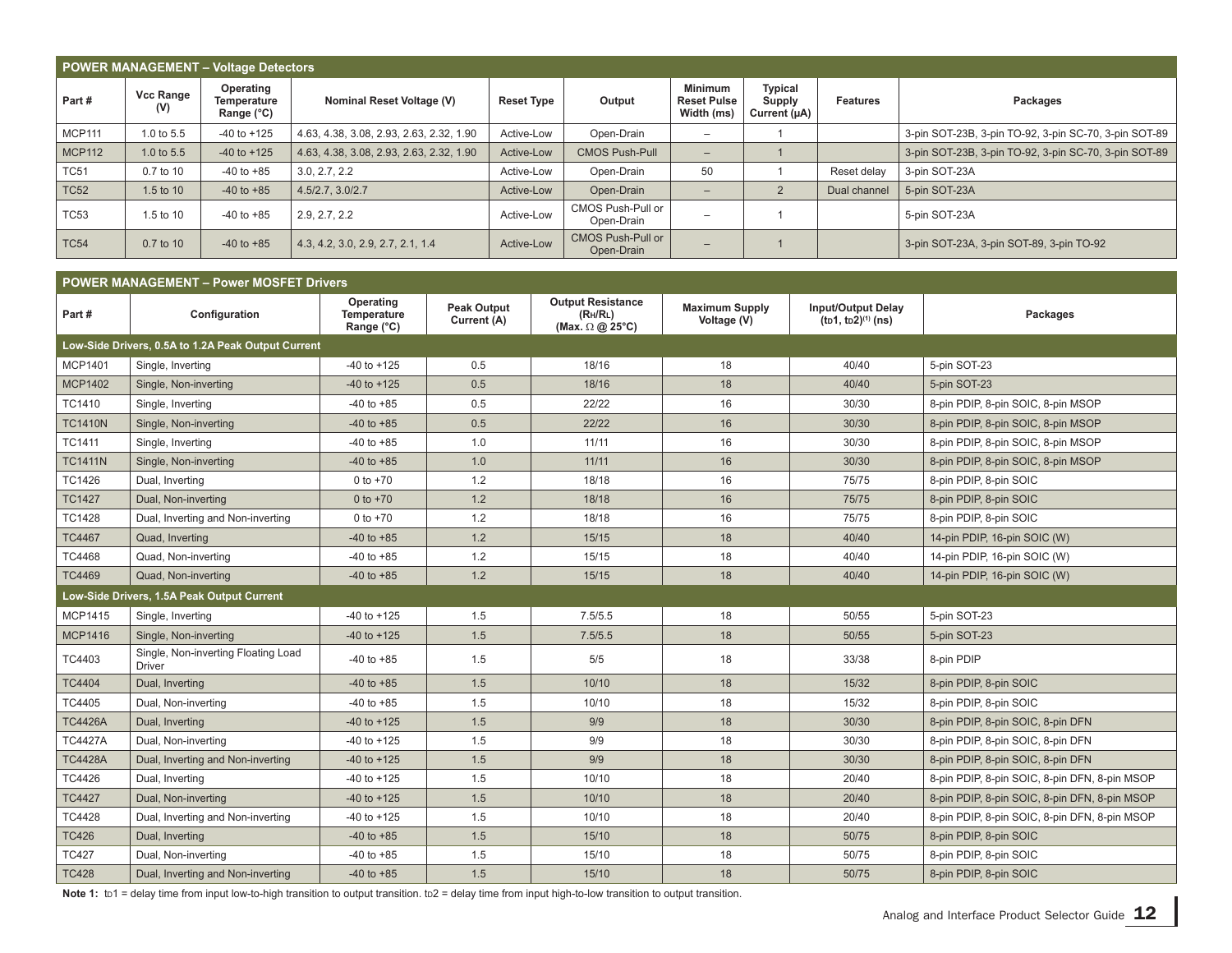| <b>POWER MANAGEMENT - Power MOSFET Drivers (Continued)</b> |                                                     |                                        |                                   |                                                               |                                      |                                                      |                                                                  |  |  |  |  |  |
|------------------------------------------------------------|-----------------------------------------------------|----------------------------------------|-----------------------------------|---------------------------------------------------------------|--------------------------------------|------------------------------------------------------|------------------------------------------------------------------|--|--|--|--|--|
| Part#                                                      | Configuration                                       | Operating<br>Temperature<br>Range (°C) | <b>Peak Output</b><br>Current (A) | <b>Output Resistance</b><br>(RH/RL)<br>(Max. $\Omega$ @ 25°C) | <b>Maximum Supply</b><br>Voltage (V) | <b>Input/Output Delay</b><br>$(tD1, tD2)^{(1)}$ (ns) | Packages                                                         |  |  |  |  |  |
|                                                            | Low-Side Drivers, 2.0A to 12.0A Peak Output Current |                                        |                                   |                                                               |                                      |                                                      |                                                                  |  |  |  |  |  |
| <b>TC1412</b>                                              | Single, Inverting                                   | $-40$ to $+85$                         | 2                                 | 6/6                                                           | 16                                   | 35/35                                                | 8-pin PDIP, 8-pin SOIC, 8-pin MSOP                               |  |  |  |  |  |
| <b>TC1412N</b>                                             | Single, Non-inverting                               | $-40$ to $+85$                         | $\overline{2}$                    | 6/6                                                           | 16                                   | 35/35                                                | 8-pin PDIP, 8-pin SOIC, 8-pin MSOP                               |  |  |  |  |  |
| TC1413                                                     | Single, Inverting                                   | $-40$ to $+85$                         | 3                                 | 4/4                                                           | 16                                   | 35/35                                                | 8-pin PDIP, 8-pin SOIC, 8-pin MSOP                               |  |  |  |  |  |
| <b>TC1413N</b>                                             | Single, Non-inverting                               | $-40$ to $+85$                         | $\mathbf{3}$                      | 4/4                                                           | 16                                   | 35/35                                                | 8-pin PDIP, 8-pin SOIC, 8-pin MSOP                               |  |  |  |  |  |
| <b>TC4423A</b>                                             | Dual, Inverting                                     | $-40$ to $+125$                        | 3                                 | 3 (typ)/4 (typ)                                               | 18                                   | 40 (typ)/40 (typ)                                    | 8-pin PDIP, 8-pin SOIC, 8-pin DFN                                |  |  |  |  |  |
| <b>TC4424A</b>                                             | Dual, Non-inverting                                 | $-40$ to $+125$                        | $\mathfrak{S}$                    | 3 (typ)/4 (typ)                                               | 18                                   | 40 (typ)/40 (typ)                                    | 8-pin PDIP, 8-pin SOIC, 8-pin DFN                                |  |  |  |  |  |
| <b>TC4425A</b>                                             | Dual, Inverting and Non-inverting                   | $-40$ to $+125$                        | 3                                 | 3 (typ)/4 (typ)                                               | 18                                   | 40 (typ)/40 (typ)                                    | 8-pin PDIP, 8-pin SOIC, 8-pin DFN                                |  |  |  |  |  |
| <b>TC4423</b>                                              | Dual, Inverting                                     | $-40$ to $+125$                        | $\mathbf{3}$                      | 5/5                                                           | 18                                   | 33/38                                                | 8-pin PDIP, 16-pin SOIC (W), 8-pin DFN                           |  |  |  |  |  |
| <b>TC4424</b>                                              | Dual, Non-inverting                                 | $-40$ to $+125$                        | 3                                 | 5/5                                                           | 18                                   | 33/38                                                | 8-pin PDIP, 16-pin SOIC (W), 8-pin DFN                           |  |  |  |  |  |
| <b>TC4425</b>                                              | Dual, Inverting and Non-inverting                   | $-40$ to $+125$                        | 3                                 | 5/5                                                           | 18                                   | 33/38                                                | 8-pin PDIP, 16-pin SOIC (W), 8-pin DFN                           |  |  |  |  |  |
| MCP14E3                                                    | Dual, Inverting                                     | $-40$ to $+125$                        | 4.0                               | 3.5/3.0                                                       | 18                                   | 55/55                                                | 8-pin PDIP, 8-pin SOIC, 8-pin 6x5 DFN                            |  |  |  |  |  |
| MCP14E4                                                    | Dual, Non-inverting                                 | $-40$ to $+125$                        | 4.0                               | 3.5/3.0                                                       | 18                                   | 55/55                                                | 8-pin PDIP, 8-pin SOIC, 8-pin 6x5 DFN                            |  |  |  |  |  |
| MCP14E5                                                    | Dual, Inverting and Non-inverting                   | $-40$ to $+125$                        | 4.0                               | 3.5/3.0                                                       | 18                                   | 55/55                                                | 8-pin PDIP, 8-pin SOIC, 8-pin 6x5 DFN                            |  |  |  |  |  |
| <b>MCP1403</b>                                             | Dual, Inverting                                     | $-40$ to $+125$                        | 4.5                               | 3/3.5                                                         | 18                                   | 48/48                                                | 8-pin PDIP, 8-pin SOIC, 8-pin 6x5 DFN, 16-pin SOIC               |  |  |  |  |  |
| <b>MCP1404</b>                                             | Dual, Non-inverting                                 | $-40$ to $+125$                        | 4.5                               | 3/3.5                                                         | 18                                   | 48/48                                                | 8-pin PDIP, 8-pin SOIC, 8-pin 6x5 DFN, 16-pin SOIC               |  |  |  |  |  |
| <b>MCP1405</b>                                             | Dual, Inverting and Non-inverting                   | $-40$ to $+125$                        | 4.5                               | 3/3.5                                                         | 18                                   | 48/48                                                | 8-pin PDIP, 8-pin SOIC, 8-pin 6x5 DFN, 16-pin SOIC               |  |  |  |  |  |
| <b>MCP1406</b>                                             | Single, Inverting                                   | $-40$ to $+125$                        | 6                                 | 1.8 (typ)/2.0 (typ)                                           | 18                                   | 30/30                                                | 5-pin TO-220, 8-pin PDIP, 8-pin 6x5 DFN, 8-pin SOIC              |  |  |  |  |  |
| <b>MCP1407</b>                                             | Single, Non-inverting                               | $-40$ to $+125$                        | 6                                 | 1.8 (typ)/2.0 (typ)                                           | 18                                   | 30/30                                                | 5-pin TO-220, 8-pin PDIP, 8-pin 6x5 DFN, 8-pin SOIC              |  |  |  |  |  |
| <b>TC429</b>                                               | Single, Inverting                                   | $-40$ to $+85$                         | 6                                 | 2.5/2.5                                                       | 18                                   | 53/60                                                | 8-pin PDIP, 8-pin DFN, 8-pin SOIC                                |  |  |  |  |  |
| <b>TC4420</b>                                              | Single, Non-inverting                               | $-40$ to $+125$                        | 6                                 | 2.8/2.5                                                       | 18                                   | 55/55                                                | 8-pin PDIP, 8-pin SOIC, 5-pin TO-220, 8-pin DFN                  |  |  |  |  |  |
| TC4429                                                     | Single, Inverting                                   | -40 to +125                            | 6                                 | 2.8/2.5                                                       | 18                                   | 55/55                                                | 8-pin PDIP, 8-pin SOIC, 5-pin TO-220, 8-pin DFN                  |  |  |  |  |  |
| TC4421                                                     | Single, Inverting                                   | $-40$ to $+125$                        | $\boldsymbol{9}$                  | 1.4 $(typ)/1.7$                                               | 18                                   | 30/33                                                | 8-pin PDIP, 5-pin TO-220, 8-pin DFN                              |  |  |  |  |  |
| <b>TC4421A</b>                                             | Single, Inverting                                   | $-40$ to $+125$                        | 9                                 | 1.25 (typ)/1.5                                                | 18                                   | 38/42                                                | 8-pin PDIP, 8-pin SOIC, 5-pin TO-220, 8-pin 6x5 DFN              |  |  |  |  |  |
| <b>TC4422</b>                                              | Single, Non-inverting                               | $-40$ to $+125$                        | 9                                 | 1.4 $(typ)/1.7$                                               | 18                                   | 30/33                                                | 8-pin PDIP, 5-pin TO-220, 8-pin DFN                              |  |  |  |  |  |
| <b>TC4422A</b>                                             | Single, Non-inverting                               | $-40$ to $+125$                        | 9                                 | $1.25$ (typ)/1.5                                              | 18                                   | 38/42                                                | 8-pin PDIP, 8-pin SOIC, 5-pin TO-220, 8-pin 6x5 DFN              |  |  |  |  |  |
| <b>TC4451</b>                                              | Single, Inverting                                   | $-40$ to $+125$                        | 12                                | $0.6$ (typ)/1.5                                               | 18                                   | 15/15                                                | 8-pin SOIC, 8-pin PDIP, 8-pin 6x5 DFN, 5-pin TO-220, 5-pin DDPAK |  |  |  |  |  |
| <b>TC4452</b>                                              | Single, Non-inverting                               | $-40$ to $+125$                        | 12                                | $0.6$ (typ)/1.5                                               | 18                                   | 15/15                                                | 8-pin SOIC, 8-pin PDIP, 8-pin 6x5 DFN, 5-pin TO-220, 5-pin DDPAK |  |  |  |  |  |
|                                                            | <b>High-Side/Low-Side Drivers</b>                   |                                        |                                   |                                                               |                                      |                                                      |                                                                  |  |  |  |  |  |
| TC4626                                                     | Single, Inverting                                   | $-40$ to $+85$                         | 1.5                               | 15/10                                                         | 6                                    | 35/45                                                | 8-pin PDIP, 16-pin SOIC (W)                                      |  |  |  |  |  |
| <b>TC4627</b>                                              | Single, Non-inverting                               | $-40$ to $+85$                         | 1.5                               | 15/10                                                         | $6\phantom{1}$                       | 35/45                                                | 8-pin PDIP, 16-pin SOIC (W)                                      |  |  |  |  |  |
| TC4431                                                     | Single, Inverting                                   | $-40$ to $+85$                         | 1.5                               | 10/10                                                         | 30                                   | 62/78                                                | 8-pin PDIP, 8-pin SOIC                                           |  |  |  |  |  |
| <b>TC4432</b>                                              | Single, Non-inverting                               | $-40$ to $+85$                         | 1.5                               | 10/10                                                         | 30                                   | 62/78                                                | 8-pin PDIP, 8-pin SOIC                                           |  |  |  |  |  |
|                                                            | <b>Synchronous Buck High-Side Drivers</b>           |                                        |                                   |                                                               |                                      |                                                      |                                                                  |  |  |  |  |  |
| MCP14628                                                   | Dual, Non-inverting                                 | $-40$ to $+85$                         | $\overline{2}$                    | 2.5/2.5                                                       | 5 (V <sub>DD</sub> ), 36 (Boot Pin)  | 18/20                                                | 8-pin SOIC, 8-pin 3x3 DFN                                        |  |  |  |  |  |
| MCP14700                                                   | Dual, Non-inverting                                 | $-40$ to $+125$                        | $\overline{2}$                    | 2.5/2.5                                                       | 5 (V <sub>DD</sub> ), 36 (Boot Pin)  | 25/25                                                | 8-pin SOIC, 8-pin 3x3 DFN                                        |  |  |  |  |  |

Note 1: to1 = delay time from input low-to-high transition to output transition. to2 = delay time from input high-to-low transition to output transition.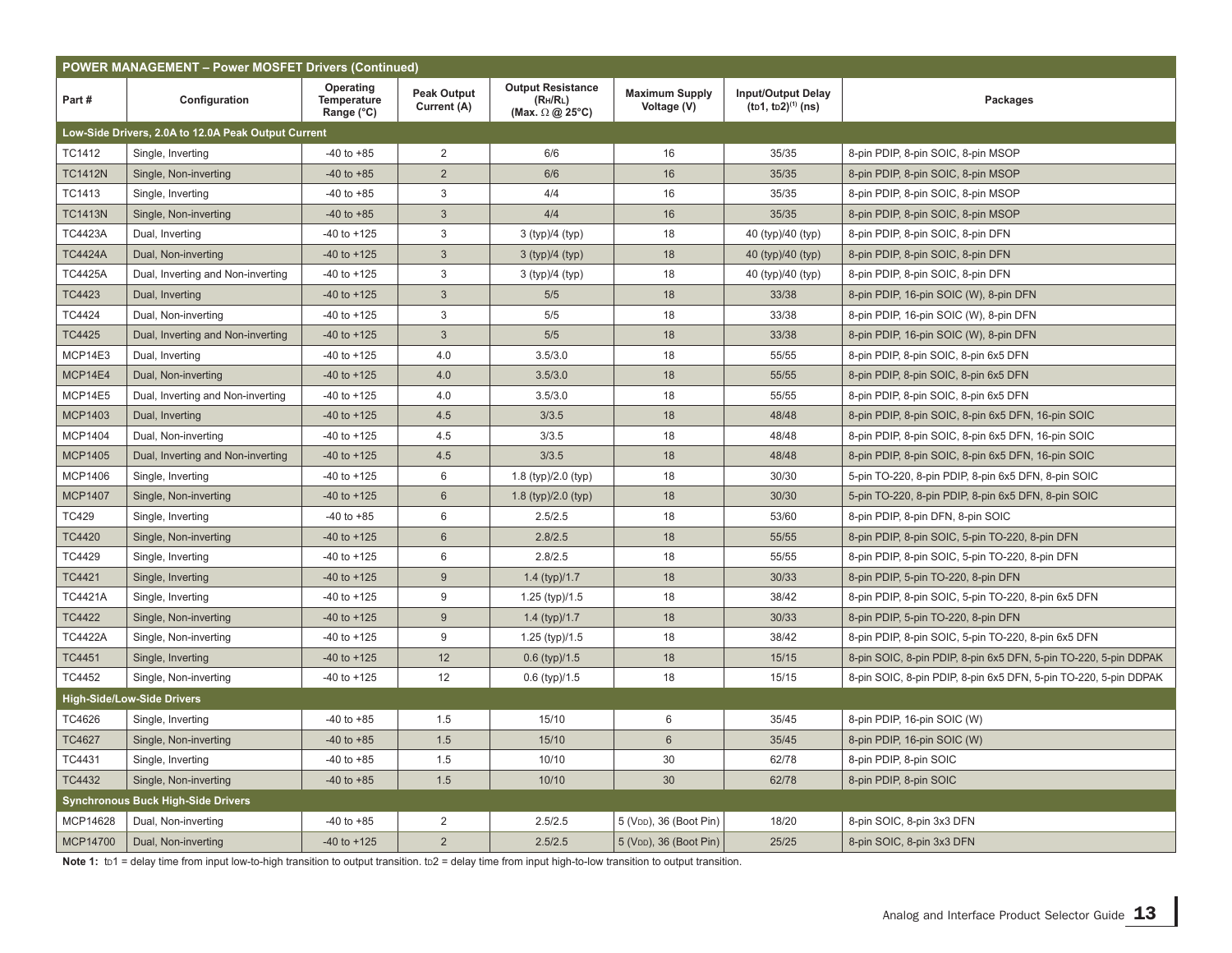| <b>POWER MANAGEMENT - Battery Chargers</b> |        |                   |                      |                  |                     |                                            |                                |             |                                                                                                                             |                                |  |
|--------------------------------------------|--------|-------------------|----------------------|------------------|---------------------|--------------------------------------------|--------------------------------|-------------|-----------------------------------------------------------------------------------------------------------------------------|--------------------------------|--|
| Part#                                      | Mode   | <b>Cell Type</b>  | # of<br><b>Cells</b> | Vcc Range<br>(V) | Cell Voltage (V)    | <b>Maximum</b><br>Charging<br>Current (mA) | Max. Voltage<br>Regulation (%) | Int/Ext FET | <b>Features</b>                                                                                                             | Packages                       |  |
| MCP73113                                   | Linear | Li-ion/Li-Polymer | $\overline{1}$       | 4 to 16          | 4.1, 4.2, 4.35, 4.4 | 1100                                       | ±0.5                           | Int         | 6.5V Overvoltage Protection                                                                                                 | 10-pin 3x3 DFN                 |  |
| MCP73114                                   | Linear | Li-ion/Li-Polymer | $\mathbf{1}$         | 4 to 16          | 4.1, 4.2, 4.35, 4.4 | 1100                                       | ±0.5                           | Int         | 5.8V Overvoltage Protection                                                                                                 | 10-pin 3x3 DFN                 |  |
| MCP73123                                   | Linear | LiFePO4           | $\mathbf{1}$         | 4 to 16          | 3.6                 | 1100                                       | ±0.5                           | Int         | 6.5V Overvoltage Protection, LiFePO4 charging                                                                               | 10-pin 3x3 DFN                 |  |
| MCP73213                                   | Linear | Li-ion/Li-Polymer | $\overline{2}$       | 4 to 16          | 8.2, 8.4, 8.7, 8.8  | 1100                                       | ±0.6                           | Int         | 13V Overvoltage Protection                                                                                                  | 10-pin 3x3 DFN                 |  |
| MCP73223                                   | Linear | LiFePO4           | 2                    | 4 to 16          | 7.2                 | 1100                                       | ±0.6                           | Int         | 13V Overvoltage Protection, LiFePO4 charging                                                                                | 10-pin 3x3 DFN                 |  |
| MCP73826                                   | Linear | Li-Ion/Li-Polymer | $\mathbf{1}$         | 4.5 to 5.5       | 4.1, 4.2            | N/A                                        | ±1.0                           | Ext         | Small size, charge current set by external FET                                                                              | 6-pin SOT-23                   |  |
| MCP73827                                   | Linear | Li-Ion/Li-Polymer | $\mathbf{1}$         | 4.5 to 5.5       | 4.1, 4.2            | N/A                                        | ±1.0                           | Ext         | Mode indicator, Charge Current monitor, charge current<br>set by external FET                                               | 8-pin MSOP                     |  |
| <b>MCP73828</b>                            | Linear | Li-Ion/Li Polymer | $\overline{1}$       | 4.5 to 5.5       | 4.1, 4.2            | N/A                                        | ±1.0                           | Ext         | Temperature monitor, charge current set by external FET                                                                     | 8-pin MSOP                     |  |
| MCP73841                                   | Linear | Li-Ion/Li-Polymer | $\mathbf{1}$         | 4.5 to 12        | 4.1, 4.2            | N/A                                        | ±0.5                           | Ext         | Safety charge timers, Temperature monitor, charge<br>current set by external FET                                            | 10-pin MSOP                    |  |
| MCP73842                                   | Linear | Li-Ion/Li-Polymer | $\overline{2}$       | 8.7 to 12        | 8.2, 8.4            | N/A                                        | ±0.5                           | Ext         | Safety charge timers, Temperature monitor, charge<br>current set by external FET                                            | 10-pin MSOP                    |  |
| MCP73843                                   | Linear | Li-Ion/Li-Polymer | $\mathbf{1}$         | 4.5 to 12        | 4.1, 4.2            | N/A                                        | ±0.5                           | Ext         | Safety charge timers, charge current set by external FET                                                                    | 8-pin MSOP                     |  |
| MCP73844                                   | Linear | Li-Ion/Li-Polymer | 2                    | 8.7 to 12        | 8.2, 8.4            | N/A                                        | ±0.5                           | Ext         | Safety charge timers, charge current set by external FET                                                                    | 8-pin MSOP                     |  |
| MCP73811                                   | Linear | Li-Ion/Li-Polymer | $\mathbf{1}$         | 3.7 to 6.0       | 4.2                 | 500                                        | ±1.0                           | Int         | Selectable charge current (100 mA, 500 mA), Charge<br>enable input                                                          | 5-pin SOT-23                   |  |
| MCP73812                                   | Linear | Li-Ion/Li Polymer | $\mathbf{1}$         | 3.7 to 6.0       | 4.2                 | 500                                        | ±1.0                           | Int         | Programmable charge current (100 mA, 500 mA),<br>Charge enable input                                                        | 5-pin SOT-23                   |  |
| MCP73831                                   | Linear | Li-Ion/Li-Polymer | $\mathbf{1}$         | 3.7 to 6.0       | 4.2, 4.35, 4.4, 4.5 | 500                                        | ±0.75                          | Int         | UVLO, Thermal regulation, Programmable charge<br>current, tri-state STAT pin                                                | 5-pin SOT-23,<br>8-pin 2x3 DFN |  |
| MCP73832                                   | Linear | Li-Ion/Li-Polymer | $\mathbf{1}$         | 3.7 to 6.0       | 4.2, 4.35, 4.4, 4.5 | 500                                        | ±0.75                          | Int         | UVLO, Thermal regulation, Programmable charge<br>current, open-drain STAT pin                                               | 5-pin SOT-23,<br>8-pin 2x3 DFN |  |
| MCP73853                                   | Linear | Li-Ion/Li-Polymer | $\mathbf{1}$         | 4.5 to 5.5       | 4.1, 4.2            | 500                                        | ±0.5                           | Int         | USB control, Safety charge timers, Temperature<br>monitor, Thermal regulation                                               | 16-pin 4x4 QFN                 |  |
| <b>MCP73855</b>                            | Linear | Li-Ion/Li-Polymer | $\mathbf{1}$         | 4.5 to 5.5       | 4.1, 4.2            | 500                                        | ±0.5                           | Int         | USB control, Safety charge timers, Thermal regulation                                                                       | 10-pin 3x3 DFN                 |  |
| MCP73833                                   | Linear | Li-Ion/Li-Polymer | $\mathbf{1}$         | 3.7 to 6.0       | 4.2, 4.35, 4.4, 4.5 | 1000                                       | ±0.75                          | Int         | UVLO, Thermal regulation, Thermistor input, LDO Test<br>mode, Multiple VREG outputs, Safety timer, Power Good<br>output     | 10-pin 3x3 DFN,<br>10-pin MSOP |  |
| <b>MCP73834</b>                            | Linear | Li-Ion/Li-Polymer | $\mathbf{1}$         | 3.7 to 6.0       | 4.2, 4.35, 4.4, 4.5 | 1000                                       | ±0.75                          | Int         | UVLO, Thermal regulation, Thermistor input, LDO Test<br>mode, Multiple VREG outputs, Safety timer, Timer enable<br>input    | 10-pin 3x3 DFN,<br>10-pin MSOP |  |
| MCP73837                                   | Linear | Li-Ion/Li-Polymer | $\mathbf{1}$         | 3.7 to 6.0       | 4.2, 4.35, 4.4, 4.5 | 1000                                       | ±0.75                          | Int         | Dual input (USB, DC input from adapter)<br>auto-switching, UVLO, Thermal regulation,<br>Thermistor input, Power Good output | 10-pin 3x3 DFN,<br>10-pin MSOP |  |
| MCP73838                                   | Linear | Li-Ion/Li Polymer | $\mathbf{1}$         | 3.7 to 6.0       | 4.2, 4.35, 4.4, 4.5 | 1000                                       | ±0.75                          | Int         | Dual input (USB, DC input from adapter) auto-switching,<br>UVLO, Thermal regulation, Timer enable input                     | 10-pin 3x3 DFN,<br>10-pin MSOP |  |
| MCP73861                                   | Linear | Li-Ion/Li-Polymer | $\mathbf{1}$         | 4.5 to 12        | 4.1, 4.2            | 1000                                       | ±0.5                           | Int         | Safety charge timers, Temperature monitor, Thermal<br>regulation, flashing STAT1 output on charge complete                  | 16-pin 4x4 QFN,<br>16-pin SOIC |  |
| MCP73862                                   | Linear | Li-Ion/Li-Polymer | $\overline{2}$       | 8.7 to 12        | 8.2, 8.4            | 1000                                       | ±0.5                           | Int         | Safety charge timers, Temperature monitor, Thermal<br>regulation, hi-Z STAT1 output on charge complete                      | 16-pin 4x4 QFN,<br>16-pin SOIC |  |
| MCP73863                                   | Linear | Li-Ion/Li-Polymer | $\mathbf{1}$         | 4.5 to 12        | 4.1, 4.2            | 1000                                       | ±0.5                           | Int         | Safety charge timers, Temperature monitor, Thermal<br>regulation, hi-Z STAT1 output on charge complete                      | 16-pin 4x4 QFN,<br>16-pin SOIC |  |
| MCP73864                                   | Linear | Li-Ion/Li-Polymer | 2                    | 8.7 to 12        | 8.2, 8.4            | 1000                                       | ±0.5                           | Int         | Safety charge timers, Temperature monitor, Thermal<br>regulation, hi-Z STAT1 output on charge complete                      | 16-pin 4x4 QFN,<br>16-pin SOIC |  |
| MCP73871                                   | Linear | Li-lon/Li-Polymer | $\mathbf{1}$         | 3.75 to 6.0      | 4.2, 4.35, 4.4, 4.5 | 1500 (A/C Adapter)<br>500 (USB)            | ±0.5                           | Int         | Simultaneous charging of load and battery,<br>load-dependent charging, multiple programmable charge<br>currents             | 20-pin 4x4 QFN,<br>20-pin SSOP |  |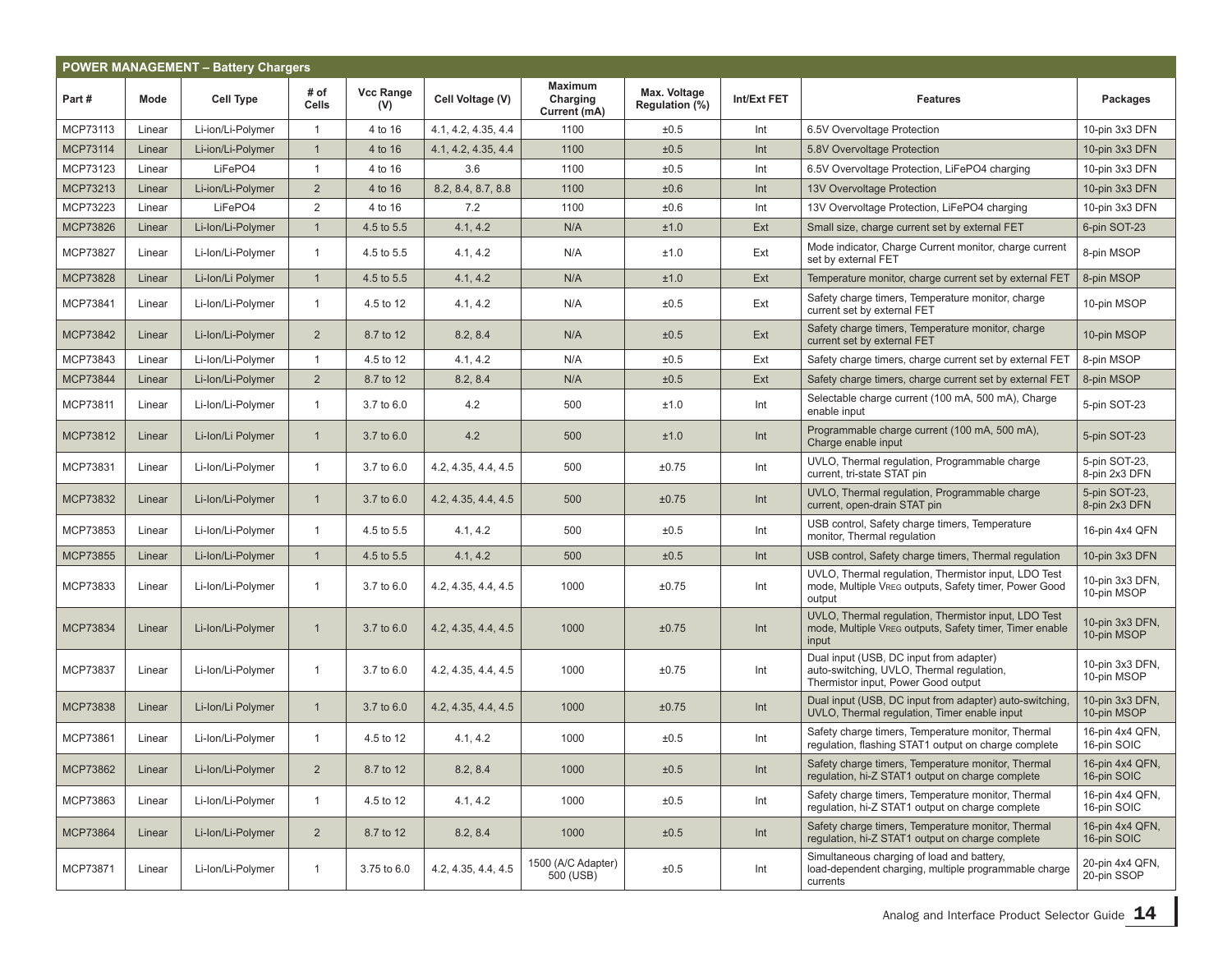|          | <b>POWER MANAGEMENT - Hot Swap Controllers</b> |                                                           |                                             |             |             |                   |             |                                     |             |  |  |  |
|----------|------------------------------------------------|-----------------------------------------------------------|---------------------------------------------|-------------|-------------|-------------------|-------------|-------------------------------------|-------------|--|--|--|
| Part #   | Number of<br>Outputs                           | <b>VPOS to VNEG</b><br><b>Differential</b><br>Voltage (V) | Junction Temperature<br>Range $(^{\circ}C)$ | <b>OVLO</b> | <b>UVLO</b> | <b>Power Good</b> | Int/Ext FET | Applications                        | Packages    |  |  |  |
| MCP18480 |                                                | $-0.3$ to $+15.0$                                         | $-40$ to $+85$                              | Adjustable  | Adjustable  | Adiustable        | Ext         | -48V Telecom/Datacom, Bus/Backplane | 20-pin SSOP |  |  |  |

## **LINEAR**

| <b>LINEAR - Op Amps</b> |                  |             |                    |                 |                                                     |                                                           |                          |                           |                                                        |                                                                                                                      |
|-------------------------|------------------|-------------|--------------------|-----------------|-----------------------------------------------------|-----------------------------------------------------------|--------------------------|---------------------------|--------------------------------------------------------|----------------------------------------------------------------------------------------------------------------------|
| Part#                   | # per<br>Package | <b>GBWP</b> | lo Typical<br>(Au) | Vos Max<br>(mV) | <b>Typical Input</b><br><b>Bias Current</b><br>(pA) | <b>Input Voltage</b><br><b>Noise Density</b><br>(nV/rtHz) | Operating<br>Voltage (V) | Temperature<br>Range (°C) | <b>Features</b>                                        | Packages                                                                                                             |
| MCP6031                 | $\overline{1}$   | 10 kHz      | 0.9                | 0.15            | $\mathbf{1}$                                        | $165^{(1)}$                                               | 1.8 to 5.5               | $-40$ to $+125$           | Rail-to-Rail Input/Output                              | 8-pin SOIC, 8-pin MSOP, 8-pin 2x3 DFN,<br>5-pin SOT-23                                                               |
| <b>MCP6032</b>          | $\overline{2}$   | 10 kHz      | 0.9                | 0.15            | $\overline{1}$                                      | $165^{(1)}$                                               | 1.8 to 5.5               | $-40$ to $+125$           | Rail-to-Rail Input/Output                              | 8-pin SOIC, 8-pin MSOP                                                                                               |
| MCP6033                 | $\overline{1}$   | 10 kHz      | 0.9                | 0.15            | $\mathbf{1}$                                        | $165^{(1)}$                                               | 1.8 to 5.5               | $-40$ to $+125$           | Rail-to-Rail Input/Output, Chip Select                 | 8-pin SOIC, 8-pin MSOP, 8-pin 2x3 DFN                                                                                |
| <b>MCP6034</b>          | $\overline{4}$   | 10 kHz      | 0.9                | 0.15            | $\mathbf{1}$                                        | $165^{(1)}$                                               | 1.8 to 5.5               | $-40$ to $+125$           | Rail-to-Rail Input/Output                              | 14-pin SOIC, 14-pin TSSOP                                                                                            |
| MCP6041                 | $\overline{1}$   | 14 kHz      | 0.6                | 3               | $\mathbf{1}$                                        | $170^{(1)}$                                               | 1.4 to 6.0               | $-40$ to $+125$           | Rail-to-Rail Input/Output                              | 8-pin PDIP, 8-pin SOIC, 8-pin MSOP,<br>5-pin SOT-23(S)                                                               |
| <b>MCP6042</b>          | 2                | 14 kHz      | 0.6                | $\mathbf{3}$    | $\overline{1}$                                      | $170^{(1)}$                                               | 1.4 to 6.0               | $-40$ to $+125$           | Rail-to-Rail Input/Output                              | 8-pin PDIP, 8-pin SOIC, 8-pin MSOP                                                                                   |
| MCP6043                 | $\overline{1}$   | 14 kHz      | 0.6                | 3               | $\mathbf{1}$                                        | $170^{(1)}$                                               | 1.4 to 6.0               | $-40$ to $+125$           | Rail-to-Rail Input/Output, Chip Select                 | 8-pin PDIP, 8-pin SOIC, 8-pin MSOP,<br>6-pin SOT-23(S)                                                               |
| <b>MCP6044</b>          | $\overline{4}$   | 14 kHz      | 0.6                | $\mathbf{3}$    | $\overline{1}$                                      | $170^{(1)}$                                               | 1.4 to $6.0$             | $-40$ to $+125$           | Rail-to-Rail Input/Output                              | 14-pin PDIP, 14-pin SOIC, 14-pin TSSOP                                                                               |
| MCP6141                 | $\overline{1}$   | 100 kHz     | 0.6                | 3               | $\overline{1}$                                      | $170^{(1)}$                                               | 1.4 to 6.0               | $-40$ to $+125$           | Rail-to-Rail Input/Output, G>10 stable                 | 5-pin SOT-23(S), 8-pin PDIP, 8-pin SOIC,<br>8-pin MSOP                                                               |
| <b>MCP6142</b>          | 2                | 100 kHz     | 0.6                | 3               | $\overline{1}$                                      | $170^{(1)}$                                               | 1.4 to $6.0$             | $-40$ to $+125$           | Rail-to-Rail Input/Output, G>10 stable                 | 8-pin PDIP, 8-pin SOIC, 8-pin MSOP                                                                                   |
| MCP6143                 | $\overline{1}$   | 100 kHz     | 0.6                | 3               | $\overline{1}$                                      | $170^{(1)}$                                               | 1.4 to 6.0               | $-40$ to $+125$           | Rail-to-Rail Input/Output, G>10 stable, Chip<br>Select | 6-pin SOT-23(S), 8-pin PDIP, 8-pin SOIC,<br>8-pin MSOP                                                               |
| <b>MCP6144</b>          | $\overline{4}$   | 100 kHz     | 0.6                | $\mathbf{3}$    | $\overline{1}$                                      | $170^{(1)}$                                               | 1.4 to $6.0$             | $-40$ to $+125$           | Rail-to-Rail Input/Output, G>10 stable                 | 14-pin PDIP, 14-pin SOIC, 14-pin TSSOP                                                                               |
| <b>MCP606</b>           | $\overline{1}$   | 155 kHz     | 19                 | 0.25            | $\mathbf{1}$                                        | $38^{(1)}$                                                | $2.5 \text{ to } 6.0$    | $-40$ to $+125$           | Rail-to-Rail Output                                    | 8-pin PDIP, 8-pin SOIC, 8-pin TSSOP,<br>5-pin SOT23(S)                                                               |
| <b>MCP607</b>           | 2                | 155 kHz     | 19                 | 0.25            | $\overline{1}$                                      | $38^{(1)}$                                                | 2.5 to 6.0               | $-40$ to $+85$            | Rail-to-Rail Output                                    | 8-pin PDIP, 8-pin SOIC, 8-pin TSSOP                                                                                  |
| <b>MCP608</b>           | $\overline{1}$   | 155 kHz     | 19                 | 0.25            | $\mathbf{1}$                                        | $38^{(1)}$                                                | 2.5 to 6.0               | $-40$ to $+85$            | Rail-to-Rail Output, Chip Select                       | 8-pin PDIP, 8-pin SOIC, 8-pin TSSOP                                                                                  |
| <b>MCP609</b>           | $\overline{4}$   | 155 kHz     | 19                 | 0.25            | $\overline{1}$                                      | $38^{(1)}$                                                | 2.5 to 6.0               | $-40$ to $+85$            | Rail-to-Rail Output                                    | 14-pin PDIP, 14-pin SOIC, 14-pin TSSOP                                                                               |
| <b>MCP616</b>           | $\overline{1}$   | 190 kHz     | 19                 | 0.15            | 15000                                               | $32^{(1)}$                                                | 2.3 to 5.5               | $-40$ to $+85$            | Rail-to-Rail Output, PNP Input                         | 8-pin PDIP, 8-pin SOIC, 8-pin MSOP                                                                                   |
| <b>MCP617</b>           | $\overline{2}$   | 190 kHz     | 19                 | 0.15            | 15000                                               | $32^{(1)}$                                                | 2.3 to 5.5               | $-40$ to $+85$            | Rail-to-Rail Output, PNP                               | 8-pin PDIP, 8-pin SOIC, 8-pin MSOP                                                                                   |
| <b>MCP618</b>           | $\overline{1}$   | 190 kHz     | 19                 | 0.15            | 15000                                               | $32^{(1)}$                                                | 2.3 to 5.5               | $-40$ to $+85$            | Rail-to-Rail Output, Chip Select, PNP Input            | 8-pin PDIP, 8-pin SOIC, 8-pin MSOP                                                                                   |
| <b>MCP619</b>           | $\overline{4}$   | 190 kHz     | 19                 | 0.15            | 15000                                               | $32^{(1)}$                                                | 2.3 to 5.5               | $-40$ to $+85$            | Rail-to-Rail Output, PNP Input                         | 14-pin PDIP, 14-pin SOIC, 14-pin TSSOP                                                                               |
| MCP6231                 | $\overline{1}$   | 300 kHz     | 20                 | 5               | $\mathbf{1}$                                        | $52^{(1)}$                                                | 1.8 to $6.0$             | $-40$ to $+125$           | Rail-to-Rail Input/Output                              | 5-pin SC-70 <sup>(U)</sup> , 5-pin SOT-23 <sup>(S,R,U)</sup> , 8-pin PDIP,<br>8-pin SOIC, 8-pin MSOP, 8-pin 2x3 TDFN |
| <b>MCP6232</b>          | $\overline{2}$   | 300 kHz     | 20                 | 5               | $\overline{1}$                                      | $52^{(1)}$                                                | 1.8 to 6.0               | $-40$ to $+125$           | Rail-to-Rail Input/Output                              | 8-pin PDIP, 8-pin SOIC, 8-pin MSOP,<br>8-pin 2x3 TDFN                                                                |
| MCP6234                 | $\overline{4}$   | 300 kHz     | 20                 | 5               | $\mathbf{1}$                                        | $52^{(1)}$                                                | 1.8 to 6.0               | $-40$ to $+125$           | Rail-to-Rail Input/Output                              | 14-pin PDIP, 14-pin SOIC, 14-pin TSSOP                                                                               |
| <b>MCP6051</b>          | $\overline{1}$   | 385 kHz     | 30                 | 0.15            | $\overline{1}$                                      | $34^{(2)}$                                                | 1.8 to 6.0               | $-40$ to $+125$           | Rail-to-Rail Input/Output                              | 8-pin SOIC, 8-pin 2x3 DFN                                                                                            |
| MCP6052                 | 2                | 385 kHz     | 30                 | 0.15            | $\mathbf{1}$                                        | $34^{(2)}$                                                | 1.8 to 6.0               | $-40$ to $+125$           | Rail-to-Rail Input/Output                              | 8-pin SOIC, 8-pin 2x3 DFN                                                                                            |
| <b>MCP6054</b>          | $\overline{4}$   | 385 kHz     | 30                 | 0.15            | $\overline{1}$                                      | $34^{(2)}$                                                | 1.8 to 6.0               | $-40$ to $+125$           | Rail-to-Rail Input/Output                              | 14-pin SOIC, 14-pin TSSOP                                                                                            |
| MCP6241                 | $\mathbf{1}$     | 550 kHz     | 50                 | 5               | $\overline{1}$                                      | $45^{(1)}$                                                | 1.8 to 5.5               | $-40$ to $+125$           | Rail-to-Rail Input/Output                              | 5-pin SC-70 <sup>(U)</sup> , 5-pin SOT-23 <sup>(S,R,U)</sup> , 8-pin PDIP,<br>8-pin SOIC, 8-pin MSOP, 8-pin 2x3 TDFN |

**Legend:** S = Standard Pinout; R = Reverse Pinout; U = Alternative Pinout

 **Note 1:** Values are typical at 1 kHz

 **2:** Values are typical at 10 kHz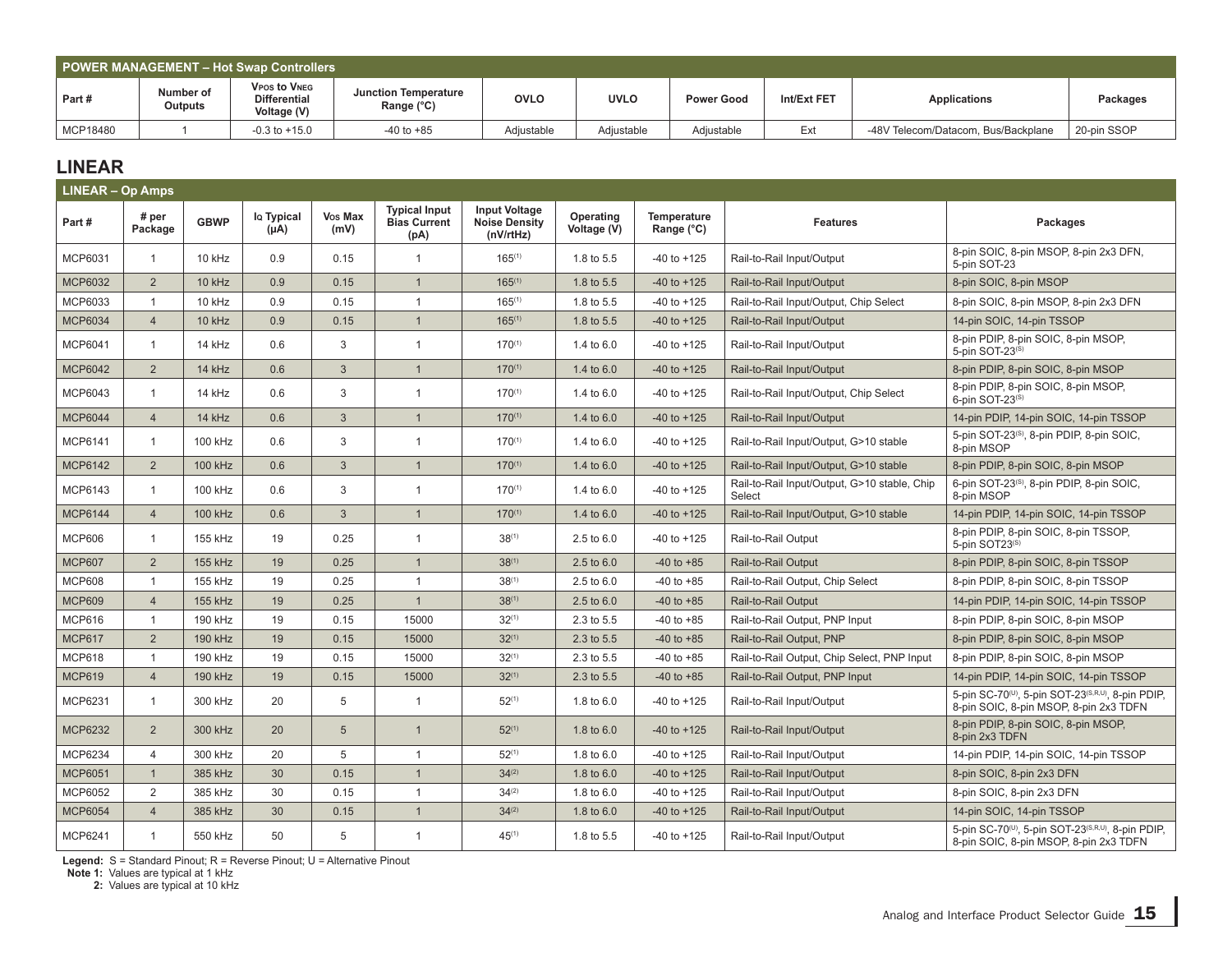| <b>LINEAR - Op Amps (Continued)</b> |                  |             |                         |                        |                                                     |                                                           |                          |                           |                                                                  |                                                                       |  |
|-------------------------------------|------------------|-------------|-------------------------|------------------------|-----------------------------------------------------|-----------------------------------------------------------|--------------------------|---------------------------|------------------------------------------------------------------|-----------------------------------------------------------------------|--|
| Part#                               | # per<br>Package | <b>GBWP</b> | lo Typical<br>$(\mu A)$ | <b>Vos Max</b><br>(mV) | <b>Typical Input</b><br><b>Bias Current</b><br>(pA) | <b>Input Voltage</b><br><b>Noise Density</b><br>(nV/rtHz) | Operating<br>Voltage (V) | Temperature<br>Range (°C) | <b>Features</b>                                                  | Packages                                                              |  |
| MCP6242                             | 2                | 550 kHz     | 50                      | 5                      | $\mathbf{1}$                                        | $45^{(1)}$                                                | 1.8 to 5.5               | $-40$ to $+125$           | Rail-to-Rail Input/Output                                        | 8-pin PDIP, 8-pin SOIC, 8-pin MSOP                                    |  |
| <b>MCP6244</b>                      | $\overline{4}$   | 550 kHz     | 50                      | 5                      | $\mathbf{1}$                                        | $45^{(1)}$                                                | 1.8 to 5.5               | $-40$ to $+125$           | Rail-to-Rail Input/Output                                        | 14-pin PDIP, 14-pin SOIC, 14-pin TSSOP                                |  |
| MCP6061                             | $\mathbf{1}$     | 730 kHz     | 60                      | 0.15                   | $\mathbf{1}$                                        | $25^{(2)}$                                                | 1.8 to 6.0               | $-40$ to $+125$           | Rail-to-Rail Input/Output                                        | 8-pin SOIC, 8-pin 2x3 DFN                                             |  |
| MCP6062                             | $\overline{2}$   | 730 kHz     | 60                      | 0.15                   | $\mathbf{1}$                                        | $25^{(2)}$                                                | 1.8 to $6.0$             | $-40$ to $+125$           | Rail-to-Rail Input/Output                                        | 8-pin SOIC, 8-pin 2x3 DFN                                             |  |
| MCP6064                             | $\overline{4}$   | 730 kHz     | 60                      | 0.15                   | $\mathbf{1}$                                        | $25^{(2)}$                                                | 1.8 to 6.0               | $-40$ to $+125$           | Rail-to-Rail Input/Output                                        | 14-pin SOIC, 14-pin TSSOP                                             |  |
| <b>MCP6001</b>                      | $\overline{1}$   | 1 MHz       | 100                     | 4.5                    | $\mathbf{1}$                                        | $28^{(1)}$                                                | 1.8 to $6.0$             | $-40$ to $+125$           | Rail-to-Rail Input/Output                                        | 5-pin SOT-23 <sup>(S,R,U)</sup> , 5-pin SC-70 <sup>(R)</sup>          |  |
| MCP6002                             | $\overline{2}$   | 1 MHz       | 100                     | 4.5                    | $\mathbf{1}$                                        | $28^{(1)}$                                                | 1.8 to 6.0               | $-40$ to $+125$           | Rail-to-Rail Input/Output                                        | 8-pin PDIP, 8-pin SOIC, 8-pin MSOP,<br>8-pin 2x3 DFN                  |  |
| <b>MCP6004</b>                      | $\overline{4}$   | 1 MHz       | 100                     | 4.5                    | $\mathbf{1}$                                        | $28^{(1)}$                                                | 1.8 to 6.0               | $-40$ to $+125$           | Rail-to-Rail Input/Output                                        | 14-pin PDIP, 14-pin SOIC, 14-pin TSSOP                                |  |
| MCP6L01                             | $\mathbf{1}$     | 1 MHz       | 85                      | 5                      | 2                                                   | $24^{(2)}$                                                | 1.8 to 6.0               | $-40$ to $+125$           | Rail-to-Rail Input/Output                                        | 5-pin SOT-23(S,R,U), 5-pin SC-70(S)                                   |  |
| MCP6L02                             | 2                | 1 MHz       | 85                      | 5                      | $\overline{2}$                                      | $24^{(2)}$                                                | 1.8 to 6.0               | $-40$ to $+125$           | Rail-to-Rail Input/Output                                        | 8-pin SOIC, 8-pin MSOP                                                |  |
| MCP6L04                             | $\overline{4}$   | 1 MHz       | 85                      | 5                      | 2                                                   | $24^{(2)}$                                                | 1.8 to 6.0               | $-40$ to $+125$           | Rail-to-Rail Input/Output                                        | 14-pin SOIC, 14-pin TSSOP                                             |  |
| <b>MCP6071</b>                      | $\overline{1}$   | 1.2 MHz     | 110                     | 0.15                   | $\mathbf{1}$                                        | $19^{(2)}$                                                | 1.8 to $6.0$             | $-40$ to $+125$           | Rail-to-Rail Input/Output                                        | 8-pin SOIC, 8-pin 2x3 DFN                                             |  |
| MCP6072                             | $\overline{2}$   | $1.2$ MHz   | 110                     | 0.15                   | $\mathbf{1}$                                        | $19^{(2)}$                                                | 1.8 to 6.0               | $-40$ to $+125$           | Rail-to-Rail Input/Output                                        | 8-pin SOIC, 8-pin 2x3 DFN                                             |  |
| <b>MCP6074</b>                      | $\overline{4}$   | 1.2 MHz     | 110                     | 0.15                   | $\mathbf{1}$                                        | $19^{(2)}$                                                | 1.8 to $6.0$             | $-40$ to $+125$           | Rail-to-Rail Input/Output                                        | 14-pin SOIC, 14-pin TSSOP                                             |  |
| MCP6271                             | $\mathbf{1}$     | 2 MHz       | 170                     | 3                      | $\mathbf{1}$                                        | $20^{(1)}$                                                | 2.0 to 6.0               | $-40$ to $+125$           | Rail-to-Rail Input/Output                                        | 5-pin SOT-23(S,R), 8-pin PDIP, 8-pin SOIC,<br>8-pin MSOP              |  |
| <b>MCP6272</b>                      | $\overline{2}$   | 2 MHz       | 170                     | $\mathfrak{S}$         | $\mathbf{1}$                                        | $20^{(1)}$                                                | $2.0 \text{ to } 6.0$    | $-40$ to $+125$           | Rail-to-Rail Input/Output                                        | 8-pin PDIP, 8-pin SOIC, 8-pin MSOP                                    |  |
| MCP6273                             | $\mathbf{1}$     | 2 MHz       | 170                     | 3                      | $\mathbf{1}$                                        | $20^{(1)}$                                                | $2.0 \text{ to } 6.0$    | $-40$ to $+125$           | Rail-to-Rail Input/Output, Chip Select                           | 6-pin SOT-23(S), 8-pin PDIP, 8-pin SOIC,<br>8-pin MSOP                |  |
| <b>MCP6274</b>                      | $\overline{4}$   | 2 MHz       | 170                     | $\mathbf{3}$           | $\mathbf{1}$                                        | $20^{(1)}$                                                | $2.0 \text{ to } 6.0$    | $-40$ to $+125$           | Rail-to-Rail Input/Output                                        | 14-pin PDIP, 14-pin SOIC, 14-pin TSSOP                                |  |
| MCP6275                             | 2                | 2 MHz       | 150                     | 3                      | $\mathbf{1}$                                        | $20^{(1)}$                                                | $2.0$ to $6.0$           | $-40$ to $+125$           | Rail-to-Rail Input/Output, Dual Connected,<br><b>Chip Select</b> | 8-pin PDIP, 8-pin SOIC, 8-pin MSOP                                    |  |
| MCP6L71                             | $\overline{1}$   | 2 MHz       | 150                     | $\overline{4}$         | $\mathbf{1}$                                        | $19^{(2)}$                                                | $2.0 \text{ to } 6.0$    | $-40$ to $+125$           | Rail-to-Rail Input/Output                                        | 5-pin SOT-23(S,R), 8-pin SOIC(S), 8-pin MSOP(S)                       |  |
| MCP6L72                             | $\overline{2}$   | 2 MHz       | 150                     | $\overline{4}$         | $\mathbf{1}$                                        | $19^{(2)}$                                                | 2.0 to 6.0               | $-40$ to $+125$           | Rail-to-Rail Input/Output                                        | 8-pin SOIC, 8-pin MSOP                                                |  |
| MCP6L74                             | $\overline{4}$   | 2 MHz       | 150                     | $\overline{4}$         | $\mathbf{1}$                                        | $19^{(2)}$                                                | $2.0 \text{ to } 6.0$    | $-40$ to $+125$           | Rail-to-Rail Input/Output                                        | 14-pin SOIC, 14-pin TSSOP                                             |  |
| <b>MCP601</b>                       | $\mathbf{1}$     | 2.8 MHz     | 230                     | 2                      | $\mathbf{1}$                                        | $29^{(1)}$                                                | 2.7 to 6.0               | $-40$ to $+125$           | Rail-to-Rail Output                                              | 5-pin SOT-23(S,R), 8-pin PDIP, 8-pin SOIC,<br>8-pin TSSOP             |  |
| <b>MCP602</b>                       | $\overline{2}$   | 2.8 MHz     | 230                     | $\overline{2}$         | $\mathbf{1}$                                        | $29^{(1)}$                                                | 2.7 to 6.0               | $-40$ to $+125$           | Rail-to-Rail Output                                              | 8-pin PDIP, 8-pin SOIC, 8-pin TSSOP                                   |  |
| <b>MCP603</b>                       | $\mathbf{1}$     | 2.8 MHz     | 230                     | $\overline{2}$         | $\mathbf{1}$                                        | $29^{(1)}$                                                | 2.7 to 6.0               | $-40$ to $+125$           | Rail-to-Rail Output, Chip Select                                 | 6-pin SOT-23(S), 8-pin PDIP, 8-pin SOIC,<br>8-pin TSSOP               |  |
| <b>MCP604</b>                       | $\overline{4}$   | $2.8$ MHz   | 230                     | $\overline{2}$         | $\mathbf{1}$                                        | $29^{(1)}$                                                | 2.7 to 6.0               | $-40$ to $+125$           | Rail-to-Rail Output                                              | 14-pin PDIP, 14-pin SOIC, 14-pin TSSOP                                |  |
| MCP6L1                              | $\mathbf{1}$     | 2.8 MHz     | 200                     | 3                      | $\mathbf{1}$                                        | $21^{(2)}$                                                | 2.7 to 6.0               | $-40$ to $+125$           | Rail-to-Rail Output                                              | 5-pin SOT-23(S,R), 8-pin SOIC(S), 8-pin MSOP(S)                       |  |
| MCP6L2                              | $\overline{2}$   | 2.8 MHz     | 200                     | $\mathbf{3}$           | $\mathbf{1}$                                        | $21^{(2)}$                                                | 2.7 to 6.0               | $-40$ to $+125$           | Rail-to-Rail Output                                              | 8-pin SOIC, 8-pin MSOP                                                |  |
| MCP6L4                              | $\overline{4}$   | 2.8 MHz     | 200                     | 3                      | $\mathbf{1}$                                        | $21^{(2)}$                                                | 2.7 to 6.0               | $-40$ to $+125$           | Rail-to-Rail Output                                              | 14-pin SOIC, 14-pin TSSOP                                             |  |
| <b>MCP6281</b>                      | $\overline{1}$   | 5 MHz       | 445                     | 3                      | $\mathbf{1}$                                        | $16^{(1)}$                                                | $2.2$ to $6.0$           | $-40$ to $+125$           | Rail-to-Rail Input/Output                                        | 5-pin SOT-23(S,R), 8-pin PDIP, 8-pin SOIC,<br>8-pin MSOP              |  |
| MCP6282                             | 2                | 5 MHz       | 445                     | 3                      | $\mathbf{1}$                                        | $16^{(1)}$                                                | 2.2 to 6.0               | $-40$ to $+125$           | Rail-to-Rail Input/Output                                        | 8-pin PDIP, 8-pin SOIC, 8-pin MSOP                                    |  |
| MCP6283                             | $\mathbf{1}$     | 5 MHz       | 445                     | 3                      | $\mathbf{1}$                                        | $16^{(1)}$                                                | $2.2$ to $6.0$           | $-40$ to $+125$           | Rail-to-Rail Input/Output, Chip Select                           | 6-pin SOT-23 <sup>(S,R)</sup> , 8-pin PDIP, 8-pin SOIC,<br>8-pin MSOP |  |
| MCP6284                             | $\overline{4}$   | 5 MHz       | 445                     | 3                      | $\mathbf{1}$                                        | $16^{(1)}$                                                | 2.2 to 6.0               | $-40$ to $+125$           | Rail-to-Rail Input/Output                                        | 14-pin PDIP, 14-pin SOIC, 14-pin TSSOP                                |  |

 **Note 1:** Values are typical at 1 kHz

 **2:** Values are typical at 10 kHz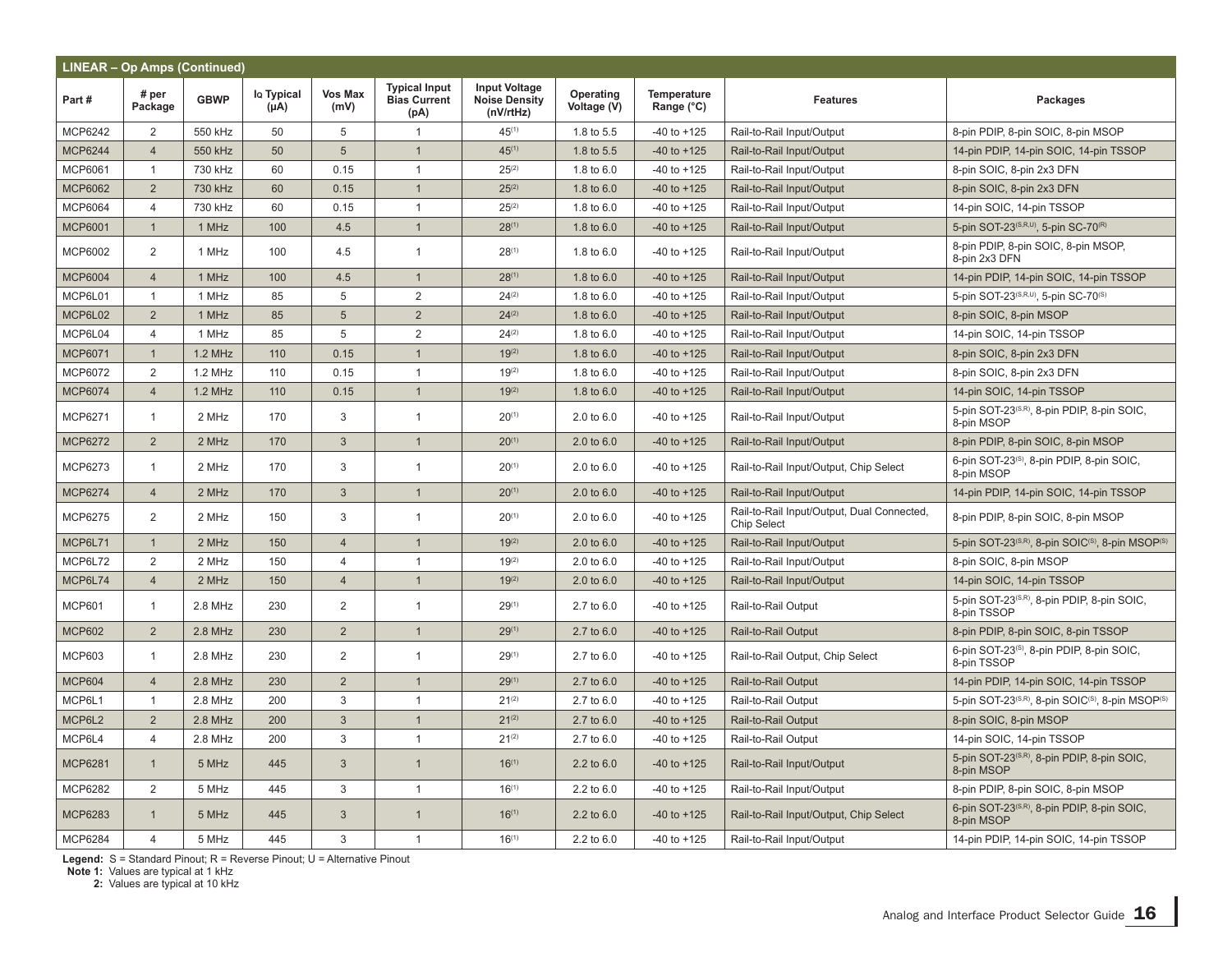|                | <b>LINEAR - Op Amps (Continued)</b> |               |                         |                        |                                                     |                                                           |                          |                                  |                                                                  |                                                                              |  |  |
|----------------|-------------------------------------|---------------|-------------------------|------------------------|-----------------------------------------------------|-----------------------------------------------------------|--------------------------|----------------------------------|------------------------------------------------------------------|------------------------------------------------------------------------------|--|--|
| Part#          | # per<br>Package                    | <b>GBWP</b>   | lo Typical<br>$(\mu A)$ | <b>Vos Max</b><br>(mV) | <b>Typical Input</b><br><b>Bias Current</b><br>(pA) | <b>Input Voltage</b><br><b>Noise Density</b><br>(nV/rtHz) | Operating<br>Voltage (V) | <b>Temperature</b><br>Range (°C) | <b>Features</b>                                                  | <b>Packages</b>                                                              |  |  |
| MCP6285        | 2                                   | 5 MHz         | 400                     | 3                      | $\mathbf{1}$                                        | $16^{(1)}$                                                | 2.2 to 6.0               | $-40$ to $+125$                  | Rail-to-Rail Input/Output, Dual Connected,<br><b>Chip Select</b> | 8-pin PDIP, 8-pin SOIC, 8-pin MSOP                                           |  |  |
| <b>MCP6286</b> | $\mathbf{1}$                        | 3.5 MHz       | 540                     | 1.5                    | $\mathbf{1}$                                        | 5.4(2)                                                    | 2.2 to 5.5               | $-40$ to $+125$                  | Rail-to-Rail Output, Low Noise                                   | 5-pin SOT-23(S,R)                                                            |  |  |
| MCP6021        | $\mathbf{1}$                        | 10 MHz        | 1000                    | 0.5                    | $\mathbf{1}$                                        | 8.7 <sup>(2)</sup>                                        | 2.5 to 5.5               | $-40$ to $+125$                  | Rail-to-Rail Input/Output, 1/2 Vcc VREF                          | 5-pin SOT-23(S,R), 8-pin PDIP, 8-pin SOIC,<br>8-pin TSSOP, 8-pin MSOP        |  |  |
| <b>MCP6022</b> | 2                                   | 10 MHz        | 1000                    | 0.5                    | $\mathbf{1}$                                        | 8.7 <sup>(2)</sup>                                        | 2.5 to 5.5               | $-40$ to $+125$                  | Rail-to-Rail Input/Output                                        | 8-pin PDIP, 8-pin SOIC, 8-pin TSSOP                                          |  |  |
| MCP6023        | $\mathbf{1}$                        | 10 MHz        | 1000                    | 0.5                    | $\mathbf{1}$                                        | 8.7 <sup>(2)</sup>                                        | 2.5 to 5.5               | $-40$ to $+125$                  | Rail-to-Rail Input/Output, Chip Select,<br>1/2 Vcc VREF          | 8-pin PDIP, 8-pin SOIC, 8-pin TSSOP                                          |  |  |
| <b>MCP6024</b> | $\overline{4}$                      | 10 MHz        | 1000                    | 0.5                    | $\mathbf{1}$                                        | 8.7 <sup>(2)</sup>                                        | 2.5 to 5.5               | $-40$ to $+125$                  | Rail-to-Rail Input/Output                                        | 14-pin PDIP, 14-pin SOIC, 14-pin TSSOP                                       |  |  |
| MCP6291        | $\mathbf{1}$                        | 10 MHz        | 1000                    | 3                      | $\mathbf{1}$                                        | 8.7 <sup>(2)</sup>                                        | 2.4 to 6.0               | $-40$ to $+125$                  | Rail-to-Rail Input/Output                                        | 5-pin SOT-23(S,R), 8-pin PDIP, 8-pin SOIC,<br>8-pin MSOP                     |  |  |
| MCP6292        | $\overline{2}$                      | 10 MHz        | 1000                    | $\mathbf{3}$           | $\mathbf{1}$                                        | 8.7 <sup>(2)</sup>                                        | 2.4 to 6.0               | $-40$ to $+125$                  | Rail-to-Rail Input/Output                                        | 8-pin PDIP, 8-pin SOIC, 8-pin MSOP                                           |  |  |
| MCP6293        | $\mathbf{1}$                        | 10 MHz        | 1000                    | 3                      | $\mathbf{1}$                                        | 8.7 <sup>(2)</sup>                                        | $2.4 \text{ to } 6.0$    | $-40$ to $+125$                  | Rail-to-Rail Input/Output, Chip Select                           | 6-pin SOT-23(S), 8-pin PDIP, 8-pin SOIC,<br>8-pin MSOP                       |  |  |
| <b>MCP6294</b> | $\overline{4}$                      | 10 MHz        | 1000                    | $\mathbf{3}$           | $\mathbf{1}$                                        | 8.7 <sup>(2)</sup>                                        | 2.4 to 6.0               | $-40$ to $+125$                  | Rail-to-Rail Input/Output                                        | 14-pin PDIP, 14-pin SOIC, 14-pin TSSOP                                       |  |  |
| MCP6295        | 2                                   | 10 MHz        | 1100                    | 3                      | $\mathbf{1}$                                        | 8.7 <sup>(2)</sup>                                        | 2.4 to 6.0               | $-40$ to $+125$                  | Rail-to-Rail Input/Output, Dual Connected,<br><b>Chip Select</b> | 8-pin PDIP, 8-pin SOIC, 8-pin MSOP                                           |  |  |
| MCP6L91        | $\mathbf{1}$                        | 10 MHz        | 850                     | $\overline{4}$         | $\mathbf{1}$                                        | $9.4^{(2)}$                                               | 2.4 to 6.0               | $-40$ to $+125$                  | Rail-to-Rail Input/Output                                        | 5-pin SOT-23 <sup>(S,R)</sup> , 8-pin SOIC <sup>(S)</sup> ,<br>8-pin MSOP(S) |  |  |
| MCP6L92        | 2                                   | 10 MHz        | 850                     | $\overline{4}$         | $\mathbf{1}$                                        | $9.4^{(2)}$                                               | 2.4 to 6.0               | $-40$ to $+125$                  | Rail-to-Rail Input/Output                                        | 8-pin SOIC, 8-pin MSOP                                                       |  |  |
| MCP6L94        | $\overline{4}$                      | 10 MHz        | 850                     | $\overline{4}$         | $\mathbf{1}$                                        | $9.4^{(2)}$                                               | 2.4 to 6.0               | $-40$ to $+125$                  | Rail-to-Rail Input/Output                                        | 14-pin SOIC, 14-pin TSSOP                                                    |  |  |
| <b>MCP621</b>  | $\mathbf{1}$                        | 20 MHz        | 2500                    | 0.2                    | 5                                                   | $13^{(3)}$                                                | 2.5 to 5.5               | $-40$ to $+125$                  | Rail-to-Rail Output, Chip Select,<br>mCal Technology             | 8-pin SOIC                                                                   |  |  |
| <b>MCP622</b>  | 2                                   | 20 MHz        | 2500                    | 0.2                    | 5                                                   | $13^{(3)}$                                                | 2.5 to 5.5               | $-40$ to $+125$                  | Rail-to-Rail Output, mCal Technology                             | 8-pin SOIC, 8-pin 3x3 DFN                                                    |  |  |
| <b>MCP625</b>  | 2                                   | 20 MHz        | 2500                    | 0.2                    | 5                                                   | $13^{(3)}$                                                | 2.5 to 5.5               | $-40$ to $+125$                  | Rail-to-Rail Output, Chip Selects,<br>mCal Technology            | 10-pin MSOP, 10-pin 3x3 DFN                                                  |  |  |
| <b>MCP631</b>  | $\mathbf{1}$                        | 24 MHz        | 2500                    | 8                      | $\overline{4}$                                      | $10^{(3)}$                                                | 2.5 to 5.5               | $-40$ to $+125$                  | Rail-to-Rail Output                                              | 8-pin SOIC                                                                   |  |  |
| <b>MCP632</b>  | 2                                   | 24 MHz        | 2500                    | 8                      | 4                                                   | $10^{(3)}$                                                | 2.5 to 5.5               | $-40$ to $+125$                  | Rail-to-Rail Output                                              | 8-pin SOIC, 8-pin 3x3 DFN                                                    |  |  |
| <b>MCP633</b>  | $\mathbf{1}$                        | 24 MHz        | 2500                    | 8                      | $\overline{4}$                                      | $10^{(3)}$                                                | 2.5 to 5.5               | $-40$ to $+125$                  | Rail-to-Rail Output, Chip Select                                 | 8-pin SOIC                                                                   |  |  |
| <b>MCP635</b>  | $\overline{2}$                      | 24 MHz        | 2500                    | 8                      | 4                                                   | $10^{(3)}$                                                | 2.5 to 5.5               | $-40$ to $+125$                  | Rail-to-Rail Output, Chip Selects                                | 10-pin MSOP, 10-pin 3x3 DFN                                                  |  |  |
| <b>MCP651</b>  | $\mathbf{1}$                        | 50 MHz        | 6000                    | 0.2                    | 6                                                   | $7.5^{(3)}$                                               | 2.5 to 5.5               | $-40$ to $+125$                  | Rail-to-Rail Output, Chip Select,<br>mCal Technology             | 8-pin SOIC                                                                   |  |  |
| <b>MCP652</b>  | 2                                   | 50 MHz        | 6000                    | 0.2                    | 6                                                   | $7.5^{(3)}$                                               | 2.5 to 5.5               | $-40$ to $+125$                  | Rail-to-Rail Output, mCal Technology                             | 8-pin SOIC, 8-pin 3x3 DFN                                                    |  |  |
| <b>MCP655</b>  | $\overline{2}$                      | <b>50 MHz</b> | 6000                    | 0.2                    | 6                                                   | $7.5^{(3)}$                                               | 2.5 to 5.5               | $-40$ to $+125$                  | Rail-to-Rail Output, Chip Selects,<br>mCal Technology            | 10-pin MSOP, 10-pin 3x3 DFN                                                  |  |  |
| <b>MCP661</b>  | $\mathbf{1}$                        | 60 MHz        | 6000                    | 8                      | 6                                                   | $6.8^{(3)}$                                               | 2.5 to 5.5               | $-40$ to $+125$                  | Rail-to-Rail Output                                              | 8-pin SOIC                                                                   |  |  |
| <b>MCP662</b>  | $\overline{2}$                      | 60 MHz        | 6000                    | 8                      | 6                                                   | $6.8^{(3)}$                                               | 2.5 to 5.5               | $-40$ to $+125$                  | Rail-to-Rail Output                                              | 8-pin SOIC, 8-pin 3x3 DFN                                                    |  |  |
| <b>MCP663</b>  | $\mathbf{1}$                        | 60 MHz        | 6000                    | 8                      | 6                                                   | $6.8^{(3)}$                                               | 2.5 to 5.5               | $-40$ to $+125$                  | Rail-to-Rail Output, Chip Select                                 | 8-pin SOIC                                                                   |  |  |
| <b>MCP665</b>  | $\overline{2}$                      | 60 MHz        | 6000                    | 8                      | 6                                                   | $6.8^{(3)}$                                               | 2.5 to 5.5               | $-40$ to $+125$                  | Rail-to-Rail Output, Chip Selects                                | 10-pin MSOP, 10-pin 3x3 DFN                                                  |  |  |

 **Note 1:** Values are typical at 1 kHz

 **2:** Values are typical at 10 kHz

 **3:** Values are typical at 1 MHz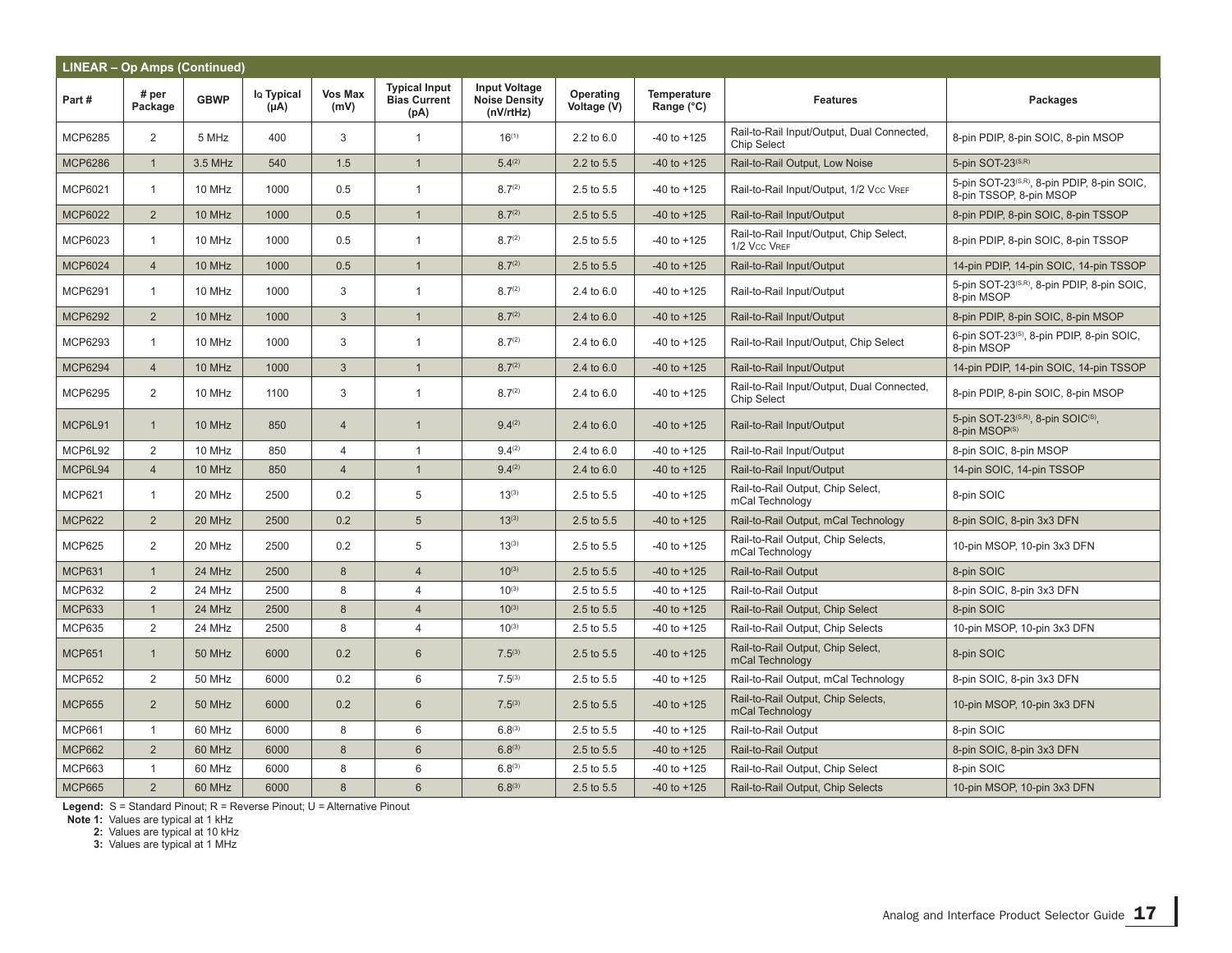|                           | <b>LINEAR - High Precision Operational Amplifiers</b>                                                                              |           |                          |                           |           |            |                 |                                        |                            |  |  |  |  |
|---------------------------|------------------------------------------------------------------------------------------------------------------------------------|-----------|--------------------------|---------------------------|-----------|------------|-----------------|----------------------------------------|----------------------------|--|--|--|--|
| Part#                     | <b>Typical Vos</b><br><b>Vos Drift Max</b><br># <sub>per</sub><br><b>GBWP</b><br>Io Max (mA)<br>$(UV)^{\circ}C$<br>Package<br>(Vu) |           | Operating<br>Voltage (V) | Temperature<br>Range (°C) | Features  | Packages   |                 |                                        |                            |  |  |  |  |
| <b>Chopper Stabilized</b> |                                                                                                                                    |           |                          |                           |           |            |                 |                                        |                            |  |  |  |  |
| <b>TC7650</b>             |                                                                                                                                    | 2.0 MHz   | 3.5                      | 5                         | 0.05      | 4.5 to 16  | $0$ to $+70$    | Single and Split Supply                | 8-pin PDIP, 14-pin PDIP    |  |  |  |  |
| <b>TC7652</b>             |                                                                                                                                    | $0.4$ MHz | 3                        |                           | 0.05      | 5 to 16    | 0 to $+70$      | Single and Split Supply, Low Noise     | 8-pin PDIP, 14-pin PDIP    |  |  |  |  |
| Auto-Zero                 |                                                                                                                                    |           |                          |                           |           |            |                 |                                        |                            |  |  |  |  |
| MCP6V01                   |                                                                                                                                    | $1.3$ MHz | 0.4                      | 2                         | 0.05      | 1.8 to 5.5 | $-40$ to $+125$ | Rail-to-Rail Input/Output              | 8-pin SOIC, 8-pin 2x3 TDFN |  |  |  |  |
| MCP6V02                   | 2                                                                                                                                  | $1.3$ MHz | 0.4                      | 2                         | 0.05      | 1.8 to 5.5 | $-40$ to $+125$ | Rail-to-Rail Input/Output              | 8-pin SOIC, 8-pin 4x4 DFN  |  |  |  |  |
| MCP6V03                   |                                                                                                                                    | $1.3$ MHz | 0.4                      | 2                         | 0.05      | 1.8 to 5.5 | $-40$ to $+125$ | Rail-to-Rail Input/Output, Chip Select | 8-pin SOIC, 8-pin 2x3 TDFN |  |  |  |  |
| MCP6V06                   |                                                                                                                                    | $1.3$ MHz | 0.4                      |                           | 0.05      | 1.8 to 5.5 | $-40$ to $+125$ | Rail-to-Rail Input/Output              | 8-pin SOIC, 8-pin 2x3 TDFN |  |  |  |  |
| MCP6V07                   | 2                                                                                                                                  | $1.3$ MHz | 0.4                      | 3                         | 0.05      | 1.8 to 5.5 | $-40$ to $+125$ | Rail-to-Rail Input/Output              | 8-pin SOIC, 8-pin 4x4 DFN  |  |  |  |  |
| MCP6V08                   |                                                                                                                                    | $1.3$ MHz | 0.4                      | 3                         | 0.05      | 1.8 to 5.5 | $-40$ to $+125$ | Rail-to-Rail Input/Output, Chip Select | 8-pin SOIC, 8-pin 2x3 TDFN |  |  |  |  |
| TC913A/B                  | 2                                                                                                                                  | $1.5$ MHz | 1.1                      | 15                        | 0.15/0.30 | 7 to 16    | 0 to $+70$      | Single and Split Supply                | 8-pin PDIP, 8-pin SOIC     |  |  |  |  |

|         | LINEAR - Programmable Gain Amplifiers (PGA) |                  |                 |               |                          |                           |                                                |                                        |  |  |  |  |  |
|---------|---------------------------------------------|------------------|-----------------|---------------|--------------------------|---------------------------|------------------------------------------------|----------------------------------------|--|--|--|--|--|
| Part#   | <b>Channels</b>                             | -3dB BW<br>(MHz) | lo Typ.<br>(mA) | Vos $(\mu V)$ | Operating<br>Voltage (V) | Temperature<br>Range (°C) | <b>Features</b>                                | Packages                               |  |  |  |  |  |
| MCP6S21 |                                             | 2 to 12          | 1.1             | 275           | 2.5 to 5.5               | $-40$ to $+85$            | SPI, 8 Gain Steps, Software Shutdown           | 8-pin PDIP, 8-pin SOIC, 8-pin MSOP     |  |  |  |  |  |
| MCP6S22 |                                             | 2 to 12          | 1.1             | 275           | 2.5 to 5.5               | $-40$ to $+85$            | SPI, 8 Gain Steps, Software Shutdown           | 8-pin PDIP, 8-pin SOIC, 8-pin MSOP     |  |  |  |  |  |
| MCP6S26 |                                             | 2 to 12          | 1.1             | 275           | 2.5 to 5.5               | $-40$ to $+85$            | SPI, 8 Gain Steps, Software Shutdown           | 14-pin PDIP, 14-pin SOIC, 14-pin TSSOP |  |  |  |  |  |
| MCP6S28 |                                             | 2 to 12          | 1.1             | 275           | 2.5 to 5.5               | $-40$ to $+85$            | SPI, 8 Gain Steps, Software Shutdown           | 16-pin PDIP, 16-pin SOIC               |  |  |  |  |  |
| MCP6S91 |                                             | 1 to 18          | 1.0             | 4000          | 2.5 to 5.5               | $-40$ to $+125$           | SPI, 8 Gain Steps, Software Shutdown, VREF     | 8-pin PDIP, 8-pin SOIC, 8-pin MSOP     |  |  |  |  |  |
| MCP6S92 |                                             | 1 to 18          | 1.0             | 4000          | 2.5 to 5.5               | $-40$ to $+125$           | SPI, 8 Gain Steps, Software Shutdown           | 8-pin PDIP, 8-pin SOIC, 8-pin MSOP     |  |  |  |  |  |
| MCP6S93 |                                             | 1 to 18          | 1.0             | 4000          | 2.5 to 5.5               | $-40$ to $+125$           | SPI, 8 Gain Steps, Software Shutdown, VREF, SO | 10-pin MSOP                            |  |  |  |  |  |

|         | <b>LINEAR - Selectable Gain Amplifiers (SGA)</b> |                  |         |            |                          |                           |                            |                                       |                                              |  |  |  |  |
|---------|--------------------------------------------------|------------------|---------|------------|--------------------------|---------------------------|----------------------------|---------------------------------------|----------------------------------------------|--|--|--|--|
| Part #  | Channels                                         | -3dB BW<br>(kHz) | lo (µA) | $Vos$ (mV) | Operating<br>Voltage (V) | Temperature<br>Range (°C) | <b>Gain Steps</b><br>(V/V) | <b>Features</b>                       | Packages                                     |  |  |  |  |
| MCP6G01 |                                                  | 900              | 110     | 4.5        | 1.8 to 5.5               | $-40$ to $+125$           | 1, 10, 50                  | Tri-State Control Pin                 | 8-pin SOIC, 8-pin MSOP, 5-pin SOT-23 (S,R,U) |  |  |  |  |
| MCP6G02 |                                                  | 900              | 110     | 4.5        | 1.8 to 5.5               | $-40$ to $+125$           | 1, 10, 50                  | Tri-State Control Pin                 | 8-pin SOIC, 8-pin MSOP                       |  |  |  |  |
| MCP6G03 |                                                  | 900              | 110     | 4.5        | 1.8 to 5.5               | $-40$ to $+125$           | 1, 10, 50                  | Tri-State Control Pin,<br>Chip Select | 8-pin SOIC, 8-pin MSOP                       |  |  |  |  |
| MCP6G04 |                                                  | 900              | 110     | 4.5        | 1.8 to 5.5               | $-40$ to $+125$           | , 10, 50                   | Tri-State Control Pin                 | 14-pin SOIC, 14-pin TSSOP                    |  |  |  |  |

|                | <b>LINEAR - Comparators</b> |                          |                                               |                    |                 |                          |                           |                                                   |                                                                                                        |  |  |  |
|----------------|-----------------------------|--------------------------|-----------------------------------------------|--------------------|-----------------|--------------------------|---------------------------|---------------------------------------------------|--------------------------------------------------------------------------------------------------------|--|--|--|
| Part #         | # per<br>Package            | <b>VREF</b><br>(V)       | <b>Typical Propagation</b><br>Delay $(\mu s)$ | lo Typical<br>(µA) | Vos Max<br>(mV) | Operating<br>Voltage (V) | Temperature<br>Range (°C) | <b>Features</b>                                   | Packages                                                                                               |  |  |  |
| MCP6541        |                             | $\overline{\phantom{0}}$ |                                               |                    |                 | 1.6 to 5.5               | $-40$ to $+125$           | Push-Pull, Rail-to-Rail Input/Output              | 5-pin SOT-23 <sup>(S,R,U)</sup> , 5-pin SC-70 <sup>(S,U)</sup> ,<br>8-pin PDIP, 8-pin SOIC, 8-pin MSOP |  |  |  |
| MCP6542        | $\overline{2}$              | $-$                      |                                               |                    |                 | 1.6 to 5.5               | $-40$ to $+125$           | Push-Pull, Rail-to-Rail Input/Output              | 8-pin PDIP, 8-pin SOIC, 8-pin MSOP                                                                     |  |  |  |
| MCP6543        |                             | $\overline{\phantom{a}}$ |                                               |                    |                 | 1.6 to 5.5               | $-40$ to $+125$           | Push-Pull, Rail-to-Rail Input/Output, Chip Select | 8-pin PDIP, 8-pin SOIC, 8-pin MSOP                                                                     |  |  |  |
| <b>MCP6544</b> | 4                           | $-$                      |                                               |                    |                 | 1.6 to 5.5               | $-40$ to $+125$           | Push-Pull, Rail-to-Rail Input/Output              | 14-pin PDIP, 14-pin SOIC, 14-pin TSSOP                                                                 |  |  |  |
| MCP6546        |                             | -                        |                                               |                    |                 | 1.6 to 5.5               | $-40$ to $+125$           | Open-drain, 9V, Rail-to-Rail Input/Output         | 5-pin SOT-23 <sup>(S,R,U)</sup> , 5-pin SC-70 <sup>(S,U)</sup> ,<br>8-pin PDIP, 8-pin SOIC, 8-pin MSOP |  |  |  |
| <b>MCP6547</b> | 2                           | $-$                      |                                               |                    |                 | 1.6 to 5.5               | $-40$ to $+125$           | Open-drain, 9V, Rail-to-Rail Input/Output         | 8-pin PDIP, 8-pin SOIC, 8-pin MSOP                                                                     |  |  |  |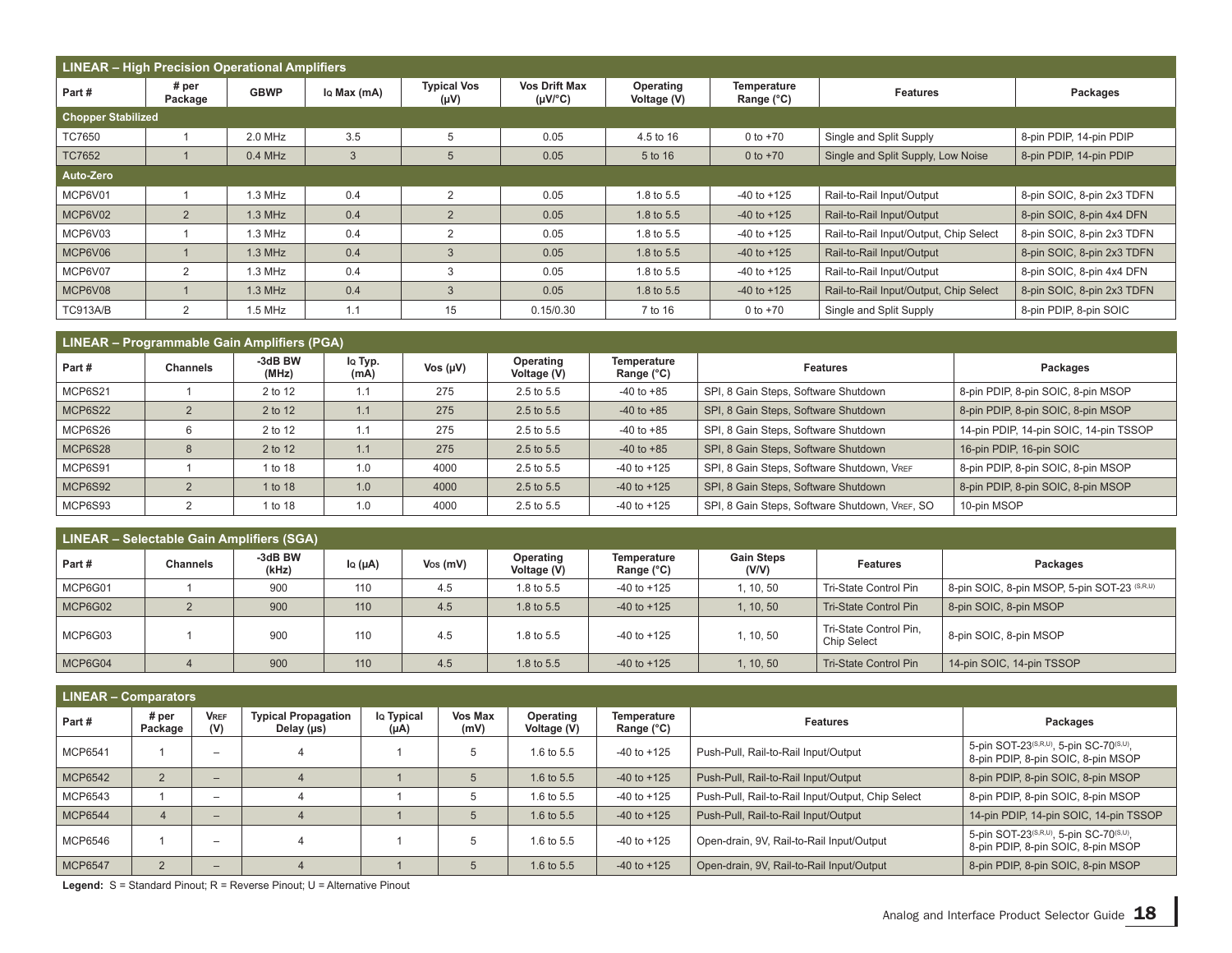|                | <b>LINEAR - Comparators (Continued)</b> |                          |                                               |                    |                 |                          |                           |                                                        |                                        |  |  |  |  |
|----------------|-----------------------------------------|--------------------------|-----------------------------------------------|--------------------|-----------------|--------------------------|---------------------------|--------------------------------------------------------|----------------------------------------|--|--|--|--|
| Part #         | # per<br>Package                        | <b>VREF</b><br>(V)       | <b>Typical Propagation</b><br>Delay $(\mu s)$ | lo Typical<br>(µA) | Vos Max<br>(mV) | Operating<br>Voltage (V) | Temperature<br>Range (°C) | <b>Features</b>                                        | Packages                               |  |  |  |  |
| MCP6548        |                                         | $\overline{\phantom{a}}$ |                                               |                    |                 | 1.6 to 5.5               | $-40$ to $+125$           | Open-drain, 9V, Rail-to-Rail Input/Output, Chip Select | 8-pin PDIP, 8-pin SOIC, 8-pin MSOP     |  |  |  |  |
| MCP6549        | $\overline{4}$                          | $\overline{\phantom{0}}$ | 4                                             |                    |                 | 1.6 to 5.5               | $-40$ to $+125$           | Open-drain, 9V, Rail-to-Rail Input/Output              | 14-pin PDIP, 14-pin SOIC, 14-pin TSSOP |  |  |  |  |
| MCP6561        |                                         | $\overline{\phantom{a}}$ | 0.047                                         | 100                | 10              | 1.8 to 5.5               | $-40$ to $+125$           | Push-Pull, Rail-to-Rail Input/Output                   | 5-pin SOT-23(S,R,U), 5-pin SC-70(S)    |  |  |  |  |
| MCP6562        | $\overline{2}$                          | $\overline{\phantom{0}}$ | 0.047                                         | 100                | 10              | 1.8 to 5.5               | $-40$ to $+125$           | Push-Pull, Rail-to-Rail Input/Output                   | 8-pin SOIC, 8-pin MSOP                 |  |  |  |  |
| MCP6564        |                                         | -                        | 0.047                                         | 100                | 10              | 1.8 to 5.5               | $-40$ to $+125$           | Push-Pull, Rail-to-Rail Input/Output                   | 14-pin SOIC, 14-pin TSSOP              |  |  |  |  |
| <b>MCP6566</b> |                                         | $-$                      | 0.047                                         | 100                | 10              | 1.8 to 5.5               | $-40$ to $+125$           | Open-Drain, Rail-to-Rail Input/Output                  | 5-pin SOT-23(S,R,U), 5-pin SC-70(S)    |  |  |  |  |
| MCP6567        | 2                                       | -                        | 0.047                                         | 100                | 10              | 1.8 to 5.5               | $-40$ to $+125$           | Open-Drain, Rail-to-Rail Input/Output                  | 8-pin SOIC, 8-pin MSOP                 |  |  |  |  |
| <b>MCP6569</b> | 4                                       | $\overline{\phantom{0}}$ | 0.047                                         | 100                | 10              | 1.8 to 5.5               | $-40$ to $+125$           | Open-Drain, Rail-to-Rail Input/Output                  | 14-pin SOIC, 14-pin TSSOP              |  |  |  |  |

#### **MIXED SIGNAL**

| MIXED SIGNAL - Successive Approximation Register (SAR) A/D Converters |                             |                                                          |                        |                     |            |                                   |                             |          |                           |                                                 |  |  |
|-----------------------------------------------------------------------|-----------------------------|----------------------------------------------------------|------------------------|---------------------|------------|-----------------------------------|-----------------------------|----------|---------------------------|-------------------------------------------------|--|--|
| Part#                                                                 | <b>Resolution</b><br>(bits) | <b>Maximum</b><br><b>Sampling Rate</b><br>(ksamples/sec) | # of Input<br>Channels | Input Type          | Interface  | <b>Input Voltage</b><br>Range (V) | Max. Supply<br>Current (µA) | Max. INL | Temperature<br>Range (°C) | Packages                                        |  |  |
| MCP3021                                                               | 10                          | 22                                                       |                        | Single-ended        | $12C$ TM   | 2.7 to 5.5                        | 250                         | $±1$ LSB | $-40$ to $+125$           | 5-pin SOT-23A                                   |  |  |
| <b>MCP3001</b>                                                        | 10                          | 200                                                      |                        | Single-ended        | <b>SPI</b> | 2.7 to 5.5                        | 500                         | $±1$ LSB | $-40$ to $+85$            | 8-pin PDIP, 8-pin SOIC, 8-pin MSOP, 8-pin TSSOP |  |  |
| MCP3002                                                               | 10                          | 200                                                      | 2                      | Single-ended        | <b>SPI</b> | 2.7 to 5.5                        | 650                         | $±1$ LSB | $-40$ to $+85$            | 8-pin PDIP, 8-pin SOIC, 8-pin MSOP, 8-pin TSSOP |  |  |
| MCP3004                                                               | 10                          | 200                                                      | 4                      | Single-ended        | <b>SPI</b> | 2.7 to 5.5                        | 550                         | $±1$ LSB | $-40$ to $+85$            | 14-pin PDIP, 14-pin SOIC, 14-pin TSSOP          |  |  |
| MCP3008                                                               | 10                          | 200                                                      | 8                      | Single-ended        | <b>SPI</b> | 2.7 to 5.5                        | 550                         | $±1$ LSB | $-40$ to $+85$            | 16-pin PDIP, 16-pin SOIC                        |  |  |
| <b>MCP3221</b>                                                        | 12                          | 22                                                       |                        | Single-ended        | $12C$ TM   | 2.7 to 5.5                        | 250                         | $±2$ LSB | $-40$ to $+125$           | 5-pin SOT-23A                                   |  |  |
| MCP3201                                                               | 12                          | 100                                                      |                        | Single-ended        | <b>SPI</b> | 2.7 to 5.5                        | 400                         | $±1$ LSB | $-40$ to $+85$            | 8-pin PDIP, 8-pin SOIC, 8-pin MSOP, 8-pin TSSOP |  |  |
| <b>MCP3202</b>                                                        | 12                          | 100                                                      | $\overline{2}$         | Single-ended        | <b>SPI</b> | 2.7 to 5.5                        | 550                         | $±1$ LSB | $-40$ to $+85$            | 8-pin PDIP, 8-pin SOIC, 8-pin MSOP, 8-pin TSSOP |  |  |
| MCP3204                                                               | 12                          | 100                                                      | 4                      | Single-ended        | <b>SPI</b> | 2.7 to 5.5                        | 400                         | $±1$ LSB | $-40$ to $+85$            | 14-pin PDIP, 14-pin SOIC, 14-pin TSSOP          |  |  |
| <b>MCP3208</b>                                                        | 12                          | 100                                                      | 8                      | Single-ended        | <b>SPI</b> | 2.7 to 5.5                        | 400                         | $±1$ LSB | $-40$ to $+85$            | 16-pin PDIP, 16-pin SOIC                        |  |  |
| MCP3301                                                               | 13                          | 100                                                      |                        | Differential        | SPI        | 2.7 to 5.5                        | 450                         | $±1$ LSB | $-40$ to $+85$            | 8-pin PDIP, 8-pin SOIC, 8-pin MSOP, 8-pin TSSOP |  |  |
| MCP3302                                                               | 13                          | 100                                                      | $\overline{2}$         | <b>Differential</b> | <b>SPI</b> | 2.7 to 5.5                        | 450                         | $±1$ LSB | $-40$ to $+85$            | 14-pin PDIP, 14-pin SOIC, 14-pin TSSOP          |  |  |
| MCP3304                                                               | 13                          | 100                                                      | 4                      | Differential        | <b>SPI</b> | 2.7 to 5.5                        | 450                         | $±1$ LSB | $-40$ to $+85$            | 16-pin PDIP, 16-pin SOIC                        |  |  |

|                |                             | MIXED SIGNAL - Delta-Sigma A/D Converters               |                               |                   |                                    |                                                 |                             |                           |                                                    |                                       |
|----------------|-----------------------------|---------------------------------------------------------|-------------------------------|-------------------|------------------------------------|-------------------------------------------------|-----------------------------|---------------------------|----------------------------------------------------|---------------------------------------|
| Part#          | <b>Resolution</b><br>(bits) | <b>Maximum</b><br><b>Sampling Rate</b><br>(samples/sec) | # of Input<br><b>Channels</b> | Interface         | <b>Supply Voltage</b><br>Range (V) | <b>Typical</b><br><b>Supply</b><br>Current (µA) | <b>Typical INL</b><br>(ppm) | Temperature<br>Range (°C) | <b>Features</b>                                    | Packages                              |
| MCP3421        | 18 to 12                    | 4 to 240                                                | 1 Diff                        | I <sup>2</sup> C™ | 2.7 to 5.5                         | 155                                             | 10                          | $-40$ to $+125$           | PGA. VREF                                          | 6-pin SOT-23A                         |
| <b>MCP3422</b> | 18 to 12                    | 4 to 240                                                | 2 Diff                        | $12C$ TM          | 2.7 to 5.5                         | 145                                             | 10                          | $-40$ to $+125$           | PGA. VREF                                          | 8-pin SOIC, 8-pin MSOP, 8-pin 2x3 DFN |
| MCP3423        | 18 to 12                    | 4 to 240                                                | 2 Diff                        | $12C$ TM          | 2.7 to 5.5                         | 145                                             | 10                          | $-40$ to $+125$           | PGA, VREF, Selectable I <sup>2</sup> C™ addressing | 10-pin MSOP, 10-pin 3x3 DFN           |
| <b>MCP3424</b> | 18 to 12                    | 4 to 240                                                | 4 Diff                        | $12C^{TM}$        | 2.7 to 5.5                         | 145                                             | 10                          | $-40$ to $+125$           | PGA, VREF, Selectable I <sup>2</sup> C™ addressing | 14-pin SOIC, 14-pin TSSOP             |
| MCP3425        | 16 to 12                    | 15 to 240                                               | 1 Diff                        | $12C$ TM          | 2.7 to 5.5                         | 155                                             | 10                          | $-40$ to $+125$           | PGA. VREF                                          | 6-pin SOT-23A                         |
| MCP3426        | 16 to 12                    | 15 to 240                                               | 2 Diff                        | $12C$ TM          | 2.7 to 5.5                         | 145                                             | 10                          | $-40$ to $+125$           | PGA. VREF                                          | 8-pin SOIC, 8-pin MSOP, 8-pin 2x3 DFN |
| <b>MCP3427</b> | 16 to 12                    | 15 to 240                                               | 2 Diff                        | ${}^{12}C$ TM     | 2.7 to 5.5                         | 145                                             | 10                          | $-40$ to $+125$           | PGA, VREF, Selectable I <sup>2</sup> C™ addressing | 10-pin MSOP, 10-pin 3x3 DFN           |
| <b>MCP3428</b> | 16 to 12                    | 15 to 240                                               | 4 Diff                        | $12C$ TM          | 2.7 to 5.5                         | 145                                             | 10                          | $-40$ to $+125$           | PGA, VREF, Selectable I <sup>2</sup> C™ addressing | 14-pin SOIC, 14-pin TSSOP             |
| MCP3550-50     | 22                          | 13                                                      | 1 Diff                        | SPI               | 2.7 to 5.5                         | 120                                             | $\overline{2}$              | $-40$ to $+125$           | 50 Hz rejection                                    | 8-pin SOIC, 8-pin MSOP                |
| MCP3550-60     | 22                          | 15                                                      | 1 Diff                        | <b>SPI</b>        | 2.7 to 5.5                         | 140                                             | 2                           | $-40$ to $+125$           | 60 Hz rejection                                    | 8-pin SOIC, 8-pin MSOP                |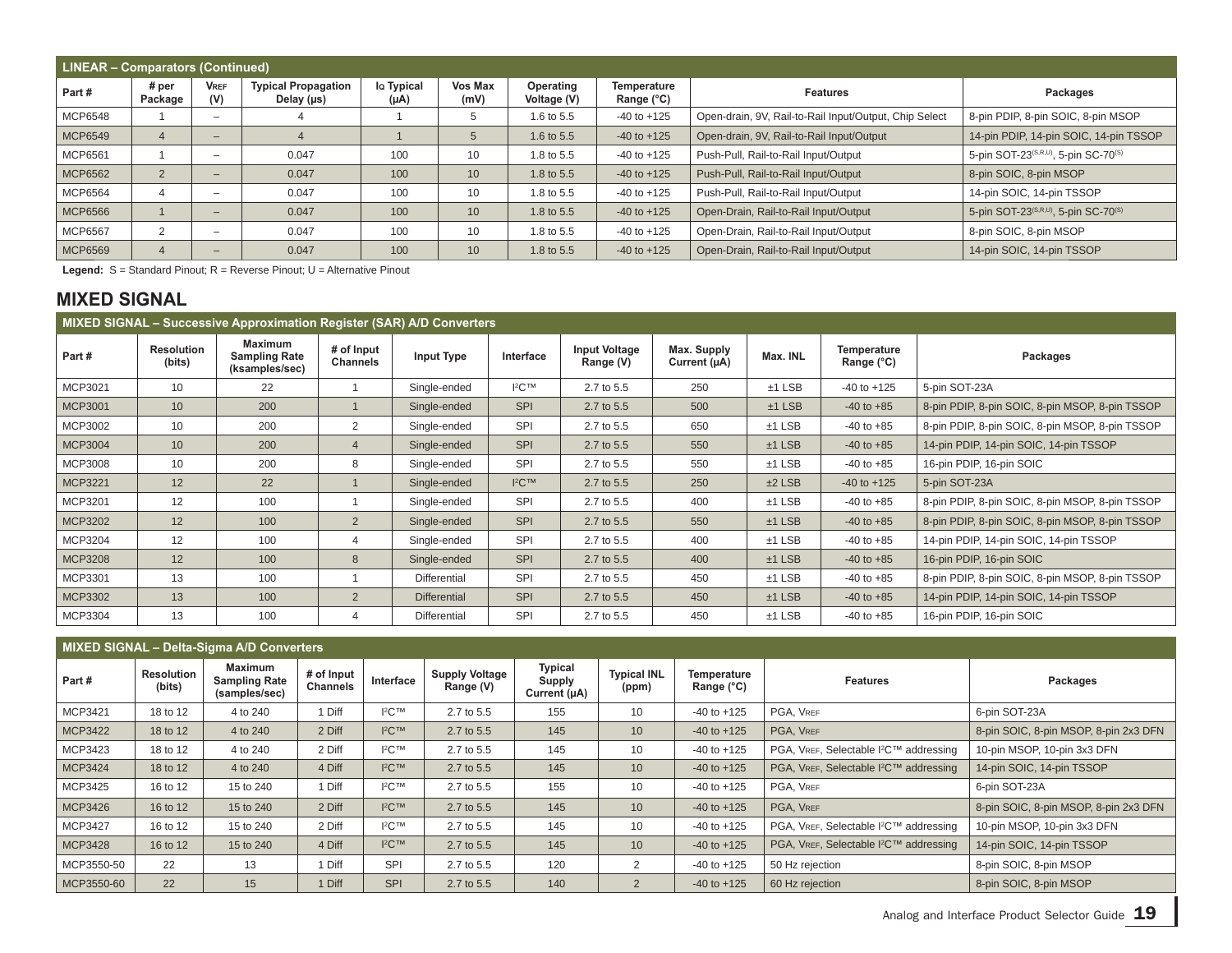| MIXED SIGNAL - Delta-Sigma A/D Converters (Continued) |                             |                                                  |                               |            |                             |                                          |                             |                           |                                 |                        |  |  |
|-------------------------------------------------------|-----------------------------|--------------------------------------------------|-------------------------------|------------|-----------------------------|------------------------------------------|-----------------------------|---------------------------|---------------------------------|------------------------|--|--|
| Part#                                                 | <b>Resolution</b><br>(bits) | Maximum<br><b>Sampling Rate</b><br>(samples/sec) | # of Input<br><b>Channels</b> | Interface  | Supply Voltage<br>Range (V) | <b>Typical</b><br>Supply<br>Current (µA) | <b>Typical INL</b><br>(ppm) | Temperature<br>Range (°C) | <b>Features</b>                 | Packages               |  |  |
| <b>MCP3551</b>                                        | 22                          | 14                                               | 1 Diff                        | SPI        | 2.7 to 5.5                  | 120                                      |                             | $-40$ to $+125$           | Simultaneous 50/60 Hz rejection | 8-pin SOIC, 8-pin MSOP |  |  |
| MCP3553                                               | 20                          | 60                                               | 1 Diff                        | <b>SPI</b> | 2.7 to 5.5                  | 140                                      |                             | $-40$ to $+125$           |                                 | 8-pin SOIC, 8-pin MSOP |  |  |

| MIXED SIGNAL - Energy Measurement ICs |                      |                                           |             |                    |                                                  |                                  |                                       |                           |                    |                             |  |  |
|---------------------------------------|----------------------|-------------------------------------------|-------------|--------------------|--------------------------------------------------|----------------------------------|---------------------------------------|---------------------------|--------------------|-----------------------------|--|--|
| Part#                                 | <b>Dynamic Range</b> | <b>Typical</b><br>Measurement<br>Accuracy | Gain        | <b>Output Type</b> | <b>Typical Voltage</b><br><b>Reference Drift</b> | <b>Typical Supply</b><br>Current | <b>Supply</b><br>Voltage<br>Range (V) | Temperature<br>Range (°C) | <b>Features</b>    | Packages                    |  |  |
| <b>MCP3905A</b>                       | 500:1                | 0.1%                                      | 1, 2, 8, 16 | Active power pulse | 15 ppm                                           | 3.9 <sub>m</sub> A               | 4.5 to 5.5                            | $-40$ to $+85$            |                    | 24-pin SSOP                 |  |  |
| <b>MCP3905L</b>                       | 500:1                | 0.1%                                      | 1, 2, 8, 16 | Active power pulse | 15 ppm                                           | 3.9 <sub>mA</sub>                | 4.5 to 5.5                            | $-40$ to $+85$            | Low power settings | 24-pin SSOP                 |  |  |
| <b>MCP3906A</b>                       | 1000:1               | 0.1%                                      | , 2, 16, 32 | Active power pulse | 15 ppm                                           | 3.9 <sub>m</sub> A               | 4.5 to 5.5                            | $-40$ to $+85$            |                    | 24-pin SSOP                 |  |  |
| MCP3901                               | 24-bit resolution    | $-$                                       | 32          | <b>SPI</b>         | 15 ppm                                           | 3.6 <sub>m</sub> A               | 4.5 to 5.5                            | $-40$ to $+125$           | Phase correction   | 20-pin SSOP, 20-pin 4x4 QFN |  |  |
| MCP3909                               | 1000:1               | 0.1%                                      | , 2, 8, 16  | SPI                | 15 ppm                                           | 3.9 <sub>m</sub> A               | 4.5 to 5.5                            | $-40$ to $+85$            |                    | 24-pin SSOP                 |  |  |

|                | <b>MIXED SIGNAL – Dual Slope A/D Converters</b> |                              |                          |                           |                          |                            |                                    |                                                                                                    |                                         |  |  |  |  |  |
|----------------|-------------------------------------------------|------------------------------|--------------------------|---------------------------|--------------------------|----------------------------|------------------------------------|----------------------------------------------------------------------------------------------------|-----------------------------------------|--|--|--|--|--|
| Part#          | <b>Supply</b><br>Voltage (V)                    | <b>Input Voltage Range</b>   | Resolution               | Sampling<br>Rate (Conv/s) | Input<br><b>Channels</b> | Data<br>Interface          | Temperature<br>Range $(^{\circ}C)$ | <b>Features</b>                                                                                    | Packages                                |  |  |  |  |  |
| <b>TC500</b>   | $±4.5$ to $±7.5$                                | $Vss + 1.5V$ to $VDD - 1.5V$ | Up to 16 bits            | 4 to 10                   |                          | 3-Wire                     | $0 to +70$                         | Differential input range, Programmable resolution/<br>conversion time                              | 16-pin PDIP, 16-pin SOIC, 16-pin CerDIP |  |  |  |  |  |
| <b>TC500A</b>  | $±4.5$ to $±7.5$                                | $Vss + 1.5V$ to $VDD - 1.5V$ | Up to 17 bits            | 4 to 10                   |                          | 3-Wire                     | 0 to $+70$                         | Differential input range, Programmable resolution/<br>conversion time                              | 16-pin PDIP, 16-pin SOIC, 16-pin CerDIP |  |  |  |  |  |
| <b>TC510</b>   | $+4.5$ to $+5.5$                                | $Vss + 1.5V$ to $VDD - 1.5V$ | Up to 17 bits            | 4 to 10                   |                          | 3-Wire                     | $0 to +70$                         | Differential input range, Programmable resolution/<br>conversion time, Charge pump (-V) output pin | 24-pin PDIP, 24-pin SOIC                |  |  |  |  |  |
| <b>TC514</b>   | $+4.5$ to $+5.5$                                | $Vss + 1.5V$ to $VDD - 1.5V$ | Up to 17 bits            | 4 to 10                   | $\overline{4}$           | 3-Wire                     | 0 to $+70$                         | Differential input range, Programmable resolution/<br>conversion time, Charge pump (-V) output pin | 28-pin PDIP, 28-pin SOIC                |  |  |  |  |  |
| <b>TC520A</b>  | $+4.5$ to $+5.5$                                |                              |                          |                           | -                        | Serial port                | $0 to +70$                         | Optional serial interface adapter for<br>TC500/500A/510/514                                        | 14-pin PDIP, 16-pin SOIC                |  |  |  |  |  |
| <b>TC7109</b>  | $±4.5$ to $±5.5$                                | $Vss + 1.5V$ to $VDD - 1.0V$ | 12 bits plus<br>sign bit | 2 to 10                   |                          | Parallel or<br>Serial port | $-25$ to $+85$                     | Differential input range                                                                           | 40-pin PDIP, 44-pin PLCC, 44-pin MQFP   |  |  |  |  |  |
| <b>TC7109A</b> | $±4.5$ to $±5.5$                                | $Vss + 1.5V$ to $VDD - 1.0V$ | 12 bits plus<br>sign bit | 2 to 10                   |                          | Parallel or<br>Serial port | $-25$ to $+85$                     | Differential input range                                                                           | 40-pin PDIP, 44-pin PLCC, 44-pin MQFP   |  |  |  |  |  |

| MIXED SIGNAL - Binary and BCD A/D Converters |                    |                       |                                 |                               |                        |                          |                   |                           |                                        |                                          |  |  |
|----------------------------------------------|--------------------|-----------------------|---------------------------------|-------------------------------|------------------------|--------------------------|-------------------|---------------------------|----------------------------------------|------------------------------------------|--|--|
| Part#                                        | <b>Description</b> | Supply<br>Voltage (V) | <b>Input Voltage Range</b>      | <b>Resolution</b><br>(Digits) | Resolution<br>(Counts) | <b>Max Power</b><br>(mW) | Data<br>Interface | Temperature<br>Range (°C) | <b>Features</b>                        | Packages                                 |  |  |
| <b>TC850</b>                                 | Binary A/D         | ±5                    | $Vss + 1.5V$ to $V_{DD} - 1.5V$ | $15$ -bit                     | ±32.768                | 35                       | 8-bit parallel    | $-25$ to $+70$            | Highest conversion speed (40 conv/sec) | 44-pin PLCC, 40-pin PDIP                 |  |  |
| TC14433                                      | <b>BCD A/D</b>     | $±4.5$ to $±8$        | ±199.9 mV to 1.999V             | $3\frac{1}{2}$                | ±2,000                 | 20                       | MUXed BCD         | $-40$ to $+85$            | For DMM, DPM, Data loggers             | 24-pin SOIC, 24-pin PDIP,<br>28-pin PLCC |  |  |
| TC14433A                                     | <b>BCD A/D</b>     | $\pm 4.5$ to $\pm 8$  | ±199.9 mV to 1.999V             | $3\frac{1}{2}$                | ±2,000                 | 20                       | MUXed BCD         | $-40$ to $+85$            | For DMM, DPM, Data loggers             | 24-pin PDIP, 28-pin PLCC                 |  |  |

| <b>MIXED SIGNAL - Display A/D Converters</b> |                        |                       |                               |                               |               |                           |                                        |                                       |  |  |  |  |
|----------------------------------------------|------------------------|-----------------------|-------------------------------|-------------------------------|---------------|---------------------------|----------------------------------------|---------------------------------------|--|--|--|--|
| Part#                                        | <b>Display</b><br>Type | Supply<br>Voltage (V) | <b>Resolution</b><br>(Digits) | <b>Resolution</b><br>(Counts) | Power<br>(mW) | Temperature<br>Range (°C) | <b>Features</b>                        | Packages                              |  |  |  |  |
| <b>TC7106</b>                                | LCD                    |                       | $3\frac{1}{2}$                | ±2.000                        | 10            | $-25$ to $+85$            | For DMM, DPM, Data logger applications | 40-pin PDIP, 44-pin PLCC, 44-pin MQFP |  |  |  |  |
| <b>TC7106A</b>                               | <b>LCD</b>             |                       | $3\frac{1}{2}$                | ±2,000                        | 10            | $-25$ to $+85$            | For DMM, DPM, Data logger applications | 40-pin PDIP, 44-pin PLCC, 44-pin MQFP |  |  |  |  |
| <b>TC7107</b>                                | LED                    | ±5                    | $3\frac{1}{2}$                | ±2.000                        | 10            | $-25$ to $+85$            | For DMM, DPM, Data logger applications | 40-pin PDIP, 44-pin PLCC, 44-pin MQFP |  |  |  |  |
| <b>TC7107A</b>                               | <b>LED</b>             | ±5                    | $3\frac{1}{2}$                | ±2,000                        | 10            | $-25$ to $+85$            | For DMM, DPM, Data logger applications | 40-pin PDIP, 44-pin PLCC, 44-pin MQFP |  |  |  |  |
| TC7116                                       | LCD                    |                       | $3\frac{1}{2}$                | ±2.000                        | 10            | $-25$ to $+85$            | <b>Hold function</b>                   | 40-pin PDIP, 44-pin PLCC, 44-pin MQFP |  |  |  |  |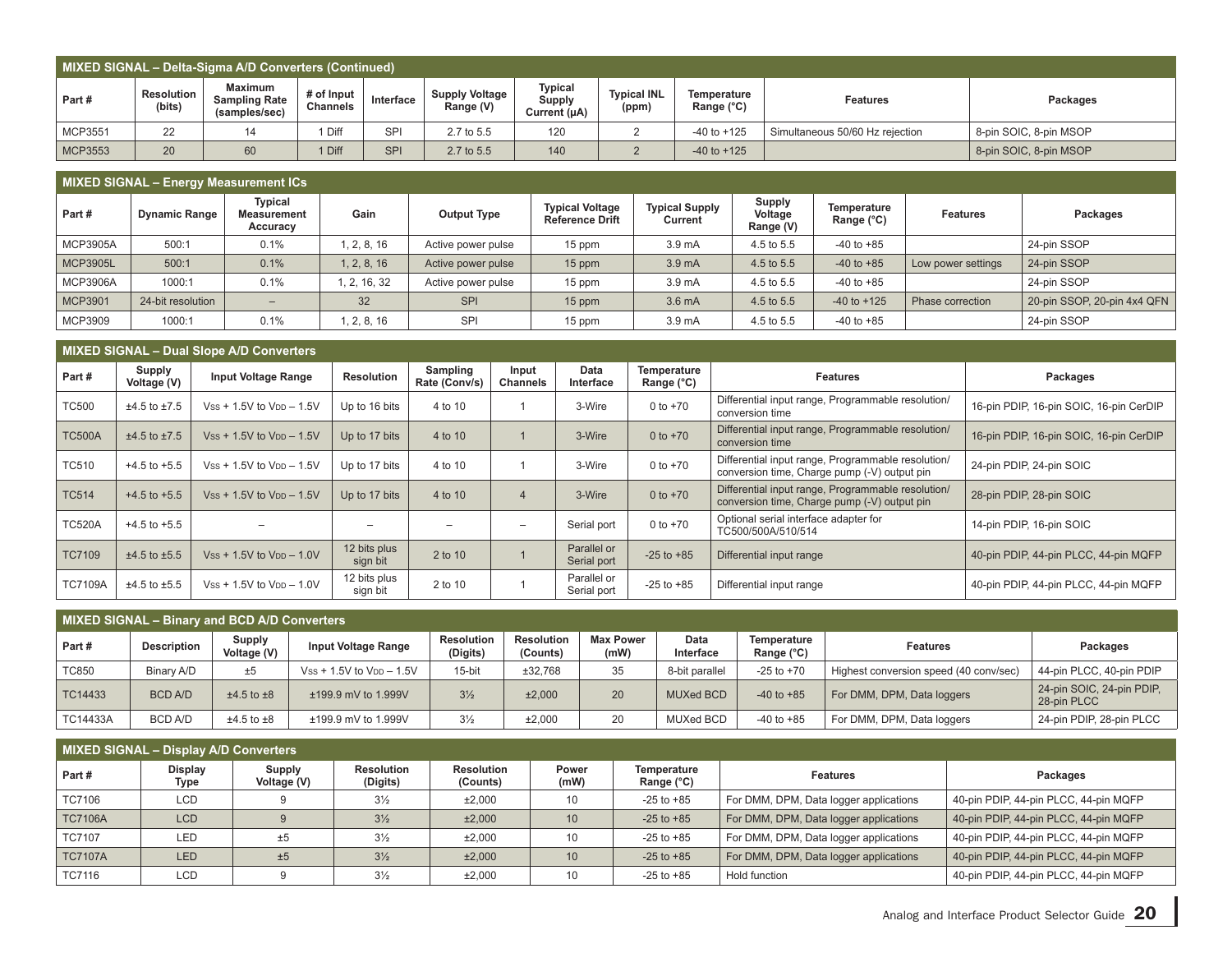| MIXED SIGNAL - Display A/D Converters (Continued) |                        |                       |                               |                               |                      |                           |                                |                                       |  |  |  |  |
|---------------------------------------------------|------------------------|-----------------------|-------------------------------|-------------------------------|----------------------|---------------------------|--------------------------------|---------------------------------------|--|--|--|--|
| Part#                                             | <b>Display</b><br>Type | Supply<br>Voltage (V) | <b>Resolution</b><br>(Digits) | <b>Resolution</b><br>(Counts) | <b>Power</b><br>(mW) | Temperature<br>Range (°C) | <b>Features</b>                | Packages                              |  |  |  |  |
| <b>TC7116A</b>                                    | <b>LCD</b>             |                       | $3\frac{1}{2}$                | ±2,000                        | 10                   | $-25$ to $+85$            | Hold function                  | 40-pin PDIP, 44-pin PLCC, 44-pin MQFP |  |  |  |  |
| <b>TC7117</b>                                     | LED                    | ±5                    | $3\frac{1}{2}$                | ±2,000                        | 10                   | $-25$ to $+85$            | <b>Hold function</b>           | 40-pin PDIP, 44-pin PLCC, 44-pin MQFP |  |  |  |  |
| <b>TC7117A</b>                                    | LED                    | ±5                    | $3\frac{1}{2}$                | ±2.000                        | 10                   | $-25$ to $+85$            | Hold function                  | 40-pin PDIP, 44-pin PLCC, 44-pin MQFP |  |  |  |  |
| <b>TC7126</b>                                     | <b>LCD</b>             |                       | $3\frac{1}{2}$                | ±2,000                        | 0.5                  | $-25$ to $+85$            | Low-power TC7106               | 40-pin PDIP, 44-pin PLCC, 44-pin MQFP |  |  |  |  |
| <b>TC7126A</b>                                    | <b>LCD</b>             |                       | $3\frac{1}{2}$                | ±2,000                        | 0.5                  | $-25$ to $+85$            | Low-power TC7106               | 40-pin PDIP, 44-pin PLCC, 44-pin MQFP |  |  |  |  |
| <b>TC7129</b>                                     | <b>LCD</b>             |                       | $4\frac{1}{2}$                | ±20.000                       | 4.5                  | 0 to $+70$                | Lowest noise ±3 mV sensitivity | 40-pin PDIP, 44-pin PLCC, 44-pin MQFP |  |  |  |  |

| MIXED SIGNAL - Digital Potentiometers |
|---------------------------------------|
|---------------------------------------|

| Part#           | <b>Number</b><br>of Taps | Memory          | Number per<br>Package | Interface                | <b>Resistance</b><br>(kOhms) | <b>INL</b><br>(max) | <b>DNL</b><br>(max) | Temperature<br>Range (°C) | <b>Comments</b>                                         | Packages                                               |
|-----------------|--------------------------|-----------------|-----------------------|--------------------------|------------------------------|---------------------|---------------------|---------------------------|---------------------------------------------------------|--------------------------------------------------------|
| MCP4011         | 64                       | Volatile        | $\mathbf{1}$          | Up/Down                  | 2.1, 5, 10, 50               | 0.5                 | 0.5                 | $-40$ to $+125$           | Potentiometer mode                                      | 8-pin SOIC, 8-pin MSOP, 8-pin 2x3 DFN                  |
| MCP4012         | 64                       | Volatile        | $\mathbf{1}$          | Up/Down                  | 2.1, 5, 10, 50               | 0.5                 | 0.5                 | $-40$ to $+125$           | Rheostat mode                                           | 6-pin SOT-23                                           |
| MCP4013         | 64                       | Volatile        | $\mathbf{1}$          | Up/Down                  | 2.1, 5, 10, 50               | 0.5                 | 0.5                 | $-40$ to $+125$           | Potentiometer to Vss                                    | 6-pin SOT-23                                           |
| <b>MCP4014</b>  | 64                       | Volatile        | $\mathbf{1}$          | Up/Down                  | 2.1, 5, 10, 50               | 0.5                 | 0.5                 | $-40$ to $+125$           | <b>Rheostat to Vss</b>                                  | 5-pin SOT-23                                           |
| <b>MCP4017</b>  | 128                      | Volatile        | $\mathbf{1}$          | ${}^{12}C$ TM            | 5, 10, 50, 100               | 0.5                 | 0.25                | $-40$ to $+125$           | 7-bit, Volatile, I <sup>2</sup> C Digital Potentiometer | 6-pin SC-70                                            |
| <b>MCP4018</b>  | 128                      | Volatile        | $\mathbf{1}$          | $1^2C$ <sub>TM</sub>     | 5, 10, 50, 100               | 0.5                 | 0.25                | $-40$ to $+125$           | 7-bit, Volatile, <sup>2</sup> C Digital Potentiometer   | 6-pin SC-70                                            |
| MCP4019         | 128                      | Volatile        | $\mathbf{1}$          | ${}^{12}C$ <sub>TM</sub> | 5, 10, 50, 100               | 0.5                 | 0.25                | $-40$ to $+125$           | 7-bit, Volatile, I <sup>2</sup> C Digital Potentiometer | 5-pin SC-70                                            |
| MCP40D17        | 128                      | Volatile        | $\mathbf{1}$          | $1^2C$ <sub>TM</sub>     | 5, 10, 50, 100               | 0.5                 | 0.25                | $-40$ to $+125$           | 7-bit, Volatile, I <sup>2</sup> C Digital Potentiometer | 6-pin SC-70                                            |
| MCP40D18        | 128                      | Volatile        | $\mathbf{1}$          | ${}^{12}C$ <sub>TM</sub> | 5, 10, 50, 100               | 0.5                 | 0.25                | $-40$ to $+125$           | 7-bit, Volatile, <sup>2</sup> C Digital Potentiometer   | 6-pin SC-70                                            |
| <b>MCP40D19</b> | 128                      | Volatile        | $\mathbf{1}$          | $12C$ <sub>TM</sub>      | 5, 10, 50, 100               | 0.5                 | 0.25                | $-40$ to $+125$           | 7-bit, Volatile, <sup>12</sup> C Digital Potentiometer  | 5-pin SC-70                                            |
| MCP4021         | 64                       | Nonvolatile     | $\mathbf{1}$          | Up/Down                  | 2.1, 5, 10, 50               | 0.5                 | 0.5                 | $-40$ to $+125$           | Potentiometer mode, Shutdown, WiperLock™ Technology     | 8-pin SOIC, 8-pin MSOP, 8-pin 2x3 DFN                  |
| <b>MCP4022</b>  | 64                       | Nonvolatile     | $\mathbf{1}$          | Up/Down                  | 2.1, 5, 10, 50               | 0.5                 | 0.5                 | $-40$ to $+125$           | Rheostat mode, Shutdown, WiperLock™ Technology          | 6-pin SOT-23                                           |
| MCP4023         | 64                       | Nonvolatile     | $\mathbf{1}$          | Up/Down                  | 2.1, 5, 10, 50               | 0.5                 | 0.5                 | $-40$ to $+125$           | Potentiometer to Vss, WiperLock™ Technology             | 6-pin SOT-23                                           |
| <b>MCP4024</b>  | 64                       | Nonvolatile     | $\mathbf{1}$          | Up/Down                  | 2.1, 5, 10, 50               | 0.5                 | 0.5                 | $-40$ to $+125$           | Rheostat to Vss, Shutdown, WiperLock™ Technology        | 5-pin SOT-23                                           |
| <b>MCP4141</b>  | 128                      | Nonvolatile     | $\mathbf{1}$          | SPI                      | 5, 10, 50, 100               | 0.5                 | 0.25                | $-40$ to $+125$           | Potentiometer mode, Shutdown                            | 8-pin PDIP, 8-pin SOIC, 8-pin MSOP, 8-pin 3x3 DFN      |
| <b>MCP4142</b>  | 128                      | Nonvolatile     | $\mathbf{1}$          | <b>SPI</b>               | 5, 10, 50, 100               | 0.8                 | 0.25                | $-40$ to $+125$           | Rheostat mode, Shutdown                                 | 8-pin PDIP, 8-pin SOIC, 8-pin MSOP, 8-pin 3x3 DFN      |
| <b>MCP4241</b>  | 128                      | Nonvolatile     | $\overline{2}$        | SPI                      | 5, 10, 50, 100               | 0.5                 | 0.25                | $-40$ to $+125$           | Potentiometer mode, Shutdown, WiperLock™ Technology     | 14-pin PDIP, 14-pin SOIC, 14-pin TSSOP, 16-pin 4x4 QFN |
| <b>MCP4242</b>  | 128                      | Nonvolatile     | 2                     | <b>SPI</b>               | 5, 10, 50, 100               | 0.8                 | 0.25                | $-40$ to $+125$           | Rheostat mode, Shutdown                                 | 10-pin MSOP, 10-pin 3x3 DFN                            |
| <b>MCP4131</b>  | 128                      | Volatile        | $\mathbf{1}$          | <b>SPI</b>               | 5, 10, 50, 100               | 0.5                 | 0.25                | $-40$ to $+125$           | Potentiometer mode, Shutdown                            | 8-pin PDIP, 8-pin SOIC, 8-pin MSOP, 8-pin 3x3 DFN      |
| <b>MCP4132</b>  | 128                      | Volatile        | $\mathbf{1}$          | <b>SPI</b>               | 5, 10, 50, 100               | 0.8                 | 0.25                | $-40$ to $+125$           | Rheostat mode, Shutdown                                 | 8-pin PDIP, 8-pin SOIC, 8-pin MSOP, 8-pin 3x3 DFN      |
| <b>MCP4231</b>  | 128                      | Volatile        | 2                     | SPI                      | 5, 10, 50, 100               | 0.5                 | 0.25                | $-40$ to $+125$           | Potentiometer mode, Shutdown, WiperLock™ Technology     | 14-pin PDIP, 14-pin SOIC, 14-pin TSSOP, 16-pin 4x4 QFN |
| <b>MCP4232</b>  | 128                      | Volatile        | $\overline{2}$        | SPI                      | 5, 10, 50, 100               | 0.8                 | 0.25                | $-40$ to $+125$           | Rheostat mode, Shutdown                                 | 10-pin MSOP, 10-pin 3x3 DFN                            |
| MCP41010        | 256                      | Volatile        | $\mathbf{1}$          | SPI                      | 10                           | $\overline{1}$      | $\mathbf{1}$        | $-40$ to $+85$            | Potentiometer mode, Shutdown                            | 8-pin PDIP, 8-pin SOIC                                 |
| MCP41050        | 256                      | Volatile        | $\mathbf{1}$          | <b>SPI</b>               | 50                           | $\overline{1}$      | $\mathbf{1}$        | $-40$ to $+85$            | Potentiometer mode, Shutdown                            | 8-pin PDIP, 8-pin SOIC                                 |
| MCP41100        | 256                      | Volatile        | $\mathbf{1}$          | <b>SPI</b>               | 100                          | $\overline{1}$      | $\mathbf{1}$        | $-40$ to $+85$            | Potentiometer mode, Shutdown                            | 8-pin PDIP, 8-pin SOIC                                 |
| <b>MCP4151</b>  | 256                      | <b>Volatile</b> | $\mathbf{1}$          | <b>SPI</b>               | 5, 10, 50, 100               | $\overline{1}$      | 0.5                 | $-40$ to $+125$           | Potentiometer mode, Shutdown                            | 8-pin PDIP, 8-pin SOIC, 8-pin MSOP, 8-pin 3x3 DFN      |
| MCP4152         | 256                      | Volatile        | $\mathbf{1}$          | <b>SPI</b>               | 5, 10, 50, 100               | $\overline{1}$      | 0.5                 | $-40$ to $+125$           | Rheostat mode, Shutdown                                 | 8-pin PDIP, 8-pin SOIC, 8-pin MSOP, 8-pin 3x3 DFN      |
| <b>MCP4161</b>  | 256                      | Nonvolatile     | $\mathbf{1}$          | SPI                      | 5, 10, 50, 100               | $\overline{1}$      | 0.5                 | $-40$ to $+125$           | Potentiometer mode, Shutdown                            | 8-pin PDIP, 8-pin SOIC, 8-pin MSOP, 8-pin 3x3 DFN      |
| MCP4162         | 256                      | Nonvolatile     | $\mathbf{1}$          | SPI                      | 5, 10, 50, 100               | $\overline{1}$      | 0.5                 | $-40$ to $+125$           | Rheostat mode, Shutdown                                 | 8-pin PDIP, 8-pin SOIC, 8-pin MSOP, 8-pin 3x3 DFN      |
| MCP42010        | 256                      | Volatile        | $\overline{2}$        | <b>SPI</b>               | 10                           | $\overline{1}$      | $\mathbf{1}$        | $-40$ to $+85$            | Potentiometer mode, Shutdown                            | 14-pin PDIP, 14-pin SOIC, 14-pin TSSOP                 |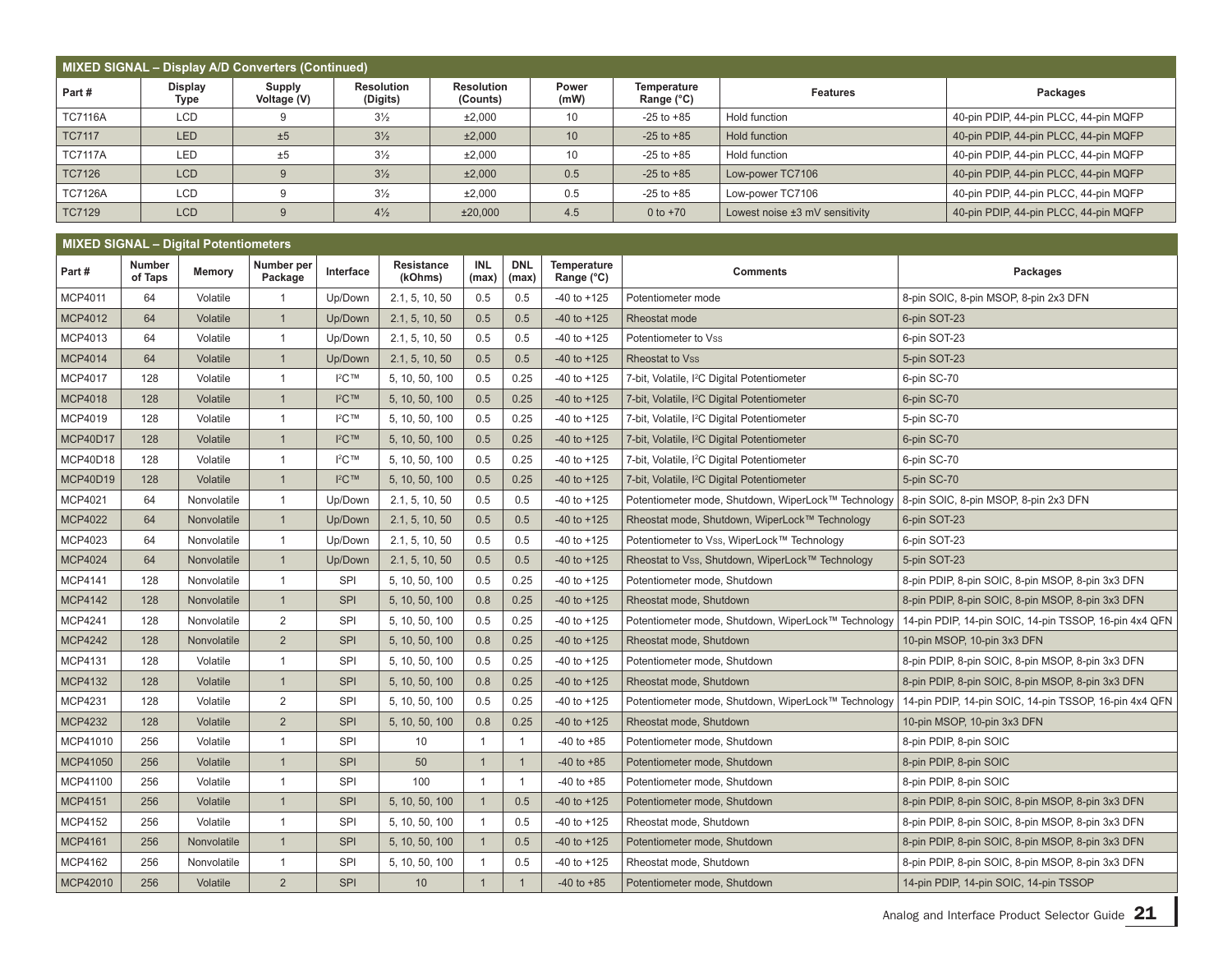|                | <b>MIXED SIGNAL - Digital Potentiometers (Continued)</b> |             |                       |                                        |                       |                     |                     |                           |                                                     |                                                        |  |  |  |
|----------------|----------------------------------------------------------|-------------|-----------------------|----------------------------------------|-----------------------|---------------------|---------------------|---------------------------|-----------------------------------------------------|--------------------------------------------------------|--|--|--|
| Part#          | <b>Number</b><br>of Taps                                 | Memory      | Number per<br>Package | Interface                              | Resistance<br>(kOhms) | <b>INL</b><br>(max) | <b>DNL</b><br>(max) | Temperature<br>Range (°C) | <b>Comments</b>                                     | Packages                                               |  |  |  |
| MCP42100       | 256                                                      | Volatile    | 2                     | SPI                                    | 100                   | -1                  |                     | $-40$ to $+85$            | Potentiometer mode, Shutdown                        | 14-pin PDIP, 14-pin SOIC, 14-pin TSSOP                 |  |  |  |
| <b>MCP4251</b> | 256                                                      | Volatile    | 2                     | <b>SPI</b>                             | 5, 10, 50, 100        |                     | 0.5                 | $-40$ to $+125$           | Potentiometer mode, Shutdown, WiperLock™ Technology | 14-pin PDIP, 14-pin SOIC, 14-pin TSSOP, 16-pin 4x4 QFN |  |  |  |
| <b>MCP4252</b> | 256                                                      | Volatile    | $\overline{2}$        | SPI                                    | 5, 10, 50, 100        |                     | 0.5                 | $-40$ to $+125$           | Rheostat mode, Shutdown                             | 10-pin MSOP, 10-pin 3x3 DFN                            |  |  |  |
| <b>MCP4261</b> | 256                                                      | Nonvolatile | 2                     | <b>SPI</b>                             | 5, 10, 50, 100        |                     | 0.5                 | $-40$ to $+125$           | Potentiometer mode, Shutdown, WiperLock™ Technology | 14-pin PDIP, 14-pin SOIC, 14-pin TSSOP, 16-pin 4x4 QFN |  |  |  |
| <b>MCP4262</b> | 256                                                      | Nonvolatile | $\overline{2}$        | SPI                                    | 5, 10, 50, 100        |                     | 0.5                 | $-40$ to $+125$           | Rheostat mode, Shutdown                             | 10-pin MSOP, 10-pin 3x3 DFN                            |  |  |  |
| <b>MCP4531</b> | 128                                                      | Volatile    | $\mathbf{1}$          | $12C$ <sub>TM</sub>                    | 5, 10, 50, 100        | 0.5                 | 0.25                | $-40$ to $+125$           | Potentiometer mode                                  | 8-pin MSOP                                             |  |  |  |
| MCP4631        | 128                                                      | Volatile    | $\overline{2}$        | ${}^{12}C$ <sub>TM</sub>               | 5, 10, 50, 100        | 0.5                 | 0.25                | $-40$ to $+125$           | Potentiometer mode                                  | 14-pin TSSOP, 16-pin 4x4 QFN                           |  |  |  |
| <b>MCP4541</b> | 128                                                      | Nonvolatile | $\mathbf{1}$          | ICTM                                   | 5, 10, 50, 100        | 0.5                 | 0.25                | $-40$ to $+125$           | Potentiometer mode, WiperLock™ Technology           | 8-pin MSOP                                             |  |  |  |
| MCP4641        | 128                                                      | Nonvolatile | $\overline{2}$        | $12C$ TM                               | 5, 10, 50, 100        | 0.5                 | 0.25                | $-40$ to $+125$           | Potentiometer mode, WiperLock™ Technology           | 14-pin TSSOP, 16-pin 4x4 QFN                           |  |  |  |
| <b>MCP4551</b> | 256                                                      | Volatile    | $\mathbf{1}$          | $12C$ <sub>TM</sub>                    | 5, 10, 50, 100        |                     | 0.5                 | $-40$ to $+125$           | Potentiometer mode                                  | 8-pin MSOP                                             |  |  |  |
| MCP4651        | 256                                                      | Volatile    | $\overline{2}$        | $12C$ <sub>TM</sub>                    | 5, 10, 50, 100        |                     | 0.5                 | $-40$ to $+125$           | Potentiometer mode                                  | 14-pin TSSOP, 16-pin 4x4 QFN                           |  |  |  |
| <b>MCP4561</b> | 256                                                      | Nonvolatile | $\mathbf{1}$          | ICTM                                   | 5, 10, 50, 100        |                     | 0.5                 | $-40$ to $+125$           | Potentiometer mode, WiperLock™ Technology           | 8-pin MSOP                                             |  |  |  |
| MCP4661        | 256                                                      | Nonvolatile | $\overline{2}$        | $12C$ <sub>TM</sub>                    | 5, 10, 50, 100        |                     | 0.5                 | $-40$ to $+125$           | Potentiometer mode, WiperLock™ Technology           | 14-pin TSSOP, 16-pin 4x4 QFN                           |  |  |  |
| <b>MCP4532</b> | 128                                                      | Nonvolatile | $\mathbf{1}$          | $12C$ <sub>TM</sub>                    | 5, 10, 50, 100        | 0.8                 | 0.375               | $-40$ to $+125$           | Rheostat mode                                       | 8-pin MSOP, 8-pin 3x3 DFN                              |  |  |  |
| MCP4632        | 128                                                      | Nonvolatile | $\overline{2}$        | $12C$ <sub>TM</sub>                    | 5, 10, 50, 100        | 0.8                 | 0.375               | $-40$ to $+125$           | Rheostat mode                                       | 10-pin MSOP, 10-pin 3x3 DFN                            |  |  |  |
| <b>MCP4542</b> | 128                                                      | Nonvolatile | $\mathbf{1}$          | $1^2C$ TM                              | 5, 10, 50, 100        | 0.8                 | 0.375               | $-40$ to $+125$           | Rheostat mode, WiperLock™ Technology                | 8-pin MSOP, 8-pin 3x3 DFN                              |  |  |  |
| <b>MCP4642</b> | 128                                                      | Nonvolatile | $\overline{2}$        | $12C$ <sub>TM</sub>                    | 5, 10, 50, 100        | 0.8                 | 0.375               | $-40$ to $+125$           | Rheostat mode, WiperLock™ Technology                | 10-pin MSOP, 10-pin 3x3 DFN                            |  |  |  |
| <b>MCP4552</b> | 256                                                      | Nonvolatile | $\mathbf{1}$          | ICTM                                   | 5, 10, 50, 100        |                     | 0.5                 | $-40$ to $+125$           | Rheostat mode                                       | 8-pin MSOP, 8-pin 3x3 DFN                              |  |  |  |
| <b>MCP4652</b> | 256                                                      | Nonvolatile | $\overline{2}$        | $\mathsf{I}^2\mathsf{C}^{\mathsf{TM}}$ | 5, 10, 50, 100        |                     | 0.5                 | $-40$ to $+125$           | Rheostat mode                                       | 10-pin MSOP. 10-pin 3x3 DFN                            |  |  |  |
| <b>MCP4562</b> | 256                                                      | Nonvolatile | $\mathbf{1}$          | <b>I2C™</b>                            | 5, 10, 50, 100        |                     | 0.5                 | $-40$ to $+125$           | Rheostat mode, WiperLock™ Technology                | 8-pin MSOP, 8-pin 3x3 DFN                              |  |  |  |
| MCP4662        | 256                                                      | Nonvolatile | $\overline{2}$        | $12C$ <sub>TM</sub>                    | 5, 10, 50, 100        |                     | 0.5                 | $-40$ to $+125$           | Rheostat mode, WiperLock™ Technology                | 10-pin MSOP, 10-pin 3x3 DFN                            |  |  |  |

| MIXED SIGNAL – Frequency-to-Voltage/Voltage-to-Frequency Converters |                              |                        |                     |                        |                          |  |  |  |  |  |  |  |
|---------------------------------------------------------------------|------------------------------|------------------------|---------------------|------------------------|--------------------------|--|--|--|--|--|--|--|
| $ $ Part #                                                          | <b>Frequency Range (kHz)</b> | Full Scale (ppm FS/°C) | Non-linearity (%FS) | Temperature Range (°C) | Packages                 |  |  |  |  |  |  |  |
| <b>TC9400</b>                                                       | 100                          | ±40                    | ±0.05               | $-40$ to $+85$         | 14-pin PDIP, 14-pin SOIC |  |  |  |  |  |  |  |
| <b>TC9401</b>                                                       | 100                          | ±40                    | ±0.02               | $-40$ to $+85$         | 14-pin PDIP, 14-pin SOIC |  |  |  |  |  |  |  |
| TC9402                                                              | 100                          | ±100                   | ±0.25               | -40 to +85             | 14-pin PDIP, 14-pin SOIC |  |  |  |  |  |  |  |

| MIXED SIGNAL - D/A Converters |                             |                     |                               |                       |                                          |                     |                                        |                                          |                           |                                        |  |  |  |
|-------------------------------|-----------------------------|---------------------|-------------------------------|-----------------------|------------------------------------------|---------------------|----------------------------------------|------------------------------------------|---------------------------|----------------------------------------|--|--|--|
| Part#                         | <b>Resolution</b><br>(Bits) | DACs per<br>Package | Interface                     | <b>VREF</b>           | <b>Output Settling</b><br>Time $(\mu s)$ | <b>DNL</b><br>(LSB) | <b>Typical Standby</b><br>Current (µA) | <b>Typical Operating</b><br>Current (µA) | Temperature<br>Range (°C) | Packages                               |  |  |  |
| <b>TC1320</b>                 | 8                           |                     | SMbus                         | Ext                   | 10                                       | ±0.8                | 0.1                                    | 350                                      | $-40$ to $+85$            | 8-pin MSOP, 8-pin SOIC                 |  |  |  |
| <b>TC1321</b>                 | 10                          |                     | <b>SMbus</b>                  | Ext                   | 10                                       | ±2                  | 0.1                                    | 350                                      | $-40$ to $+85$            | 8-pin MSOP, 8-pin SOIC                 |  |  |  |
| MCP4821                       | 12                          |                     | <b>SPI</b>                    | $\sqrt{}$             | 4.5                                      |                     | 0.3                                    | 330                                      | $-40$ to $+125$           | 8-pin PDIP, 8-pin SOIC, 8-pin MSOP     |  |  |  |
| <b>MCP4822</b>                | 12                          |                     | <b>SPI</b>                    | $\vee$                | 4.5                                      |                     | 0.3                                    | 415                                      | $-40$ to $+125$           | 8-pin PDIP, 8-pin SOIC, 8-pin MSOP     |  |  |  |
| MCP4921                       | 12                          |                     | <b>SPI</b>                    | Ext                   | 4.5                                      | 0.75                |                                        | 175                                      | $-40$ to $+125$           | 8-pin PDIP, 8-pin SOIC, 8-pin MSOP     |  |  |  |
| <b>MCP4922</b>                | 12                          |                     | <b>SPI</b>                    | Ext                   | 4.5                                      | 0.75                |                                        | 350                                      | $-40$ to $+125$           | 14-pin PDIP, 14-pin SOIC, 14-pin TSSOP |  |  |  |
| MCP4725                       | 12                          |                     | $12C$ TM                      | <b>V<sub>DD</sub></b> |                                          | 0.75                |                                        | 210                                      | $-40$ to $+125$           | 6-pin SOT-23                           |  |  |  |
| <b>MCP4728</b>                | 12                          |                     | $\mathsf{I}^2C$ <sub>TM</sub> | <b>V<sub>DD</sub></b> |                                          | 0.75                | 0.04                                   | 800                                      | $-40$ to $+125$           | 10-pin MSOP                            |  |  |  |

**Note:** The analog output is voltage.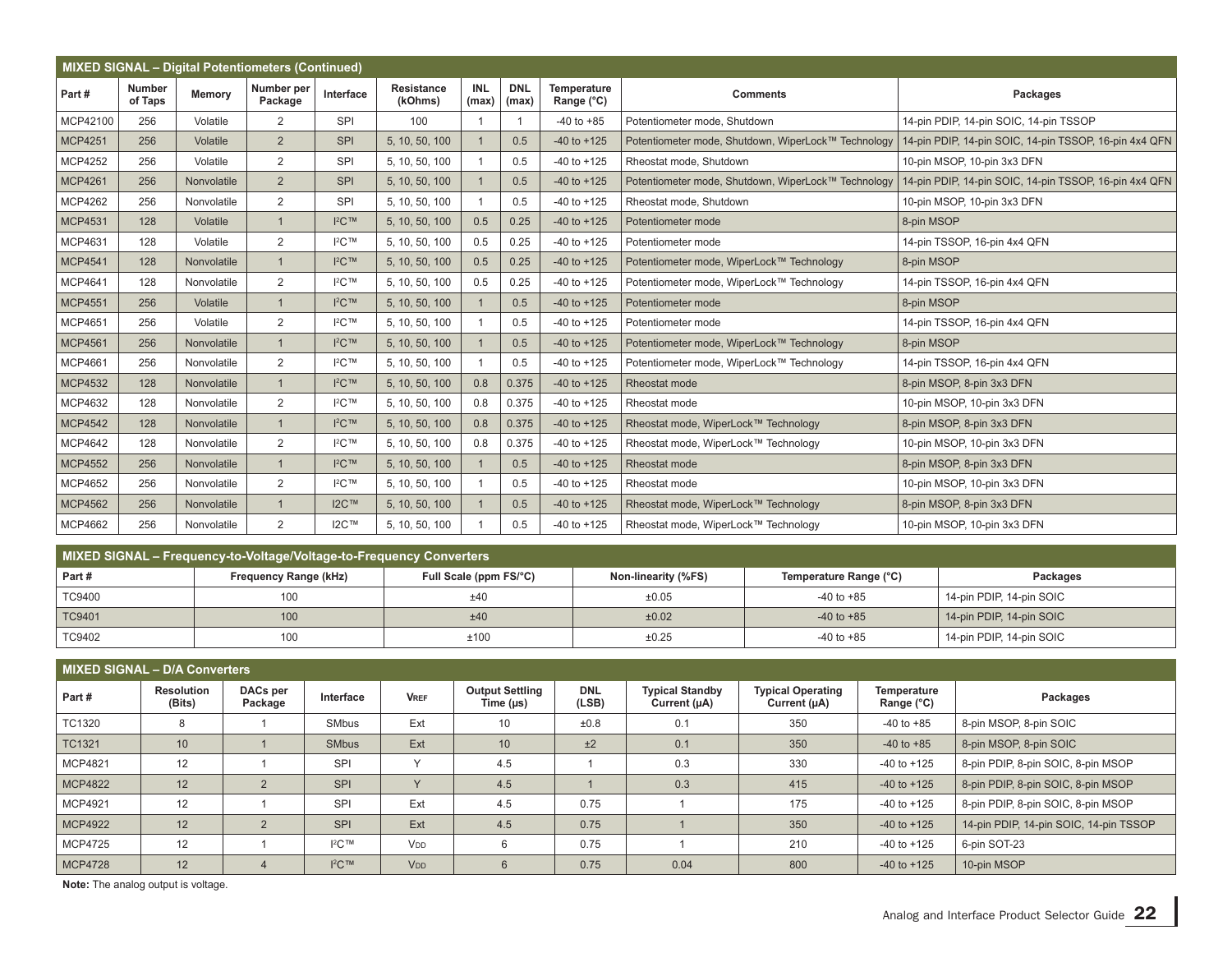# **INTERFACE**

|                        |                          | <b>INTERFACE - Controller Area Network (CAN) Products</b> |                      |                             |                |                |                     |                                                                                                                            |                                        |
|------------------------|--------------------------|-----------------------------------------------------------|----------------------|-----------------------------|----------------|----------------|---------------------|----------------------------------------------------------------------------------------------------------------------------|----------------------------------------|
| Part#                  | Operating<br>Voltage (V) | Temperature<br>Range $(^{\circ}C)$                        | Tx<br><b>Buffers</b> | <b>Rx</b><br><b>Buffers</b> | <b>Filters</b> | <b>Masks</b>   | Interrupt<br>Output | <b>Unique Features</b>                                                                                                     | Packages                               |
| MCP2510 <sup>(1)</sup> | 2.7 to 5.5               | $-40$ to $+125$                                           | 3                    | $\overline{2}$              | 6              | $\overline{2}$ | Yes                 | CAN 2.0B Active controller with SPI interface to MCU, 3 transmit<br>buffers, 2 receive buffers, HW and SW message triggers | 18-pin PDIP, 18-pin SOIC, 20-pin TSSOP |
| <b>MCP2515</b>         | 2.7 to 5.5               | $-40$ to $+125$                                           | 3                    | $\overline{2}$              | 6              | $\overline{2}$ | Yes                 | MCP2510 pin compatible upgrade with enhanced features<br>including higher throughput and data byte filtering               | 18-pin PDIP, 18-pin SOIC, 20-pin TSSOP |
| MCP25020               | 2.7 to 5.5               | $-40$ to $+125$                                           | 3                    | 2                           | $\overline{2}$ |                | N/A                 | CAN 2.0B Active I/O Expander, Configurable I/O, 2 PWM outputs                                                              | 14-pin PDIP, 14-pin SOIC               |
| MCP25025               | 2.7 to 5.5               | $-40$ to $+85$                                            | $\mathcal{A}$        | $\overline{2}$              | $\mathcal{P}$  |                | N/A                 | CAN 2.0B Active I/O Expander, Configurable I/O,<br>2 PWM outputs, One-wire CAN option                                      | 14-pin PDIP, 14-pin SOIC               |
| MCP25050               | 2.7 to 5.5               | $-40$ to $+125$                                           | 3                    | 2                           | $\overline{2}$ |                | N/A                 | Mixed-Signal CAN 2.0B Active I/O Expander, Configurable I/O,<br>4 10-bit ADCs, 2 PWM outputs                               | 14-pin PDIP, 14-pin SOIC               |
| MCP25055               | 2.7 to 5.5               | $-40$ to $+85$                                            | $\mathcal{A}$        | $\overline{2}$              | $\mathcal{P}$  |                | N/A                 | Mixed-Signal CAN 2.0B Active I/O Expander, Configurable I/O,<br>4 10-bit ADCs, 2 PWM outputs, One-wire CAN option          | 14-pin PDIP, 14-pin SOIC               |
| MCP2551                | 4.5 to 5.5               | $-40$ to $+125$                                           | n/a                  | n/a                         | n/a            | n/a            | N/A                 | High-speed CAN Transceiver (1 Mbps max. CAN bus<br>speed), ISO11898 compatible, Industry standard pinout                   | 8-pin PDIP, 8-pin SOIC                 |

**Note 1:** Not recommended for new designs.

|                 | <b>INTERFACE - Infrared Products</b> |                                                                  |                           |                                                                                                               |                                       |  |  |  |  |  |
|-----------------|--------------------------------------|------------------------------------------------------------------|---------------------------|---------------------------------------------------------------------------------------------------------------|---------------------------------------|--|--|--|--|--|
| Part#           | Operating<br>Voltage (V)             | Max. Baud Rate<br>Operating<br>Temperature Range (°C)<br>(Kbaud) |                           | <b>Unique Features</b>                                                                                        | Packages                              |  |  |  |  |  |
| MCP2120         | 2.5 to 5.5                           | $-40$ to $+85$                                                   | 325                       | UART to IR encoder/decoder with both hardware and software baud rate selection                                | 14-pin PDIP, 14-pin SOIC              |  |  |  |  |  |
| MCP2122         | 1.8 to 5.5                           | $-40$ to $+85$                                                   | 16x less than clock input | UART to IR encoder/decoder                                                                                    | 8-pin PDIP, 8-pin SOIC                |  |  |  |  |  |
| <b>MCP2140A</b> | 2.0 to 5.5                           | $-40$ to $+85$                                                   | 9.6                       | IrDA® Standard protocol handler plus bit encoder/decoder, Fixed baud rate, Low-cost                           | 18-pin PDIP, 18-pin SOIC, 20-pin SSOP |  |  |  |  |  |
| <b>MCP2150</b>  | 3.0 to 5.5                           | $-40$ to $+85$                                                   | 115.2                     | IrDA® Standard protocol handler plus bit encoder/decoder on one chip for DTE<br>applications, Programmable ID | 18-pin PDIP, 18-pin SOIC, 20-pin SSOP |  |  |  |  |  |
| MCP2155         | 3.0 to 5.5                           | $-40$ to $+85$                                                   | 115.2                     | IrDA® Standard protocol handler plus bit encoder/decoder on one chip for DCE<br>applications, Programmable ID | 18-pin PDIP, 18-pin SOIC, 20-pin SSOP |  |  |  |  |  |

IrDA® is a registered trademark of Infrared Data Association

|                   | <b>INTERFACE - Ethernet Products</b> |                                        |            |              |                  |                                                                                  |                                                                                                                                                                                                                                                            |                                                           |
|-------------------|--------------------------------------|----------------------------------------|------------|--------------|------------------|----------------------------------------------------------------------------------|------------------------------------------------------------------------------------------------------------------------------------------------------------------------------------------------------------------------------------------------------------|-----------------------------------------------------------|
| Part#             | Operating<br>Voltage (V)             | Operating<br>Temperature<br>Range (°C) | <b>MAC</b> | PHY          | <b>TX/RX RAM</b> | Interface                                                                        | <b>Features</b>                                                                                                                                                                                                                                            | Packages                                                  |
| <b>ENC28J60</b>   | 3.1 to 3.6                           | $-40$ to $+85$                         | Yes        | 10Base-T     | 8 KB             | <b>SPI</b>                                                                       | - 10Base-T Ethernet controller, IEEE 802.3™ compliant<br>- Loopback test modes, Auto-polarity detection<br>- Clock out pin with programmable frequencies                                                                                                   | 28-pin SOIC, 28-pin SSOP,<br>28-pin 6x6 QFN, 28-pin SPDIP |
| <b>ENC424J600</b> | 3.0 to 3.6                           | $-40$ to $+85$                         | Yes        | 10/100Base-T | 24KB             | - SPI<br>- 8-bit multiplexed<br>parallel interface                               | - 10/100 Ethernet controller, IEEE 802.3(TM) compliant<br>- Cryptographic Security Engines - MD5, SHA-1, AES, RSA<br>- Preprogrammed unique MAC address<br>- Loopback test modes, Auto-polarity detection<br>- Clock out pin with programmable frequencies | 44-pin TQFP, 44-pin QFN                                   |
| ENC624J600        | 3.0 to 3.6                           | $-40$ to $+85$                         | Yes        | 10/100Base-T | 24KB             | - SPI<br>- 8-bit or 16-bit multiplexed<br>or demultiplexed parallel<br>interface | - 10/100 Ethernet controller, IEEE 802.3(TM) compliant<br>- Cryptographic Security Engines - MD5, SHA-1, AES, RSA<br>- Preprogrammed unique MAC address<br>- Loopback test modes, Auto-polarity detection<br>- Clock out pin with programmable frequencies | 64-pin TQFP                                               |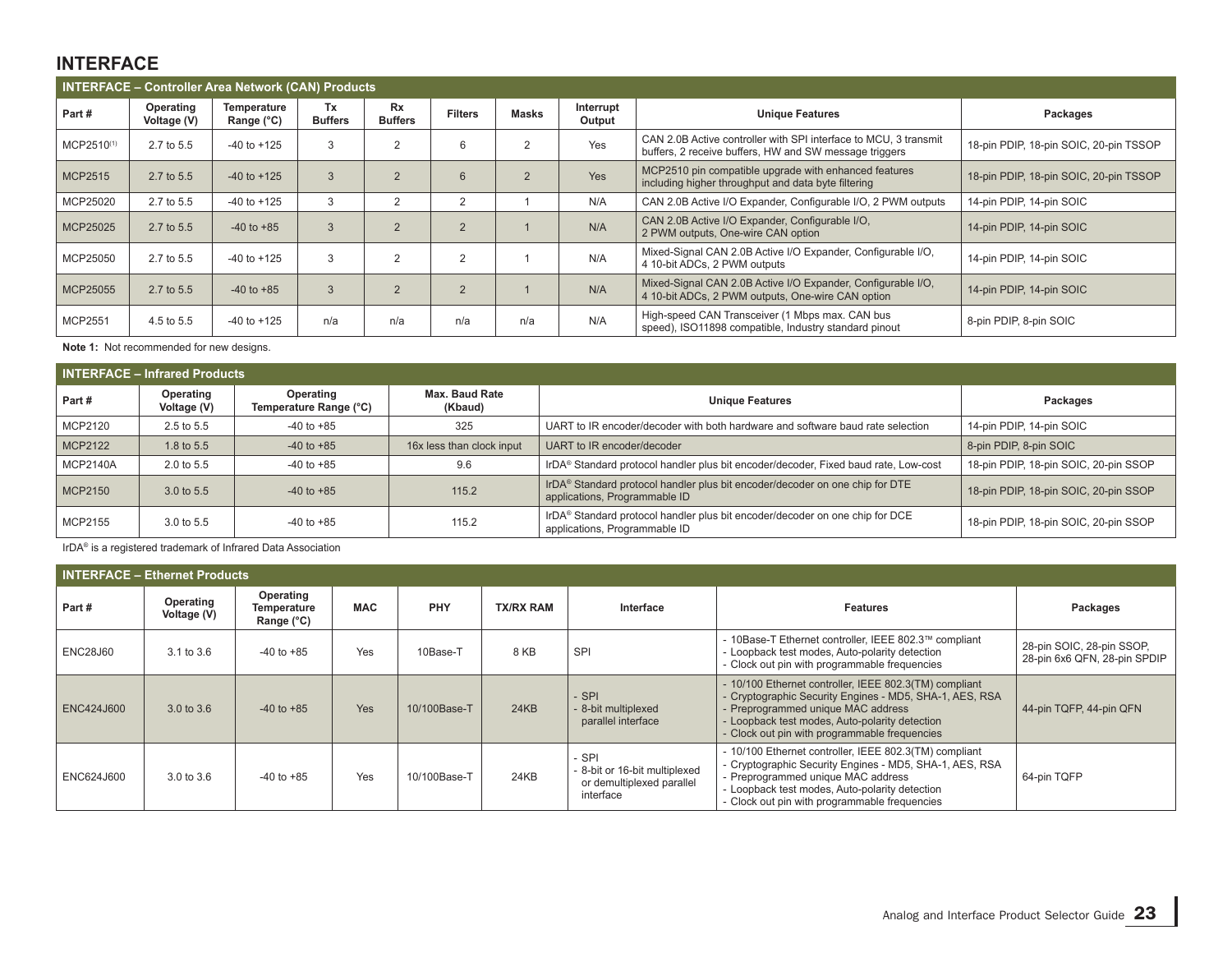| <b>INTERFACE - LIN Transceiver Products</b> |                                                             |                                   |                                        |                                    |                          |                         |                                             |                                                         |  |  |
|---------------------------------------------|-------------------------------------------------------------|-----------------------------------|----------------------------------------|------------------------------------|--------------------------|-------------------------|---------------------------------------------|---------------------------------------------------------|--|--|
| Part#                                       | <b>Description</b>                                          | <b>VREG Output</b><br>Voltage (V) | Operating<br>Temperature<br>Range (°C) | <b>VREG Output</b><br>Current (mA) | <b>Vcc Range</b><br>(V)  | Max<br><b>Baud Rate</b> | <b>LIN Specification</b><br>Supported       | Packages                                                |  |  |
| <b>MCP201</b>                               | LIN Transceiver with integrated VREG                        | $5.0 \pm 5\%$                     | $-40$ to $+125$                        | 50                                 | 7.4 to 18 <sup>(1)</sup> | 20 Kbaud                | Revision 1.2                                | 8-pin PDIP, 8-pin SOIC, 8-pin 6x5 DFN                   |  |  |
| MCP2021                                     | LIN Transceiver with integrated VREG                        | $5.0 \pm 3\%$<br>$3.3 \pm 3\%$    | $-40$ to $+125$                        | 50                                 | 7.4 to $18^{(1)}$        | 20 Kbaud                | Revision 1.3, 2.0, 2.1,<br><b>SAE J2602</b> | 8-pin PDIP, 8-pin SOIC, 8-pin 4x4 DFN,<br>8-pin 6x5 DFN |  |  |
| MCP2022                                     | LIN Transceiver with integrated VREG,<br><b>RESET</b> input | $5.0 \pm 3\%$<br>$3.3 \pm 3\%$    | $-40$ to $+125$                        | 50                                 | 7.4 to $18^{(1)}$        | 20 Kbaud                | Revision 1.3, 2.0, 2.1,<br><b>SAE J2602</b> | 14-pin PDIP, 14-pin SOIC, 14-pin TSSOP                  |  |  |

**Note 1:** Can withstand 40V load dump.

|                 | <b>INTERFACE - Serial Peripherals</b> |                             |                                        |                    |                                |                                                                                                                             |                                                       |  |  |  |  |
|-----------------|---------------------------------------|-----------------------------|----------------------------------------|--------------------|--------------------------------|-----------------------------------------------------------------------------------------------------------------------------|-------------------------------------------------------|--|--|--|--|
| Part#           | <b>Description</b>                    | Operating<br>Voltage<br>(V) | Operating<br>Temperature<br>Range (°C) | <b>Bus</b><br>Type | Max. Bus<br>Frequency<br>(kHz) | <b>Features</b>                                                                                                             | Packages                                              |  |  |  |  |
| MCP23008        | 8-bit I/O Port Expander               | 1.8 to 5.5                  | $-40$ to $+85$                         | $12C$ TM           | 1700                           | 3 HW address pins, HW interrupt, 25 mA source/sink capability per I/O                                                       | 18-pin PDIP, 18-pin SOIC, 20-pin SSOP, 20-pin 4x4 QFN |  |  |  |  |
| <b>MCP23S08</b> | 8-bit I/O Port Expander               | 1.8 to 5.5                  | $-40$ to $+85$                         | <b>SPI</b>         | 10000                          | 2 HW address pins, HW interrupt, 25 mA source/sink capability per I/O                                                       | 18-pin PDIP, 18-pin SOIC, 20-pin SSOP, 20-pin 4x4 QFN |  |  |  |  |
| MCP23009        | 8-bit I/O Port Expander               | 1.8 to 5.5                  | $-40$ to $+125$                        | I2C™               | 3400                           | 1 HW address pin, HW interrupt, 25 mA source/sink per I/O, 100 kHz,<br>400 kHz and 3.4 MHz I2C™ supported                   | 18-pin PDIP, 18-pin SOIC, 20-pin SSOP                 |  |  |  |  |
| <b>MCP23S09</b> | 8-bit I/O Port Expander               | 1.8 to 5.5                  | $-40$ to $+125$                        | <b>SPI</b>         | 10000                          | HW interrupt, 25 mA source/sink per I/O                                                                                     | 18-pin PDIP, 18-pin SOIC                              |  |  |  |  |
| MCP23016        | 16-bit I/O Port Expander              | 2.0 to 5.5                  | $-40$ to $+85$                         | $12^{\circ}C$ TM   | 400                            | 3 HW address inputs, HW interrupt, 25 mA source/sink capability per I/O                                                     | 28-pin PDIP, 28-pin SOIC, 28-pin SSOP, 28-pin 6x6 QFN |  |  |  |  |
| MCP23017        | 16-bit I/O Expander                   | 1.8 to 5.5                  | $-40$ to $+125$                        | $12C$ TM           | 1700                           | 3 HW address pins, 25 mA sink/source per I/O, 100 kHz, 400 kHz and<br>3-4 MHz I <sup>2</sup> C™ supported, Interrupt output | 28-pin PDIP, 28-pin SOIC, 28-pin SSOP, 28-pin QFN     |  |  |  |  |
| <b>MCP23S17</b> | 16-bit I/O Expander                   | 1.8 to 5.5                  | $-40$ to $+125$                        | SPI                | 10000                          | 3 HW address pins, 25 mA sink/source per I/O, Interrupt output                                                              | 28-pin PDIP, 28-pin SOIC, 28-pin SSOP, 28-pin QFN     |  |  |  |  |
| MCP23018        | 16-bit I/O Port Expander              | 1.8 to 5.5                  | $-40$ to $+125$                        | <b>I2C™</b>        | 3400                           | 1 HW address pin, 2 HW interrupts, 25 mA source/sink per I/O, 100 kHz,<br>400 kHz and 3.4 MHz I2C™ supported                | 24-pin SSOP, 28-pin SOIC, 28-pin SDIP                 |  |  |  |  |
| MCP23S18        | 16-bit I/O Port Expander              | 1.8 to 5.5                  | $-40$ to $+125$                        | <b>SPI</b>         | 10000                          | 2 HW interrupts, 25 mA source/sink per I/O                                                                                  | 28-pin SOIC, 28-pin SDIP                              |  |  |  |  |

|         | <b>INTERFACE - Passive Access Products</b> |                                        |                    |                                |             |                                                                                                                                |                                        |  |  |  |
|---------|--------------------------------------------|----------------------------------------|--------------------|--------------------------------|-------------|--------------------------------------------------------------------------------------------------------------------------------|----------------------------------------|--|--|--|
| Part#   | Operating<br>Voltage (V)                   | Operating<br>Temperature<br>Range (°C) | <b>Bus</b><br>Type | <b>RF Carrier</b><br>Frequency | Data Format | <b>Features</b>                                                                                                                | Packages                               |  |  |  |
| MCP2030 | 1.8 to 3.6                                 | $-40$ to $+85$                         | SPI                | 125 kHz                        | <b>NRZ</b>  | Three axis signal conditioning devices for passive access<br>applications, high-sensitivity, configurable smart wake-up filter | 14-pin PDIP, 14-pin SOIC, 14-pin TSSOP |  |  |  |

| INTERFACE - IEEE 802.15.4 ZigBee <sup>®</sup> RF Tranceiver Products |                          |                      |                          |             |                                        |                                        |                          |       |                          |                               |                          |            |              |              |
|----------------------------------------------------------------------|--------------------------|----------------------|--------------------------|-------------|----------------------------------------|----------------------------------------|--------------------------|-------|--------------------------|-------------------------------|--------------------------|------------|--------------|--------------|
| Part#                                                                | Frequency<br>Range (GHz) | Sensitivity<br>(dBm) | Power<br>Output<br>(dBm) | <b>RSSI</b> | <b>TX Power</b><br>Consumption<br>(mA) | <b>RX Power</b><br>Consumption<br>(mA) | <b>Clock</b><br>(MHz)    | Sleep | <b>MAC</b>               | <b>MAC</b><br><b>Features</b> | Encryption               | Interface  | Pin<br>Count | Packages     |
| MRF24J40                                                             | 2.405-2.48               | $-95$                |                          | Yes         | 18                                     | 22                                     | 20                       | Yes   | Yes                      | CSMA-CA                       | <b>AES128</b>            | 4-wire SPI | 40           | 40-pin QFN   |
| MRF24J40MA                                                           | 2.405-2.48               | $-95$                |                          | Yes         | 23                                     | 19                                     | 20                       | Yes   | Yes                      | CSMA-CA                       | <b>AES128</b>            | 4-wire SPI | 12           | Module       |
| MRF24J40MB                                                           | 2.405-2.48               | $-102$               | 20                       | Yes         | 120                                    | 25                                     | 20                       | Yes   | Yes                      | CSMA-CA                       | <b>AES128</b>            | 4-wire SPI | 12           | Module       |
| MRF49XA                                                              | 433/868/915              | $-110$               |                          | Yes         | 15                                     | 11                                     | $\overline{\phantom{0}}$ | Yes   | $\overline{\phantom{0}}$ | $\overline{\phantom{0}}$      | $\overline{\phantom{0}}$ | 4-wire SPI | 16           | 16-pin TSSOP |

| I INTERFACE - Stand-alone RF Receiver Products |                   |                  |                          |                   |                                    |                              |             |                     |             |  |
|------------------------------------------------|-------------------|------------------|--------------------------|-------------------|------------------------------------|------------------------------|-------------|---------------------|-------------|--|
| Part#                                          | <b>Modulation</b> | Data Rate (kbps) | Frequency<br>Range (MHz) | Sensitivity (dBm) | <b>IF Frequency</b><br>Range (MHz) | <b>Operating Voltage (V)</b> | <b>RSSI</b> | Selectable LNA Gain | Packages    |  |
| rfRXD0420                                      | ASK. FSK. FM      | 80               | 300 to 450               | $-111$            | 0.455 to 21.4                      | 2.5 to 5.5                   | Yes         | Yes                 | 32-pin LQFP |  |
| rfRXD0920                                      | ASK, FSK, FM      | 80               | 800 to 930               | $-109$            | 0.455 to 21.4                      | 2.5 to 5.5                   | Yes         | Yes                 | 32-pin LQFP |  |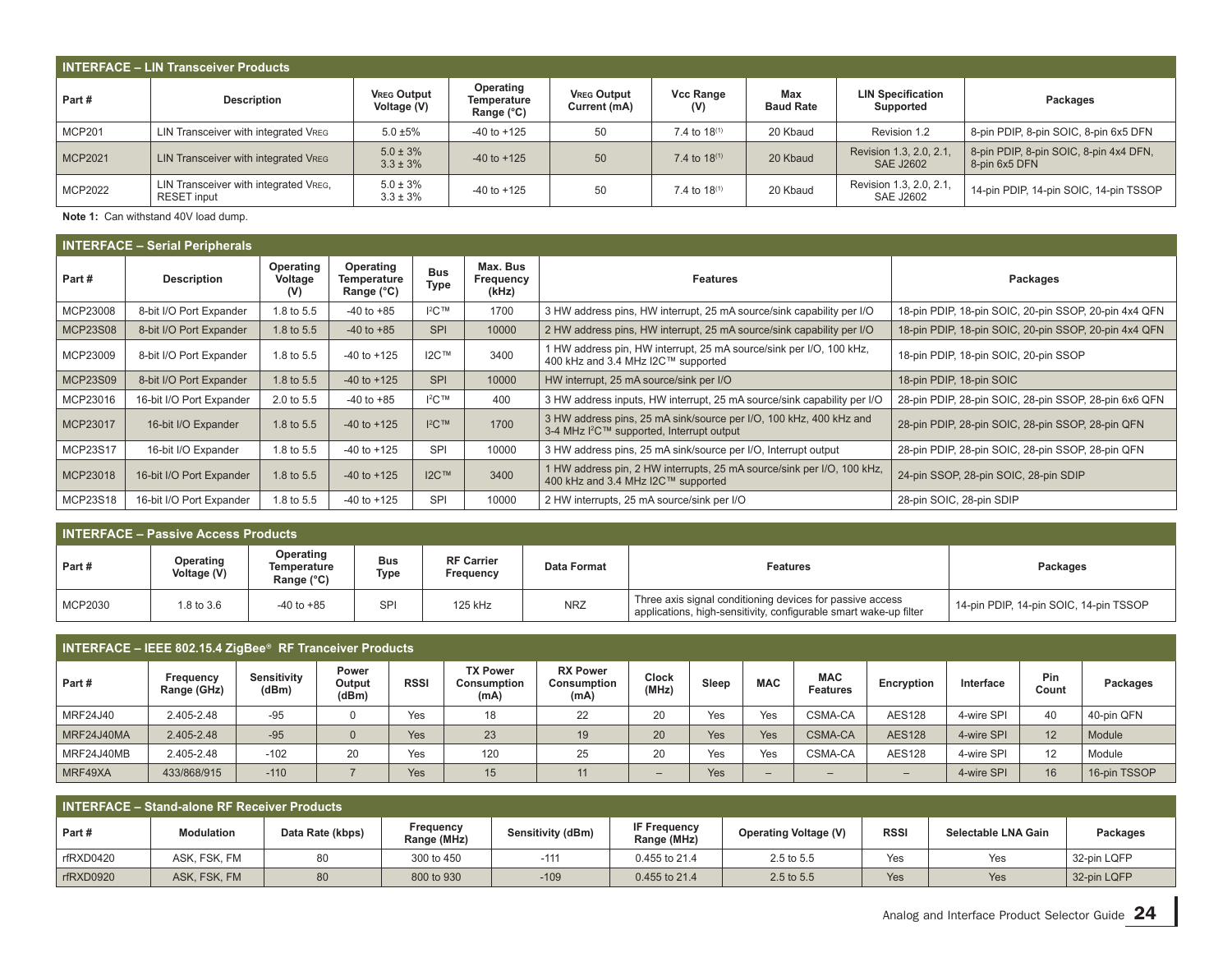## **SAFETY & SECURITY**

| SAFETY & SECURITY - Photoelectric Smoke Detector ICs |                                            |                                        |                        |                       |                          |                     |                                     |                                        |                          |  |
|------------------------------------------------------|--------------------------------------------|----------------------------------------|------------------------|-----------------------|--------------------------|---------------------|-------------------------------------|----------------------------------------|--------------------------|--|
| Part#                                                | <b>Horn Driver</b><br><b>Alarm Pattern</b> | <b>Low Battery</b><br><b>Detection</b> | Chamber<br><b>Test</b> | Alarm<br>Interconnect | Sensitivity<br>Timer     | <b>Internal POR</b> | Alternate<br><b>Diagnostic Mode</b> | Operating<br>Temperature<br>Range (°C) | Packages                 |  |
| RE46C140                                             | NFPA Temporal                              | Yes                                    | Yes                    | Yes                   | Yes                      | Yes                 |                                     | $-25$ to $+75$                         | 16-pin PDIP, 16-pin SOIC |  |
| RE46C141                                             | NFPA Temporal                              | Yes                                    | Yes                    | Yes                   | $\overline{\phantom{0}}$ | Yes                 |                                     | $-25$ to $+75$                         | 16-pin PDIP, 16-pin SOIC |  |
| RE46C143                                             | <b>Continuous Tone</b>                     | Yes                                    | Yes                    | Yes                   | $\overline{\phantom{0}}$ | Yes                 | -                                   | $-25$ to $+75$                         | 16-pin PDIP, 16-pin SOIC |  |
| RE46C144                                             | <b>Continuous Tone</b>                     | Yes                                    | Yes                    | Yes                   | Yes                      | Yes                 | $\overline{\phantom{0}}$            | $-25$ to $+75$                         | 16-pin PDIP, 16-pin SOIC |  |
| RE46C145                                             | NFPA Temporal                              | Yes                                    | Yes                    | Yes                   | Yes                      | Yes                 | Yes                                 | $-25$ to $+75$                         | 16-pin PDIP, 16-pin SOIC |  |

#### **SAFETY & SECURITY – Ionization Smoke Detector ICs**

| Part#    | <b>Horn Driver</b><br><b>Alarm Pattern</b> | <b>Low Battery</b><br><b>Detection</b> | <b>Reverse Battery</b><br><b>Protection</b> | <b>Alarm</b><br>Interconnect | <b>Hush Timer</b>        | Power-up<br><b>Low Battery Test</b> | Operating<br>Temperature<br>Range (°C) | Packages    |
|----------|--------------------------------------------|----------------------------------------|---------------------------------------------|------------------------------|--------------------------|-------------------------------------|----------------------------------------|-------------|
| RE46C120 | NFPA Temporal or<br><b>Continuous Tone</b> | Yes                                    | Yes                                         | $\overline{\phantom{0}}$     | $\overline{\phantom{m}}$ | $-$                                 | $-10$ to $+60$                         | 16-pin PDIP |
| RE46C121 | NFPA Temporal                              | Yes                                    | Yes                                         | Yes                          | $-$                      | $\overline{\phantom{a}}$            | $-10$ to $+60$                         | 16-pin PDIP |
| RE46C122 | NFPA Temporal                              | Yes                                    | Yes                                         | Yes                          | Yes                      | Yes                                 | $-10$ to $+60$                         | 16-pin PDIP |
| RE46C126 | <b>Continuous Tone</b>                     | Yes                                    | Yes                                         | Yes                          | $-$                      | $-$                                 | $-10$ to $+60$                         | 16-pin PDIP |
| RE46C127 | <b>Continuous Tone</b>                     | Yes                                    | Yes                                         | Yes                          | Yes                      | Yes                                 | $-10$ to $+60$                         | 16-pin PDIP |
| RE46C128 | NFPA Temporal                              | Yes                                    | Yes                                         | Yes                          | $-$                      | Yes                                 | $-10$ to $+60$                         | 16-pin PDIP |
| RE46C129 | <b>Continuous Tone</b>                     | Yes                                    | Yes                                         | Yes                          | $\overline{\phantom{0}}$ | Yes                                 | $-10$ to $+60$                         | 16-pin PDIP |
| RE46C152 | NFPA Temporal or<br><b>Continuous Tone</b> | Yes                                    | Yes                                         | Yes                          | Yes                      | Yes                                 | $-10$ to $+60$                         | 16-pin PDIP |

## **SAFETY & SECURITY – Ionization Smoke Detector Front Ends Part # Microprocessor Compatible Output Output Options Typical Application Operating Temperature Range (°C) Packages** RE46C112 Yes Vour 1/4 of VDD or Vour 1/4 of Detect Input 3V or 3.3V Microprocessor 3.1 + 10 to +60 8-pin PDIP RE46C114 | Yes | Vout 1/2 of Vout 1/2 of Vout 1/2 of Detect Input | 5V Microprocessor | -10 to +60 8-pin PDIP

| <b>SAFETY &amp; SECURITY - Piezoelectric Horn Drivers</b> |                          |                                     |                          |                          |                                        |                          |                          |                                        |                          |  |  |
|-----------------------------------------------------------|--------------------------|-------------------------------------|--------------------------|--------------------------|----------------------------------------|--------------------------|--------------------------|----------------------------------------|--------------------------|--|--|
| Part#                                                     | Operating<br>Voltage (V) | Piezoelectric<br><b>Horn Driver</b> | <b>LED Driver</b>        | Voltage<br>Regulator (V) | <b>Low Battery</b><br><b>Detection</b> | Interconnect             | <b>Power Good</b>        | Operating<br>Temperature<br>Range (°C) | Packages                 |  |  |
| RE46C100                                                  | 6 to 16                  | Yes                                 |                          | -                        |                                        | -                        | -                        | $-40$ to $+85$                         | 8-pin PDIP, 8-pin SOIC   |  |  |
| RE46C101                                                  | 6 to 16                  | <b>Yes</b>                          | Yes                      | $-$                      | $\overline{\phantom{0}}$               | $\overline{\phantom{0}}$ | $-$                      | $-40$ to $+85$                         | 8-pin PDIP, 8-pin SOIC   |  |  |
| RE46C104                                                  | 4 to 8                   | Yes                                 | $\overline{\phantom{0}}$ | $\overline{\phantom{0}}$ | $\overline{\phantom{0}}$               | $\overline{\phantom{0}}$ | $\overline{\phantom{0}}$ | $0$ to $+50$                           | 14-pin PDIP, 14-pin SOIC |  |  |
| RE46C105                                                  | 6 to 12                  | Yes                                 | Yes                      | 3.3 or 5                 | Yes                                    | $\overline{\phantom{0}}$ | $-$                      | $-40$ to $+85$                         | 14-pin PDIP, 14-pin SOIC |  |  |
| RE46C107                                                  | $2$ to 5                 | Yes                                 | Yes                      | 3 or 3.3                 | Yes                                    | $\overline{\phantom{m}}$ | $\overline{\phantom{0}}$ | $0$ to $+50$                           | 16-pin PDIP, 16-pin SOIC |  |  |
| RE46C108                                                  | 6 to 12                  | <b>Yes</b>                          | $-$                      | 3.3 or 5                 | $\overline{\phantom{0}}$               | $\qquad \qquad -$        | $-$                      | $-40$ to $+85$                         | 8-pin PDIP, 8-pin SOIC   |  |  |
| RE46C109                                                  | 6 to 12                  | Yes                                 | $\overline{\phantom{0}}$ | 3                        | Yes                                    | Yes                      | Yes                      | $-40$ to $+85$                         | 16-pin PDIP, 16-pin SOIC |  |  |
| RE46C117                                                  | $2$ to 5                 | Yes                                 | $\overline{\phantom{0}}$ | $-$                      | $\overline{\phantom{0}}$               | $\qquad \qquad -$        | $\qquad \qquad -$        | $0$ to $+50$                           | 8-pin PDIP, 8-pin SOIC   |  |  |
| RE46C119                                                  | 6 to 12                  | Yes                                 | $\overline{\phantom{0}}$ | 3                        | Yes                                    | Yes                      | Yes                      | $-40$ to $+85$                         | 16-pin PDIP, 16-pin SOIC |  |  |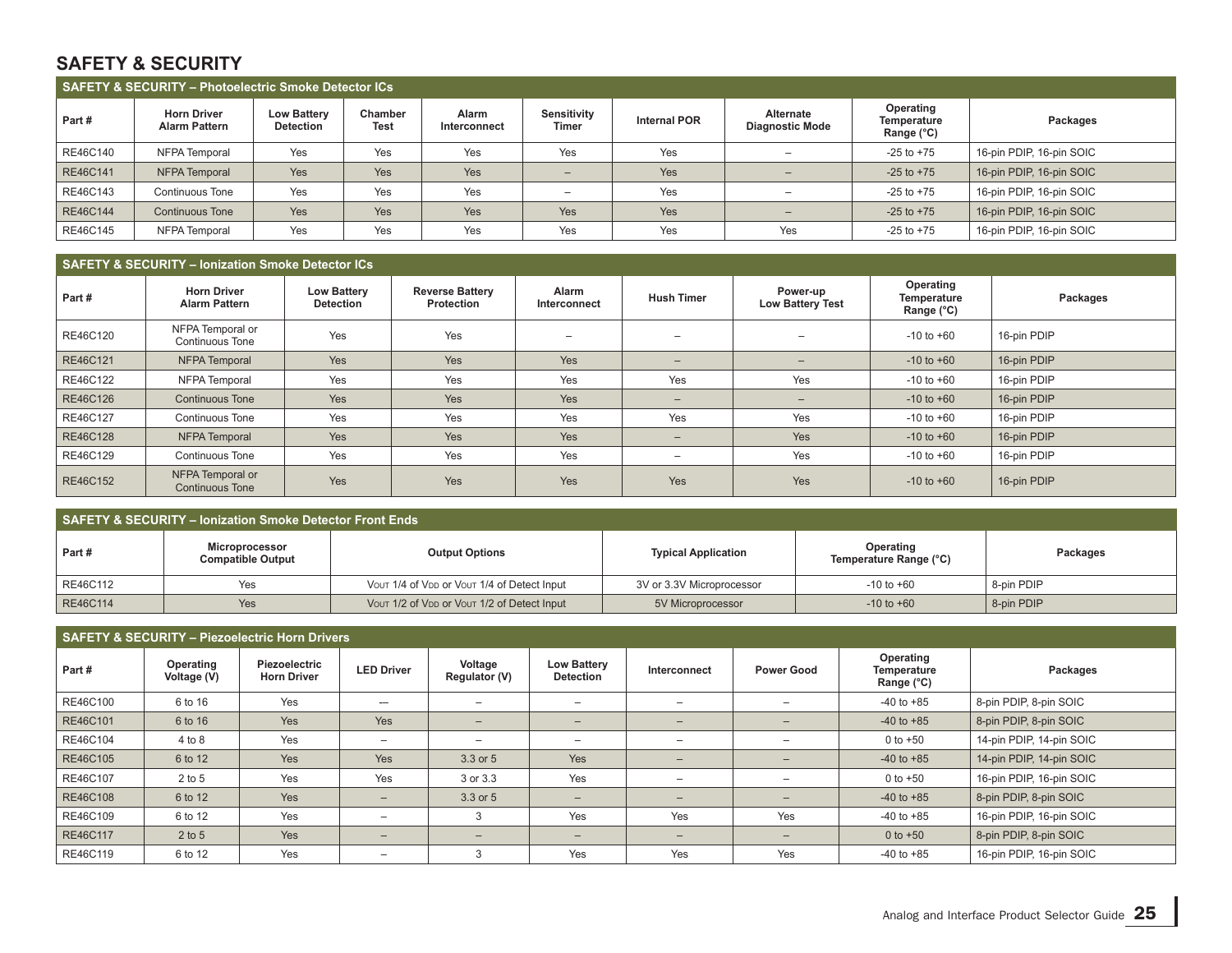# **ANALOG DESIGN DEVELOPMENT TOOLS**

|                     | <b>Evaluation, Demonstration and Development Kits</b>                 |                                                                           |  |  |  |  |  |  |  |  |
|---------------------|-----------------------------------------------------------------------|---------------------------------------------------------------------------|--|--|--|--|--|--|--|--|
| Order #             | <b>Description</b>                                                    | <b>Devices Supported</b>                                                  |  |  |  |  |  |  |  |  |
|                     | <b>Thermal Management Demonstration and Evaluation Tools</b>          |                                                                           |  |  |  |  |  |  |  |  |
| TMPSNS-RTD1         | PT100 RTD Evaluation Board                                            | MCP6S26, MCP3301, MCP6024, MCP41010,<br>PIC18F2550, TC1071, MCP6002       |  |  |  |  |  |  |  |  |
| MCP9700DM-PCTL      | MCP9700 Temperature-to-Voltage Converter PICtail™ Demonstration Board | <b>MCP9800</b>                                                            |  |  |  |  |  |  |  |  |
| MCP9700DM-TH1       | MCP9700 Thermistor Demonstration Board                                | MCP9700, MCP6S92                                                          |  |  |  |  |  |  |  |  |
| MCP9800DM-PCTL      | MCP9800 Temperature Sensor PlCtail™ Demonstration Board               | MCP9800                                                                   |  |  |  |  |  |  |  |  |
| MCP9800DM-TS1       | MCP9800 Temperature Sensor Demonstration Board                        | MCP9800                                                                   |  |  |  |  |  |  |  |  |
| MCP9800DM-DL        | MCP9800 Temperature Data Logger Demonstration Board                   | MCP9800                                                                   |  |  |  |  |  |  |  |  |
| MCP9800DM-DL2       | MCP9800 Temperature Data Logger Demonstration Board 2                 | MCP9800, MCP101, PIC10F202, 24LC16B                                       |  |  |  |  |  |  |  |  |
| TC72DM-PICTL        | TC72 Digital Temperature Sensor PlCtail™ Demonstration Board          | <b>TC72</b>                                                               |  |  |  |  |  |  |  |  |
| TC74DEMO            | TC74 Serial Digital Thermal Sensor Demonstration Board                | TC74                                                                      |  |  |  |  |  |  |  |  |
| <b>TC77DM-PICTL</b> | TC77 Thermal Sensor PlCtail™ Demonstration Board                      | TC77                                                                      |  |  |  |  |  |  |  |  |
| TC642DEMO           | TC64X/64XB Fan Speed Controller Demonstration Board                   | TC642, TC646, TC647, TC648, TC649                                         |  |  |  |  |  |  |  |  |
| <b>TC642EV</b>      | TC64X/64XB Fan Speed Controller Evaluation Board                      | TC642, TC646, TC647, TC648, TC649                                         |  |  |  |  |  |  |  |  |
| TC650DEMO           | TC650 Fan Controller Demonstration Board                              | <b>TC650</b>                                                              |  |  |  |  |  |  |  |  |
| TC652DEMO           | <b>TC652 Fan Controller Demonstration Board</b>                       | <b>TC652</b>                                                              |  |  |  |  |  |  |  |  |
| TC1047ADM-PICTL     | TC1047A Temperature-to-Voltage Converter PICtail™ Demonstration Board | TC1047A                                                                   |  |  |  |  |  |  |  |  |
|                     | <b>Mixed Signal Demonstration and Evaluation Tools</b>                |                                                                           |  |  |  |  |  |  |  |  |
| <b>DV3201A</b>      | MCP3XXX Single/Dual ADC MXDEV® Daughter Board                         | MCP3001, MCP3002, MCP3201, MCP3202                                        |  |  |  |  |  |  |  |  |
| <b>DV3204A</b>      | MCP3204/08 MXDEV <sup>®</sup> Daughter Board                          | MCP3004, MCP3008, MCP3204, MCP3208                                        |  |  |  |  |  |  |  |  |
| MCP2030DM-TPR       | MCP2030 Bidirectional Communications Demonstration Kit                | MCP2030, MCP3421, PIC16F636, TC4421, PIC18F4680                           |  |  |  |  |  |  |  |  |
| MCP3421EV           | MCP3421 SOT-23-6 Evaluation Board                                     | MCP3421                                                                   |  |  |  |  |  |  |  |  |
| MCP3421DM-BFG       | MCP3421 Battery Fuel Gauge Demo Board                                 | MCP3421, MCP73831, MCP1702, PIC18F4550                                    |  |  |  |  |  |  |  |  |
| <b>MCP3422EV</b>    | MCP3422 Evaluation Board                                              | MCP3422                                                                   |  |  |  |  |  |  |  |  |
| MCP3423EV           | MCP3423 Evaluation Board                                              | MCP3423                                                                   |  |  |  |  |  |  |  |  |
| MCP3424EV           | MCP3424 Evaluation Board                                              | MCP3424                                                                   |  |  |  |  |  |  |  |  |
| <b>MCP3425EV</b>    | MCP3425 SOT 23-6 Evaluation Board                                     | MCP3425                                                                   |  |  |  |  |  |  |  |  |
| MCP3221DM-PCTL      | MCP3221 PlCtail™ Demonstration Board                                  | MCP3221                                                                   |  |  |  |  |  |  |  |  |
| MCP3551DM-PCTL      | MCP3551 Delta-Sigma ADC Demonstration Board                           | MCP3551                                                                   |  |  |  |  |  |  |  |  |
| MCP355XDV-MS1       | MCP355X Sensor Application Developer's Board                          | MCP3551, MCP3553, MCP3550-50, MCP3550-60                                  |  |  |  |  |  |  |  |  |
| MCP355XDM-TAS       | MCP355X Tiny Application Sensor Demonstration Board                   | MCP3551, MCP3553, MCP3550-50, MCP3550-60                                  |  |  |  |  |  |  |  |  |
| <b>MCP3905EV</b>    | MCP3905 Energy Meter Evaluation Board                                 | MCP3905                                                                   |  |  |  |  |  |  |  |  |
| MCP3905RD-PM1       | MCP3905 Energy Meter Reference Design                                 | MCP3905                                                                   |  |  |  |  |  |  |  |  |
| MCP3909EV-MCU16     | MCP3909 ADC Evaluation Board for 16-Bit MCUs                          | MCP3909                                                                   |  |  |  |  |  |  |  |  |
| MCP3909RD-3PH1      | MCP3909 3-Phase Energy Meter Reference Design                         | MCP3909, PIC18F2520, PIC18F4550                                           |  |  |  |  |  |  |  |  |
| MCP402XEV           | MCP402X Non-Volatile Digital Potentiometer Evaluation Board           | MCP4021, MCP4022, MCP4023, MCP4024                                        |  |  |  |  |  |  |  |  |
| MCP4XXXDM-DB        | MCP4XXX Digital Potentiometer Daughter Board                          | MCP4011, MCP4021, MCP42XXX                                                |  |  |  |  |  |  |  |  |
| MCP42XXDM-PTPLS     | MCP42XX PICtail™ Plus Daughter Board                                  | MCP4231, MCP4232, MCP4241, MCP4242, MCP4251,<br>MCP4252, MCP4261, MCP4262 |  |  |  |  |  |  |  |  |
| DV42XXX             | MCP42XXX Digital Potentiometer Evaluation Board                       | MCP42010, MCP42050, MCP42100                                              |  |  |  |  |  |  |  |  |
| MCP46XXDM-PTPLS     | MCP46XX PlCtail™ Plus Daughter Board                                  | MCP4631, MCP4641, MCP4651, MCP47652, MCP4661,<br>MCP4662                  |  |  |  |  |  |  |  |  |
| MCP4725EV           | MCP4725 SOT 23-6 Evaluation Board                                     | MCP4725                                                                   |  |  |  |  |  |  |  |  |
| MCP4725DM-PTPLS     | MCP4725 PlCtail™ Plus Daughter Board                                  | MCP4725                                                                   |  |  |  |  |  |  |  |  |
| MCP4728EV           | MCP4728 Quad DAC Evaluation Board                                     | MCP4728                                                                   |  |  |  |  |  |  |  |  |
| <b>DVMCPA</b>       | MXDEV <sup>®</sup> Analog Evaluation System                           | MCP3001/02, MCP3004/08, MCP3201/08,<br>MCP3204/08                         |  |  |  |  |  |  |  |  |
| <b>MXSIGDM</b>      | Mixed Signal PlCtail™ Demonstration Board                             | TC132X, MCP330X, MCP320X, MCP482X, MCP492X,<br>MCP3221, MCP3021, MCP1525  |  |  |  |  |  |  |  |  |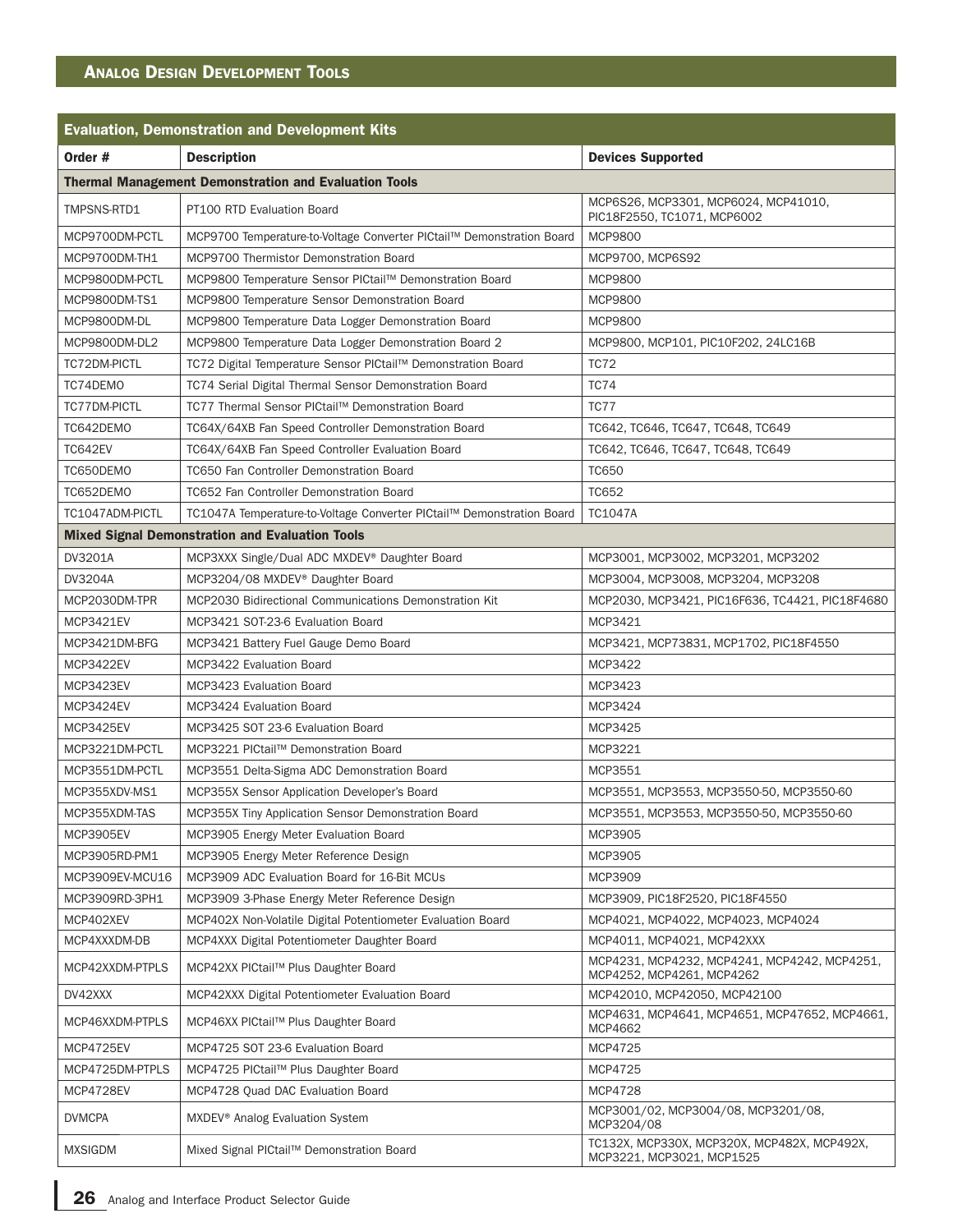# **ANALOG DESIGN DEVELOPMENT TOOLS**

| <b>Evaluation, Demonstration and Development Kits</b> |                                                                                |                                        |  |  |  |  |  |  |  |
|-------------------------------------------------------|--------------------------------------------------------------------------------|----------------------------------------|--|--|--|--|--|--|--|
| Order #                                               | <b>Description</b>                                                             | <b>Devices Supported</b>               |  |  |  |  |  |  |  |
|                                                       | <b>Power Management Demonstration and Evaluation Tools</b>                     |                                        |  |  |  |  |  |  |  |
| MCP1252DM-BKLT                                        | MCP1252 Charge Pump Backlight Demonstration Board                              | MCP1252                                |  |  |  |  |  |  |  |
| MCP1256/7/8/9EV                                       | MCP1256/7/8/9 Charge Pump Evaluation Board                                     | MCP1256, MCP1257, MCP1258, MCP1259     |  |  |  |  |  |  |  |
| <b>MCP1601EV</b>                                      | MCP1601 Buck Regulator Evaluation Board                                        | MCP1601                                |  |  |  |  |  |  |  |
| <b>MCP1602EV</b>                                      | MCP1602 Evaluation Board                                                       | MCP1602                                |  |  |  |  |  |  |  |
| <b>MCP1603EV</b>                                      | MCP1603 Buck Converter Evaluation Board                                        | MCP1603                                |  |  |  |  |  |  |  |
| MCP1612EV                                             | MCP1612 Synchronous Buck Regulator Evaluation Board                            | MCP1612                                |  |  |  |  |  |  |  |
| MCP1630RD-DDBK1                                       | MCP1630 +12V in Dual Output Buck Converter Reference Design                    | MCP1630                                |  |  |  |  |  |  |  |
| MCP1630RD-DDBK3                                       | MCP1630 Bidirectional 4-Cell Li-Ion Charger Reference Design                   | MCP1630V, PIC16F88, MCP6022            |  |  |  |  |  |  |  |
| MCP1630RD-NMC1                                        | MCP1630 Low-Cost NiMH Battery Charger Reference Design                         | MCP1630, PIC12F683, MCP6292, MCP1702   |  |  |  |  |  |  |  |
| MCP1630DM-DDBK1                                       | MCP1630 1A Bias Supply Demonstration Board                                     | MCP1630                                |  |  |  |  |  |  |  |
| MCP1630DM-DDBS1                                       | MCP1630 Automotive Input Boost Converter Demonstration Board                   | MCP1630, PIC12F683                     |  |  |  |  |  |  |  |
| MCP1630DM-LED2                                        | MCP1630 Boost Mode LED Driver Demonstration Board                              | MCP1630V, PIC12F683, MCP1702           |  |  |  |  |  |  |  |
| MCP1630RD-LIC1                                        | MCP1630 Li-Ion Multi Bay Battery Charger Reference Design                      | MCP1630                                |  |  |  |  |  |  |  |
| MCP1630RD-LIC2                                        | MCP1630 Low Cost Li-Ion Battery Charger Reference Design                       | MCP1630                                |  |  |  |  |  |  |  |
| MCP1630DM-NMC1                                        | MCP1630 NiMH Battery Charger Demonstration Board                               | MCP1630                                |  |  |  |  |  |  |  |
| MCP1630DM-DDBS2                                       | MCP1630 Coupled Inductor Boost Demonstration Board                             | MCP1630, PIC12F683                     |  |  |  |  |  |  |  |
| MCP1630DM-DDBK4                                       | MCP1630 Automotive Input, Triple Output Converter Demonstration Board          | MCP1630, PIC12F683                     |  |  |  |  |  |  |  |
| MCP1631RD-DCPC1                                       | MCP1631HV Digitally Controlled Programmable Current Source<br>Reference Design | MCP1631HV, PIC16F616                   |  |  |  |  |  |  |  |
| MCP1631RD-MCC1                                        | MCP1631HV Multi-Chemistry Battery Charger Reference Design                     | MCP1631HV, PIC16F883                   |  |  |  |  |  |  |  |
| MCP1631RD-MCC2                                        | MCP1631HV Multi-Chemistry Battery Charger Reference Design                     | MCP1631HV, PIC16F883                   |  |  |  |  |  |  |  |
| MCP1650DM-LED1                                        | MCP1650 3W White LED Demonstration Board                                       | MCP1650                                |  |  |  |  |  |  |  |
| MCP1650DM-LED2                                        | MCP1650 Multiple White LED Demonstration Board                                 | MCP1650                                |  |  |  |  |  |  |  |
| <b>MCP1650EV</b>                                      | MCP1650 Boost Controller Evaluation Board                                      | MCP1650                                |  |  |  |  |  |  |  |
| MCP1650DM-DDSC1                                       | MCP1650 SEPIC Power Supply Demonstration Board                                 | MCP1650                                |  |  |  |  |  |  |  |
| <b>MCP1726EV</b>                                      | MCP1726 1A LDO Evaluation Board                                                | MCP1726                                |  |  |  |  |  |  |  |
| MCP73113EV-1SOVP                                      | MCP73113 OVP Single Cell Li-Ion Battery Charger Evaluation Board               | MCP73113, MCP73114                     |  |  |  |  |  |  |  |
| MCP73213EV-2SOVP                                      | MCP73213 OVP Dual Cell Li-Ion Battery Charger Evaluation Board                 | MCP73213                               |  |  |  |  |  |  |  |
| MCP73X23EV-LFP                                        | MCP73X23 OVP Lithium Iron Phosphate Battery Charger Evaluation Board           | MCP73123, MCP73223                     |  |  |  |  |  |  |  |
| MCP73871DM-VPCC                                       | MCP73871 Demo Board with Voltage Proportional Current Control                  | MCP73871                               |  |  |  |  |  |  |  |
| MCP7381XEV                                            | MCP7381X Low-Cost Li-Ion Battery Charger Evaluation Board                      | MCP73811, MCP73812                     |  |  |  |  |  |  |  |
| MCP7382XEV                                            | MCP7382X Li-Ion Battery Charger Evaluation Board                               | <b>MCP7382X</b>                        |  |  |  |  |  |  |  |
| MCP73831EV                                            | MCP73831 Evaluation Kit                                                        | MCP73831                               |  |  |  |  |  |  |  |
| MCP73833EV                                            | MCP73833 Li-Ion Battery Charger Evaluation Board                               | MCP73833, MCP73834                     |  |  |  |  |  |  |  |
| MCP7383XEV-DIBC                                       | MCP73837/8 AC/USB Dual Input Battery Charger Evaluation Board                  | MCP73837, MCP73838                     |  |  |  |  |  |  |  |
| MCP7383XRD-PPM                                        | MCP7383X Li-Ion System Power Path Management Reference Design                  | MCP73831, MCP73832, MCP73833, MCP73834 |  |  |  |  |  |  |  |
| MCP7384XEV                                            | MCP7384X Li-Ion Battery Charger Evaluation Board                               | <b>MCP7384X</b>                        |  |  |  |  |  |  |  |
| MCP73855EV                                            | MCP73855 Li-Ion Battery Charger Evaluation Board                               | MCP73855                               |  |  |  |  |  |  |  |
| MCP7386XEV                                            | MCP7386X Li-Ion Battery Charger Evaluation Board                               | <b>MCP7386X</b>                        |  |  |  |  |  |  |  |
| MCP73871EV                                            | MCP73871 Evaluation Board                                                      | MCP73871                               |  |  |  |  |  |  |  |
| SOT223-5EV-VREG                                       | SOT223-5 Voltage Regulator Evaluation Board                                    | MCP1790, MCP1824, MCP1825, MCP1826     |  |  |  |  |  |  |  |
| <b>TC110DM</b>                                        | TC110 Boost Converter Demonstration Board                                      | TC110, MCP73832                        |  |  |  |  |  |  |  |
| <b>TC115EV</b>                                        | TC115 PFM/PWM Boost Converter Evaluation Board                                 | TC115                                  |  |  |  |  |  |  |  |
| TC1016/17EV                                           | TC1016/17 LDO Linear Regulator Evaluation Board                                | TC1016/17                              |  |  |  |  |  |  |  |
| TC1303BDM-DDBK1                                       | <b>TC1303B Demonstration Board</b>                                             | TC1303B                                |  |  |  |  |  |  |  |
| TC1303DM-DDBK2                                        | TC1303 DFN Adjustable Output Demonstration Board                               | TC1303C                                |  |  |  |  |  |  |  |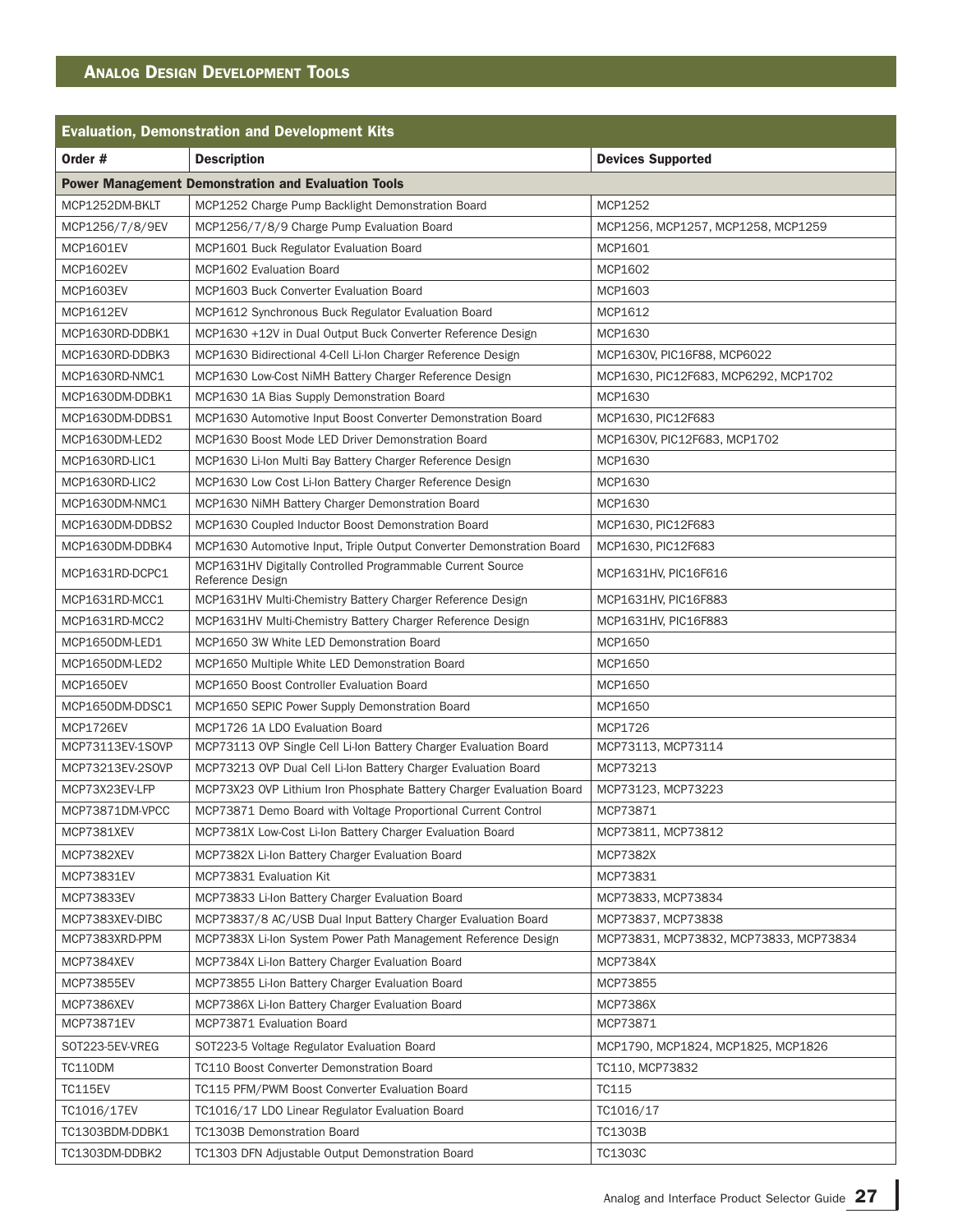## **ANALOG DESIGN DEVELOPMENT TOOLS**

| <b>Evaluation, Demonstration and Development Kits</b>          |                                                                                                           |                                                                  |  |  |  |  |  |
|----------------------------------------------------------------|-----------------------------------------------------------------------------------------------------------|------------------------------------------------------------------|--|--|--|--|--|
| Order $#$                                                      | <b>Description</b>                                                                                        | <b>Devices Supported</b>                                         |  |  |  |  |  |
| <b>Interface Products Demonstration and Evaluation Tools</b>   |                                                                                                           |                                                                  |  |  |  |  |  |
| GPIODM-KPLCD                                                   | MCP23008, MCP23S08, MCP23017, MCP23S17,<br>GPIO Expander Keypad and LCD Demo Board<br>PIC18F4550. MCP1702 |                                                                  |  |  |  |  |  |
| DV251001                                                       | MCP2510/2515 CAN Developer's Kit                                                                          | MCP2515, MCP2510                                                 |  |  |  |  |  |
| DV250501                                                       | MCP250XX CAN I/O Expanders Developer's Kit                                                                | MCP25020, MCP25025, MCP25050, MCP25055                           |  |  |  |  |  |
| MCP2515DM-PCTL                                                 | MCP2515 CAN Controller PlCtail™ Demonstration Board                                                       | MCP2515                                                          |  |  |  |  |  |
| MCP215XDM                                                      | MCP215X Data Logger Demonstration Board                                                                   | MCP2150/55                                                       |  |  |  |  |  |
| MCP2140DM-TMPSNS                                               | MCP2140 IrDA <sup>®</sup> Wireless Temp Demonstration Board                                               | MCP2140                                                          |  |  |  |  |  |
| MCP212XEV-DB                                                   | MCP212X Developer's Daughter Board                                                                        | <b>MCP212X</b>                                                   |  |  |  |  |  |
| MCP215X/40EV-DB                                                | MCP215X/40 Developer's Daughter Board                                                                     | MCP2140, MCP2150/55                                              |  |  |  |  |  |
| MCP23X08EV                                                     | MCP23X08 8-bit GPIO Expander Evaluation Board                                                             | MCP23008, MCP23S08                                               |  |  |  |  |  |
| MCP23X17EV                                                     | MCP23X17 16-bit GPIO Expander Evaluation Board                                                            | MCP23017, MCP23S17                                               |  |  |  |  |  |
| MCP2515DM-BM                                                   | MCP2515 CAN Bus Monitor Demonstration Board                                                               | MCP2515, MCP2551                                                 |  |  |  |  |  |
| MCP2515DM-PTPLS                                                | MCP2515 PlCtail™ Plus Daughter Board                                                                      | MCP2515, MCP2551                                                 |  |  |  |  |  |
| PKSERIAL-SPI1                                                  | PICkit™ Serial SPI Demonstration Board                                                                    | 25LC020A, TC77, MCP3201, MCP4822, MCP41010,<br>MCP6S92, MCP23S08 |  |  |  |  |  |
| PKSERIAL-I2C1                                                  | PICkit™ Serial I <sup>2</sup> C™ Demonstration Board                                                      | 24LC02B, MCP9801, MCP3221, TC1321, MCP23008                      |  |  |  |  |  |
| <b>Linear Demonstration and Evaluation Tools</b>               |                                                                                                           |                                                                  |  |  |  |  |  |
| MCP6031DM-PTPLS                                                | MCP6031 Photodiode PlCtail™ Plus Demonstration Board                                                      | MCP6031                                                          |  |  |  |  |  |
| MCP651EV-VOS                                                   | MCP651 Input Offset Evaluation Board                                                                      | MCP651                                                           |  |  |  |  |  |
| MCP6S22DM-PICTL                                                | MCP6S22 PGA PICtail™ Demonstration Board                                                                  | MCP6S22                                                          |  |  |  |  |  |
| MCP6S2XEV                                                      | MCP6S2X PGA Evaluation Board                                                                              | MCP6S2X                                                          |  |  |  |  |  |
| MCP6SX2DM-PCTLPD                                               | MCP6SX2 PGA Photodiode PICtail™ Demonstration Board                                                       | MCP6S22/92                                                       |  |  |  |  |  |
| MCP6SX2DM-PCTLTH                                               | MCP6SX2 PGA Thermistor PICtail™ Demonstration Board                                                       | MCP6S22/92                                                       |  |  |  |  |  |
| MCP6V01DM-VOS                                                  | MCP6V01 Input Offset Demonstration Board                                                                  | MCP6V01, MCP6V03, MCP6V06, MCP6V08                               |  |  |  |  |  |
| MCP6V01RD-TCPL                                                 | MCP6V01 Thermocouple Auto-Zeroed Reference Design                                                         | MCP6V01                                                          |  |  |  |  |  |
| PIC16F690DM-PCTLHS                                             | Humidity Sensor PlCtail™ Demonstration Board                                                              | MCP6291, PIC16F690                                               |  |  |  |  |  |
| MCP6XXXEV-AMP1                                                 | MCP6XXX Amplifier Evaluation Board 1                                                                      | MCP6021                                                          |  |  |  |  |  |
| MCP6XXXEV-AMP2                                                 | MCP6XXX Amplifier Evaluation Board 2                                                                      | MCP6021                                                          |  |  |  |  |  |
| MCP6XXXEV-AMP3                                                 | MCP6XXX Amplifier Evaluation Board 3                                                                      | MCP6021                                                          |  |  |  |  |  |
| MCP6XXXEV-AMP4                                                 | MCP6XXX Amplifier Evaluation Board 4                                                                      | MCP6021                                                          |  |  |  |  |  |
| MCP6XXXDM-FLTR                                                 | Active Filter Demonstration Board Kit                                                                     | MCP6271                                                          |  |  |  |  |  |
| <b>Analog Blank Evaluation Boards</b>                          |                                                                                                           |                                                                  |  |  |  |  |  |
| SOIC8EV                                                        | SOIC/MSOP/TSSOP/DIP 8-pin Evaluation Board                                                                | 8-pin SOIC, MSOP, TSSOP, DIP Devices                             |  |  |  |  |  |
| SOIC14EV                                                       | SOIC/TSSOP/DIP 14-pin Evaluation Board                                                                    | 14-pin SOIC, TSSOP, DIP Devices                                  |  |  |  |  |  |
| <b>VSUPEV</b>                                                  | SOT-23-3 Voltage Supervisor Evaluation Board                                                              | SOT-23-3 Devices                                                 |  |  |  |  |  |
| VSUPEV2                                                        | SOT-23-5/6 Voltage Supervisor Evaluation Board                                                            | SOT-23-5, SOT-23-6 Devices                                       |  |  |  |  |  |
| <b>Miscellaneous Analog Demonstration and Evaluation Tools</b> |                                                                                                           |                                                                  |  |  |  |  |  |
| <b>EFIELDEV</b>                                                | <b>Electrical Field Evaluation Board</b>                                                                  | N/A                                                              |  |  |  |  |  |
| <b>HFIELDEV</b>                                                | Magnetic Field Evaluation Board                                                                           | N/A                                                              |  |  |  |  |  |
| <b>INTRFCEV</b>                                                | PSRR and Digital Noise Evaluation Board                                                                   | N/A                                                              |  |  |  |  |  |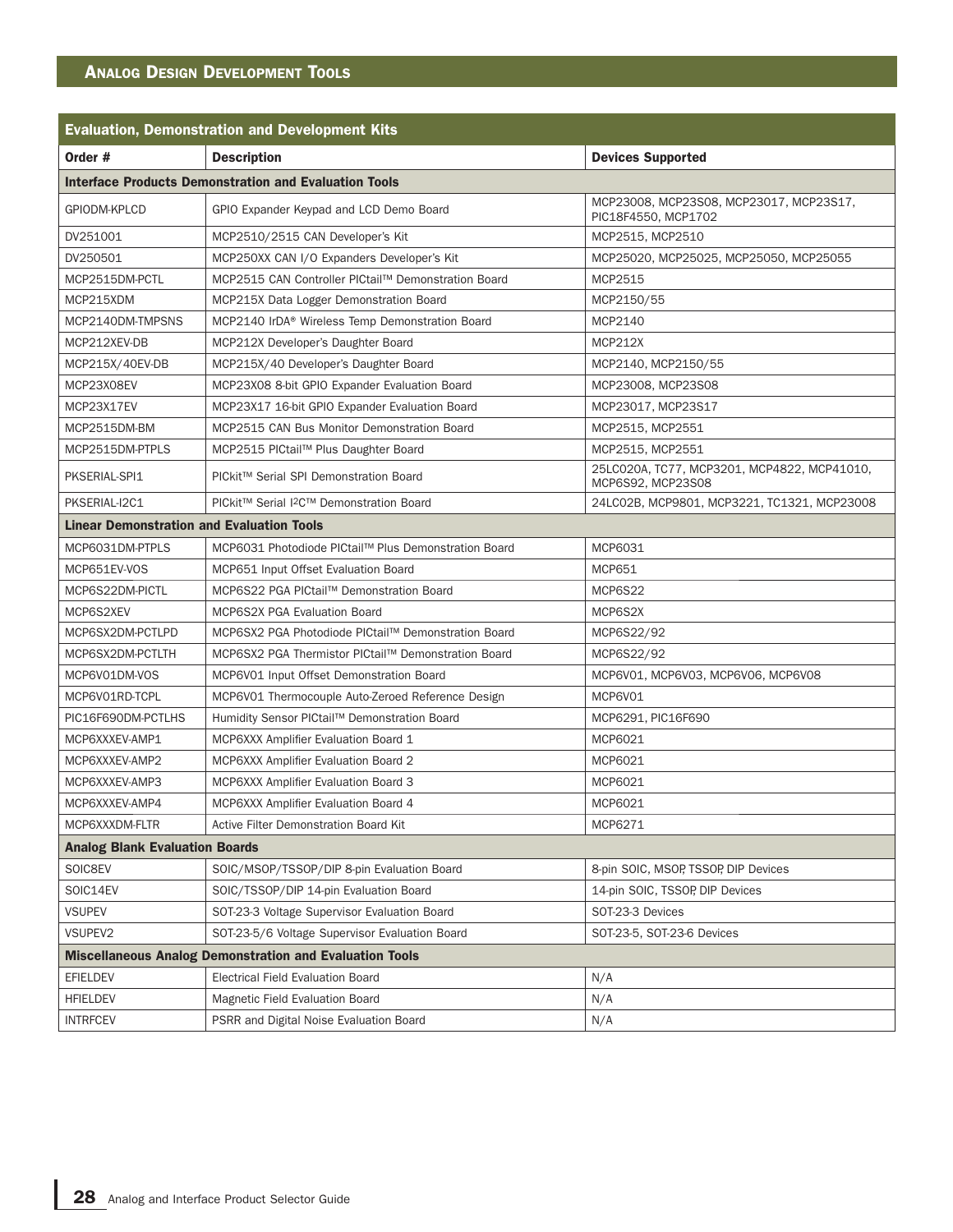## **Part Number Suffix Designations**

Ordering Information for all Microchip Analog Products beginning with "TC" prefix (formerly TelCom Semiconductor Products)

TC 7106 A-60 1 C P L 713

| <b>Taping Direction:</b><br>TR or 713: Standard Taping, blank: no tape and reel<br>Number of Package Pins (See specific data sheet)<br>Package Type<br><b>Operating Temperature Range:</b><br>Commercial Range ( $0^{\circ}$ C to +70 $^{\circ}$ C)<br>C:<br>E:<br>Extended Industrial Range $(-40^{\circ}C \text{ to } +85^{\circ}C)$<br>Industrial Range $(-25^{\circ}C \text{ to } +85^{\circ}C)$<br>Ŀ.<br>M: Military Range $(-55^{\circ}C \text{ to } +125^{\circ}C)$<br>See Data Sheet for Specific Temperature Range<br>V:<br>(Extra Feature Code and/or Tolerance)* (See specific data sheet)<br><b>(Output Voltage or Detect Voltage)</b> * (If applicable, see specific data sheet)<br>Electrical Performance Grade Option (Variation/Option)*<br>(If applicable, see specific data sheet)<br>Test Selection Criteria (See specific data sheet)<br>A:<br>B: |
|-----------------------------------------------------------------------------------------------------------------------------------------------------------------------------------------------------------------------------------------------------------------------------------------------------------------------------------------------------------------------------------------------------------------------------------------------------------------------------------------------------------------------------------------------------------------------------------------------------------------------------------------------------------------------------------------------------------------------------------------------------------------------------------------------------------------------------------------------------------------------|
| R:<br>Reversed Pin Layout                                                                                                                                                                                                                                                                                                                                                                                                                                                                                                                                                                                                                                                                                                                                                                                                                                             |
| <b>Product Part Number</b> (2 to 6 characters, see specific data sheet)<br><b>Product Prefix</b>                                                                                                                                                                                                                                                                                                                                                                                                                                                                                                                                                                                                                                                                                                                                                                      |

**NOTE:** ( )\* Used for voltage regulators and detectors.

| Package                                  | <b>Description</b> | # of Pins      | Package                     | <b>Description</b> | # of Pins |
|------------------------------------------|--------------------|----------------|-----------------------------|--------------------|-----------|
| AB                                       | T0-220             | 3              | <b>MB</b>                   | <b>SOT-89</b>      | 3         |
| AK                                       | TO-220             | $\overline{7}$ | MF                          | DFN (3x3)          | 8         |
| AT                                       | T0-220             | 5              | MT                          | SOT-89             |           |
| AV                                       | TO-220 (Formed)    | 5              | <b>NB</b>                   | SOT-23B            |           |
| <b>BB</b>                                | TO-220B            | 3              | <b>OA</b>                   | SOIC (N)           |           |
| CB                                       | <b>SOT-23A</b>     | 3              | <b>OD</b>                   | SOIC (N)           | 14        |
| $\mathsf{CH}% \left( \mathcal{M}\right)$ | <b>SOT-23A</b>     | $\,$ 6 $\,$    | OE                          | SOIC (W)           | 16        |
| <b>CT</b>                                | <b>SOT-23A</b>     | 5              | OG                          | SOIC (W)           | 24        |
| DB                                       | SOT-223            | 3              | O <sub>1</sub>              | SOIC (W)           | 28        |
| EB                                       | <b>DDPAK</b>       | 3              | <b>OR</b>                   | SOIC (N)           | 16        |
| EK                                       | <b>DDPAK</b>       | $\overline{7}$ | PA                          | PDIP (N)           |           |
| ET.                                      | <b>DDPAK</b>       | 5              | <b>PD</b>                   | PDIP (N)           | 14        |
| HA                                       | SOP                | 8              | <b>PE</b>                   | PDIP (N)           | 16        |
| JA                                       | CDIP (N)           | 8              | PF                          | PDIP (N)           | 24        |
| JD                                       | CDIP (N)           | 14             | PG                          | PDIP (W)           | 24        |
| JE.                                      | CDIP (N)           | 16             | P                           | PDIP (W)           | 28        |
| JG                                       | CDIP (W)           | 24             | PJ                          | PDIP (W)           | 28        |
| JI                                       | CDIP (W)           | 28             | PL                          | PDIP (W)           | 40        |
| JL                                       | CDIP (W)           | 40             | QR                          | QSOP (N)           | 16        |
| KU                                       | <b>MQFP</b>        | 64             | RC                          | SOT-143            |           |
| KW                                       | <b>MQFP</b>        | 44             | <b>SI</b>                   | SSOP (W)           | 28        |
| <b>LB</b>                                | <b>SC-70</b>       | 3              | <b>UA</b>                   | <b>MSOP</b>        |           |
| $\Box$                                   | <b>PLCC</b>        | 28             | <b>UN</b>                   | <b>MSOP</b>        | 10        |
| LS                                       | PLCC               | 68             | <b>VB</b>                   | <b>DPAK</b>        |           |
| LT                                       | <b>SC-70</b>       | 5              | ZB                          | TO-92              |           |
|                                          | $\mathbb{R}^n$     | $\overline{a}$ | $\rightarrow$ $\rightarrow$ | $\pm 0.00$         |           |

| ckage     | <b>Description</b> | # of Pins      | Package        | <b>Description</b> | # of Pins      |
|-----------|--------------------|----------------|----------------|--------------------|----------------|
| AB        | T0-220             | 3              | <b>MB</b>      | <b>SOT-89</b>      | 3              |
| AK        | T0-220             | $\overline{7}$ | <b>MF</b>      | $DFN$ (3x3)        | 8              |
| AT        | T0-220             | 5              | MT             | SOT-89             | 5              |
| AV        | TO-220 (Formed)    | 5              | <b>NB</b>      | <b>SOT-23B</b>     | 3              |
| ВB        | TO-220B            | 3              | <b>OA</b>      | SOIC (N)           | 8              |
| CВ        | <b>SOT-23A</b>     | 3              | <b>OD</b>      | SOIC (N)           | 14             |
| CН        | <b>SOT-23A</b>     | 6              | <b>OE</b>      | SOIC (W)           | 16             |
| <b>CT</b> | <b>SOT-23A</b>     | 5              | OG             | SOIC (W)           | 24             |
| DB        | SOT-223            | 3              | $\overline{O}$ | SOIC (W)           | 28             |
| EВ        | <b>DDPAK</b>       | 3              | <b>OR</b>      | SOIC (N)           | 16             |
| EK        | <b>DDPAK</b>       | $\overline{7}$ | PA             | PDIP (N)           | 8              |
| ET.       | <b>DDPAK</b>       | 5              | PD             | PDIP (N)           | 14             |
| HA        | SOP                | 8              | <b>PE</b>      | PDIP (N)           | 16             |
| JA        | CDIP (N)           | 8              | PF             | PDIP (N)           | 24             |
| JD        | CDIP (N)           | 14             | PG             | PDIP (W)           | 24             |
| JE        | CDIP (N)           | 16             | PI             | PDIP (W)           | 28             |
| JG        | CDIP (W)           | 24             | PJ             | PDIP (W)           | 28             |
| JI        | CDIP (W)           | 28             | PL             | PDIP (W)           | 40             |
| JL        | CDIP (W)           | 40             | QR             | QSOP (N)           | 16             |
| KU        | <b>MQFP</b>        | 64             | <b>RC</b>      | SOT-143            | $\overline{4}$ |
| KW        | <b>MOFP</b>        | 44             | SI             | SSOP (W)           | 28             |
| LB        | <b>SC-70</b>       | 3              | UA             | <b>MSOP</b>        | 8              |
| $\sqcup$  | <b>PLCC</b>        | 28             | <b>UN</b>      | <b>MSOP</b>        | 10             |
| LS.       | <b>PLCC</b>        | 68             | <b>VB</b>      | <b>DPAK</b>        | 3              |
| LT.       | <b>SC-70</b>       | 5              | ZB             | TO-92              | 3              |
| LW        | <b>PLCC</b>        | 44             | ZM             | TO-92              | $\overline{2}$ |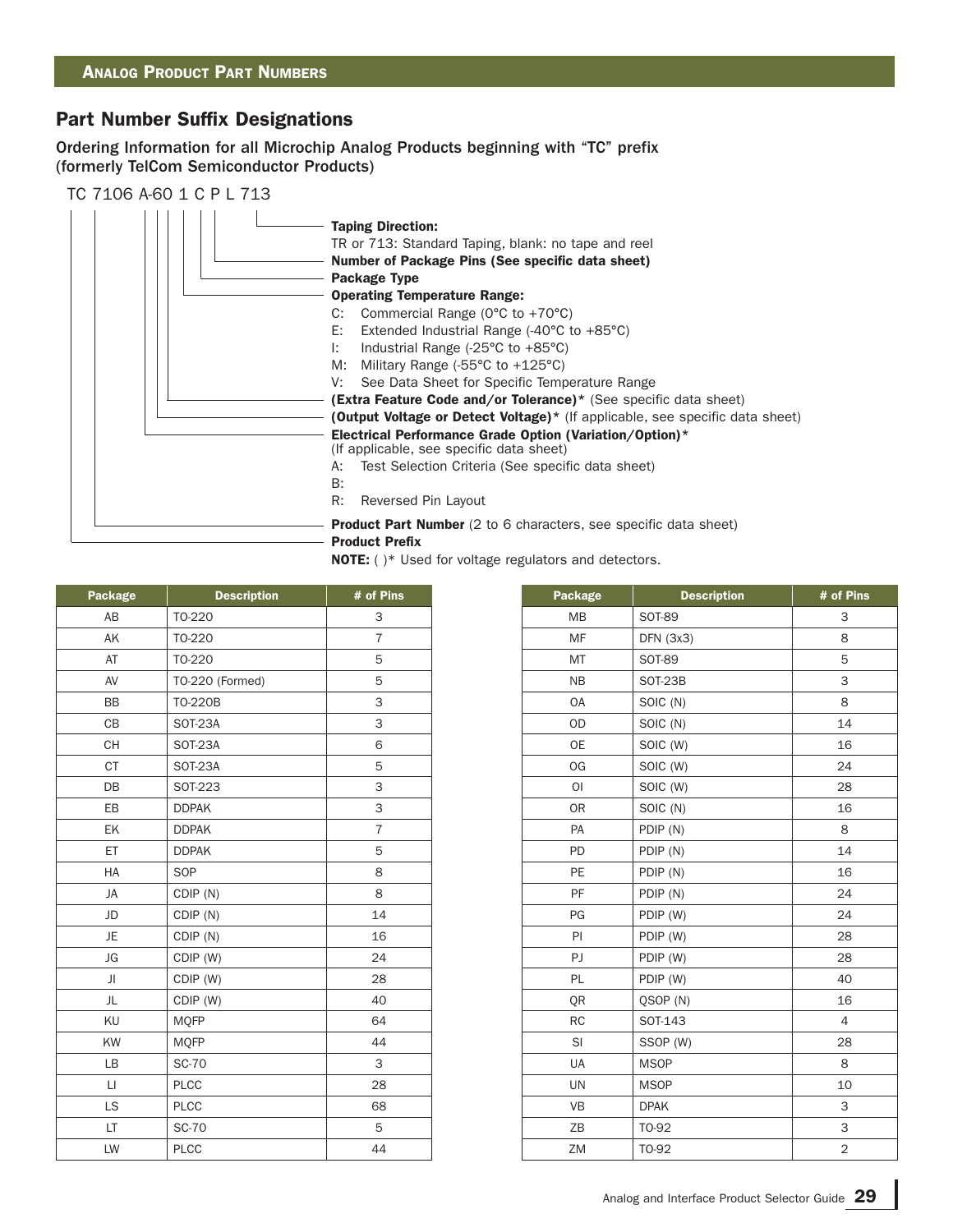#### **Part Number Suffix Designations**

Ordering Information for all Microchip Analog Products beginning with "MCP" prefix

MCP xxxxx T - yyy z h / qq



| Package        | <b>Description</b> | # of Pins | Tube/Bag Qty. | Reel Qty. |
|----------------|--------------------|-----------|---------------|-----------|
| T <sub>O</sub> | T0-92              | 3         | 1000          | n/a       |
| <b>TT</b>      | SOT-23             | 3         | n/a           | 3000      |
| OT             | SOT-23             | 5         | n/a           | 3000      |
| P              | <b>PDIP</b>        | 8         | 60            | n/a       |
| SN             | SOIC               | $\,8\,$   | 100           | 3300      |
| <b>ST</b>      | <b>TSSOP</b>       | $\,8\,$   | 100           | 2500      |
| <b>MS</b>      | <b>MSOP</b>        | $\,8\,$   | 100           | 2500      |
| <b>MF</b>      | DFN (2x3)          | $\,8\,$   | n/a           | 3300      |
| MF             | DFN (3x3)          | $\,8\,$   | 50            | 3300      |
| MF             | DFN (3x3, 10-Pin)  | 10        | 120           | 3300      |
| <b>ST</b>      | <b>TSSOP</b>       | 14        | 96            | 2500      |
| P              | <b>PDIP</b>        | 14        | 30            | n/a       |
| <b>SL</b>      | <b>SOIC</b>        | 14        | 57            | 2600      |
| P              | <b>PDIP</b>        | 18        | 25            | n/a       |
| SO.            | SOIC               | 18        | 42            | 1100      |
| <b>ST</b>      | <b>TSSOP</b>       | 20        | 74            | 2500      |
| SS             | SSOP               | 20        | 67            | 1600      |
| ML             | QFN (6x6)          | 28        | 50            | 1600      |
| ML             | QFN (4x4)          | 16        | 91            | 3300      |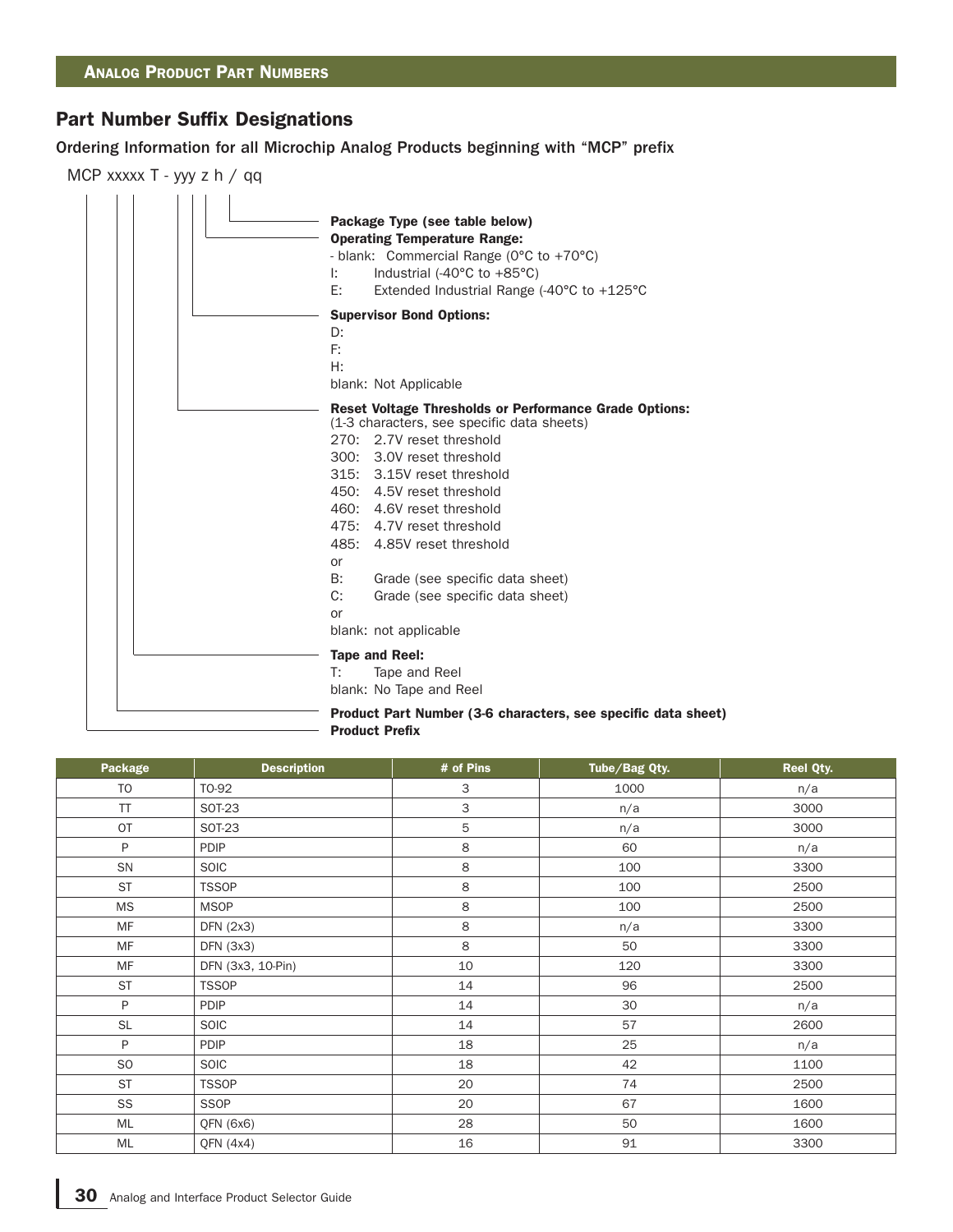## **Part Number Suffix Designations**

Ordering Information for all Microchip Analog Products beginning with "RE46C" prefix



| Package         | <b>Description</b> | # of Pins | Tube Qty. | <b>Reel Qty.</b> |
|-----------------|--------------------|-----------|-----------|------------------|
| E <sub>8</sub>  | PDIP               | 8         | 60        | n/a              |
| S <sub>8</sub>  | SOIC               | 8         | 100       | 3300             |
| E14             | <b>PDIP</b>        | 14        | 30        | n/a              |
| S <sub>14</sub> | <b>SOIC</b>        | 14        | 57        | 2600             |
| E16             | PDIP               | 16        | 30        | n/a              |
| S <sub>16</sub> | <b>SOIC</b>        | 16        | 50        | 2600             |
| SW16            | SOIC (300 mil)     | 16        | 47        | 1000             |